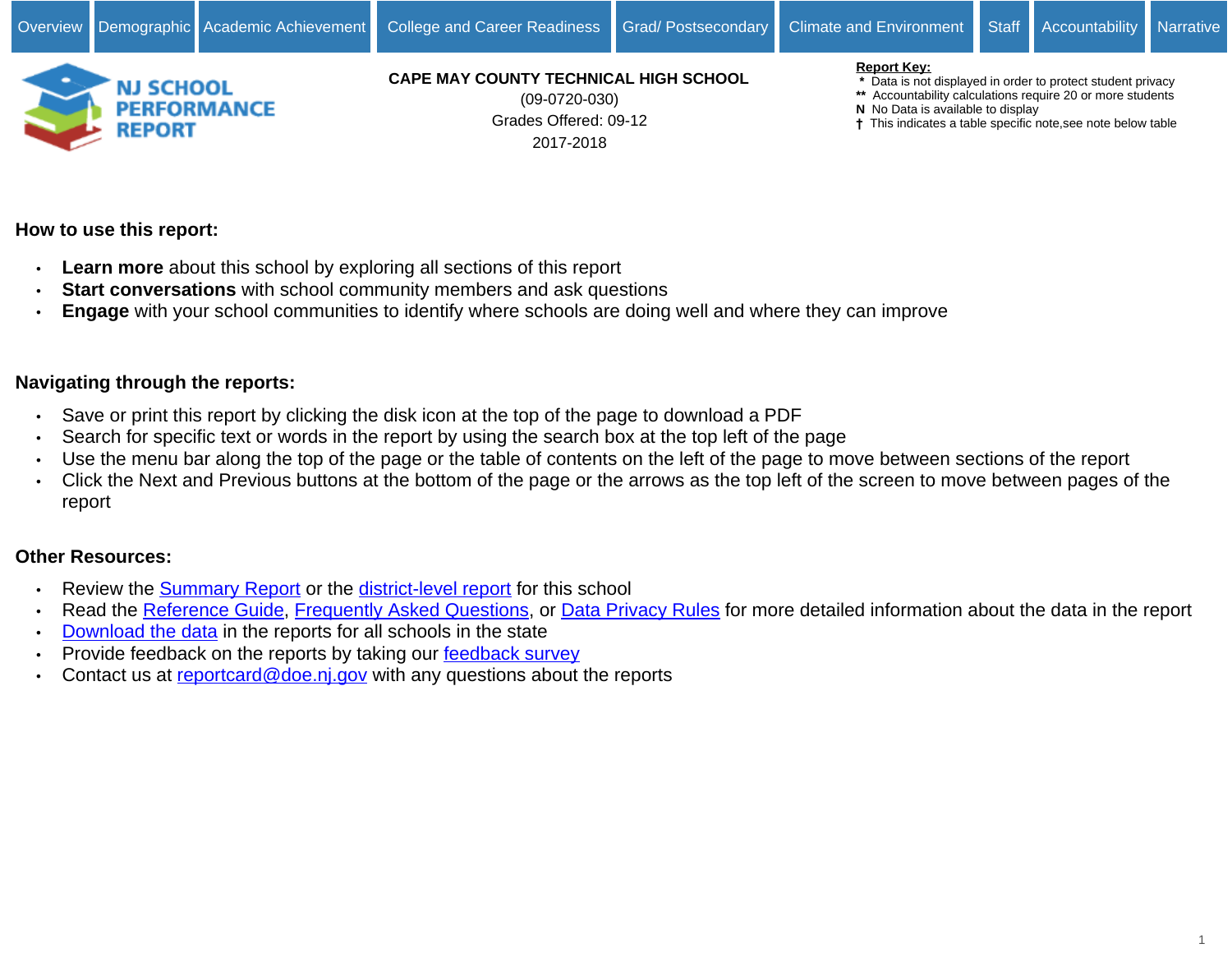

Grades Offered: 09-12 2017-2018 (09-0720-030)

#### **Report Key:**

 **\*** Data is not displayed in order to protect student privacy

- **\*\*** Accountability calculations require 20 or more students
- **N** No Data is available to display
- This indicates a table specific note,see note below table

# School Contact Info

This table contains contact information including principal name, address, phone number, email address, and social media information, if provided.

| <b>Type</b>           | <b>Contact Information</b>                        |
|-----------------------|---------------------------------------------------|
| County                | <b>CAPE MAY</b>                                   |
| <b>District</b>       | CAPE MAY CO VOCATIONAL                            |
| <b>Principal Name</b> | MR. VITIELLO                                      |
| Address               | 188 CREST HAVEN RD CAPE MAY COURT HOUSE, NJ 08210 |
| <b>Phone Number</b>   | (609)380-0200                                     |
| <b>Email Address</b>  | SVITIELLO@CAPEMAYTECH.COM                         |
| Website               | http://www.capemaytech.com                        |
| Facebook              | https://www.facebook.com/CAPEMAYTECH/             |
| Twitter               | https://twitter.com/CMTHawks                      |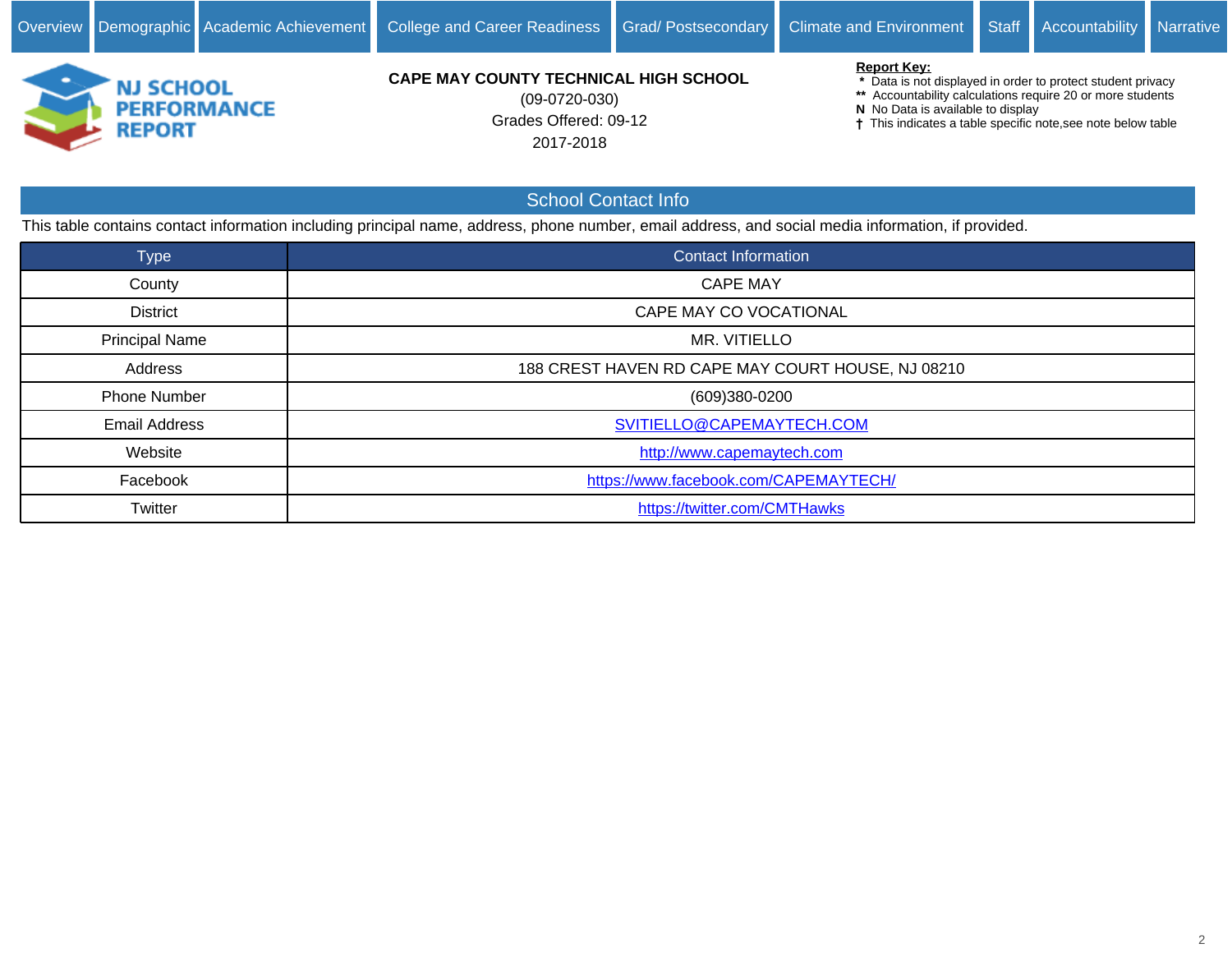**N** No Data is available to display

**Report Key:**



by grade for the past three school years.

# **CAPE MAY COUNTY TECHNICAL HIGH SCHOOL**

Grades Offered: 09-12 2017-2018 (09-0720-030)

This table shows the percentage of students by student group for the past three school years. Data for some student

groups was not available before 2016-17.

Enrollment Trends by Student Group

# Enrollment by Racial and Ethnic Group

 **\*** Data is not displayed in order to protect student privacy **\*\*** Accountability calculations require 20 or more students

This indicates a table specific note,see note below table

This table shows the percentage of students by racial and ethnic group for the past three school years.

| <b>Racial and Ethnic Group</b>      |       | 2015-16 2016-17 2017-18 |       |
|-------------------------------------|-------|-------------------------|-------|
| White                               | 82.9% | 81.3%                   | 81.7% |
| Hispanic                            | 8.1%  | 10.1%                   | 10.4% |
| <b>Black or African American</b>    | 5.8%  | 5.3%                    | 4.3%  |
| Asian                               | 1.9%  | 2.2%                    | 2.1%  |
| Native Hawaiian or Pacific Islander | 0.0%  | 0.0%                    | 0.0%  |
| American Indian or Alaska Native    | 0.2%  | 0.2%                    | 0.0%  |
| Two or More Races                   | 1.2%  | 1.0%                    | 1.5%  |

| Grade | 2015-16 | 2016-17 | 2017-18 |
|-------|---------|---------|---------|
|       | 178     | 163     | 160     |
| 10    | 157     | 171     | 152     |
|       | 161     | 149     | 151     |
| 12    | 144     | 159     | 148     |
| Total | 640     | 642     |         |

This table shows the number of students enrolled

Enrollment Trends by Grade

| <b>Student Group</b>                   | $2015 - 16$ | 2016-17 | 2017-18 |
|----------------------------------------|-------------|---------|---------|
| Female                                 | 49.3%       | 50.4%   | 48.4%   |
| Male                                   | 50.7%       | 49.6%   | 51.6%   |
| Economically<br>Disadvantaged Students | 27.1%       | 30.2%   | 25.3%   |
| <b>Students with Disabilities</b>      | 15.7%       | 19.0%   | 18.9%   |
| English Learners                       | 0.1%        | 0.0%    | 0.0%    |
| <b>Homeless Students</b>               |             | 0.1%    | 0.0%    |
| <b>Students in Foster Care</b>         |             | 0.6%    | 0.7%    |
| Military-Connected Students            |             | 0.0%    | 0.0%    |
| <b>Migrant Students</b>                |             | 0.0%    | 0.0%    |

# Enrollment Trends by Full and Shared Time Status

This table shows the number of full and shared time students for the last three years. The full time equivalent is the number of full time students plus half the number of shared time students.

| <b>Enrollment Status</b>      |     | 2015-16 2016-17 2017-18 |     |
|-------------------------------|-----|-------------------------|-----|
| Full Time Students            | 587 | 595                     | 572 |
| <b>I</b> Shared Time Students | 103 | 92                      | 76  |
| <b>Full Time Equivalent</b>   | 639 | 641                     | 610 |

## Enrollment by Home Language

This table shows the percentage of students by primary home language. Only the top 5 languages with at least 1% of students are shown, and students with other home languages are included in the Other Languages total.

| Home Language          | % of Students |  |  |  |  |  |
|------------------------|---------------|--|--|--|--|--|
| English                | 96.0%         |  |  |  |  |  |
| Spanish                | 3.0%          |  |  |  |  |  |
| <b>Other Languages</b> | 1.0%          |  |  |  |  |  |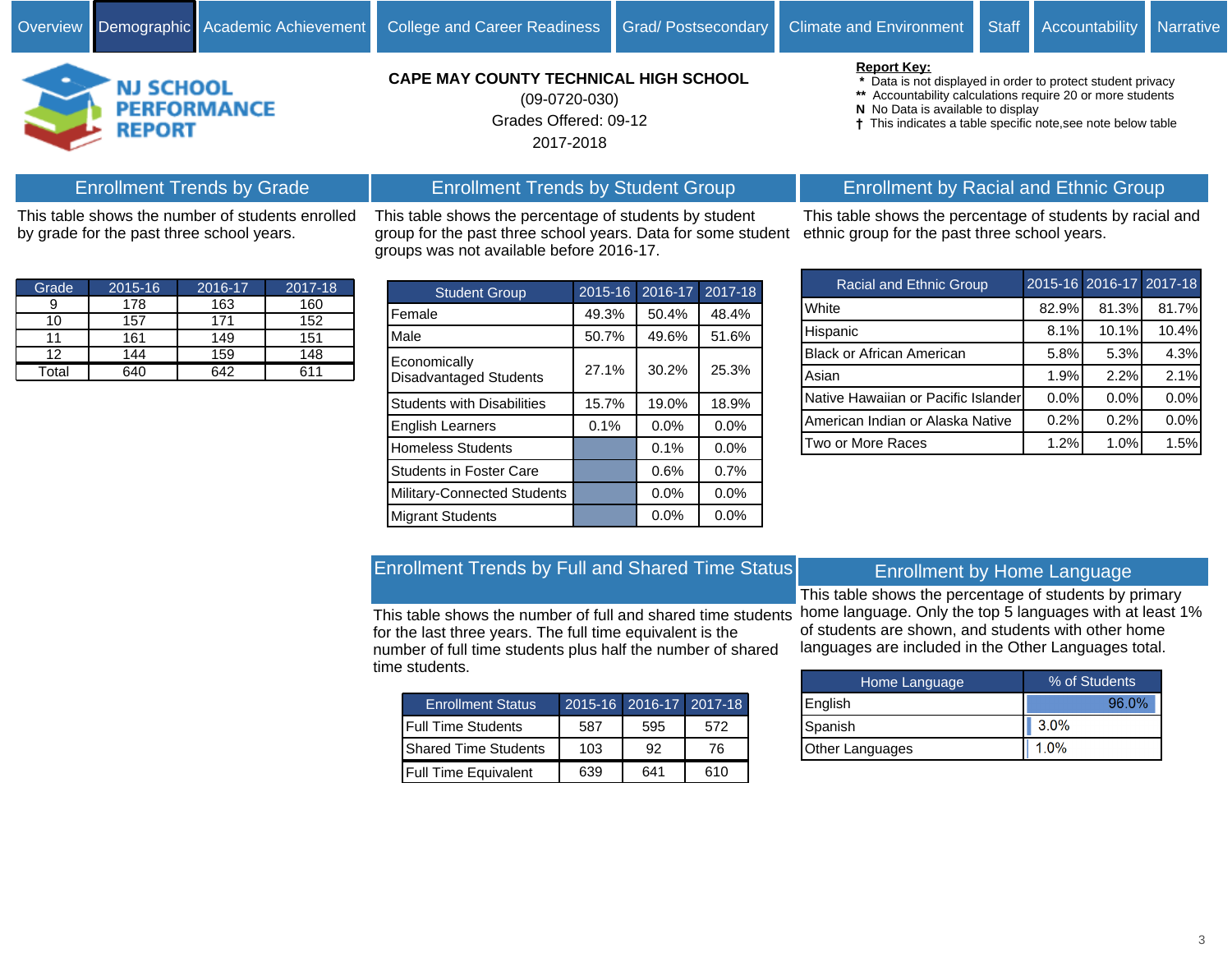

Grades Offered: 09-12 2017-2018 (09-0720-030)

**Report Key:**

 **\*** Data is not displayed in order to protect student privacy

- **\*\*** Accountability calculations require 20 or more students
- **N** No Data is available to display

This indicates a table specific note,see note below table

#### English Language Arts/Literacy Assessment - Participation and Performance

This table shows information about the English Language Arts/Literacy section of the Partnership for Assessment of Readiness for College and Careers (PARCC) assessment both overall and by student group. The PARCC assessment has five performance levels, and students scoring a Level 4 or 5 (Met or Exceeded Expectations) have demonstrated readiness for the next grade level and are on track for college and careers. This table shows the number of valid test scores, the percentage of students that took the test, and the percentage of testers that met or exceeded expectations in the school, the district, and across the state. The last three columns of the table show the proficiency rate used for federal accountability, the annual target, and whether the target was met, as required by the Every Student Succeeds Act (ESSA) accountability. Student group rows where the annual target fields are grayed out are not required to meet annual targets under ESSA accountability. For more details on New Jersey's accountability system, see these [accountability resources.](https://www.state.nj.us/education/title1/accountability/progress/18/)

| <b>Student Group</b>                              | <b>Valid Scores</b> | % of students<br><b>Taking Test</b> | School:<br>% of Testers<br>Met/Exceeded<br><b>Expectations</b> | <b>District:</b><br>% of Testers<br>Met/Exceeded<br><b>Expectations</b> | State:<br>% of Testers<br>Met/Exceeded<br><b>Expectations</b> | <b>Proficiency Rate</b><br>for Federal<br><b>Accountability</b> | 2017-18 Annual<br><b>Target</b> | Met 2017-18<br><b>Annual Target</b> |
|---------------------------------------------------|---------------------|-------------------------------------|----------------------------------------------------------------|-------------------------------------------------------------------------|---------------------------------------------------------------|-----------------------------------------------------------------|---------------------------------|-------------------------------------|
| Schoolwide                                        | 283                 | 97.9                                | 34.3                                                           | 34.3                                                                    | 56.7                                                          | 34.3                                                            | 44.4                            | Not Met                             |
| White                                             | 238                 | 97.5                                | 35.7                                                           | 35.7                                                                    | 65.6                                                          | 35.7                                                            | 45.7                            | Not Met                             |
| Hispanic                                          | 27                  | 100.0                               | 22.2                                                           | 22.2                                                                    | 42.5                                                          | 22.2                                                            | 32                              | Met Target†                         |
| <b>Black or African American</b>                  | $\star$             | $\star$                             | $\star$                                                        | $\star$                                                                 | 37.3                                                          | $\star$                                                         | $\star\star$                    | $**$                                |
| Asian, Native Hawaiian, or Pacific<br>Islander    | $\star$             | $\star$                             | $\star$                                                        | $\star$                                                                 | 82.3                                                          | $\star$                                                         | $**$                            | $***$                               |
| American Indian or Alaska Native                  | N                   | N                                   | N                                                              | N                                                                       | 52.7                                                          | N                                                               | $**$                            | $***$                               |
| Two or More Races                                 | $\star$             | $\star$                             | $\star$                                                        | $\star$                                                                 | 63.4                                                          | $\star$                                                         | $**$                            | $**$                                |
| Female                                            | 133                 | 98.5                                | 46.6                                                           | 46.6                                                                    | 64.5                                                          | 46.6                                                            |                                 |                                     |
| Male                                              | 150                 | 97.4                                | 23.4                                                           | 23.4                                                                    | 49.4                                                          | 23.4                                                            |                                 |                                     |
| Economically Disadvantaged Students               | 68                  | 100.0                               | 26.5                                                           | 26.5                                                                    | 38.5                                                          | 26.5                                                            | 39.6                            | Not Met                             |
| Non-Economically Disadvantaged<br><b>Students</b> | 215                 | 97.3                                | 36.7                                                           | 36.7                                                                    | 67.5                                                          | 36.7                                                            |                                 |                                     |
| <b>Students with Disabilities</b>                 | 50                  | 96.2                                | $\star$                                                        | $\star$                                                                 | 21.6                                                          | $\star$                                                         | 18.7                            | Not Met                             |
| Students without Disabilities                     | 233                 | 98.3                                | $\star$                                                        | $\star$                                                                 | 63.9                                                          | $\star$                                                         |                                 |                                     |
| <b>English Learners</b>                           | N                   | N                                   | N                                                              | ${\sf N}$                                                               | 27.3                                                          | N                                                               | $***$                           | $**$                                |
| Non-English Learners                              | 283                 | 97.9                                | 34.3                                                           | 34.3                                                                    | 59.4                                                          | 34.3                                                            |                                 |                                     |
| <b>Homeless Students</b>                          | Ν                   | N                                   | N                                                              | N                                                                       | 27.7                                                          | N                                                               |                                 |                                     |
| Students In Foster Care                           | $\star$             | $\star$                             | $\star$                                                        | $\star$                                                                 | 26.3                                                          | $\star$                                                         |                                 |                                     |
| Military-Connected Students                       | N                   | N                                   | N                                                              | N                                                                       | 57.4                                                          | N                                                               |                                 |                                     |
| <b>Migrant Students</b>                           | N                   | N                                   | N                                                              | N                                                                       | 30.1                                                          | N                                                               |                                 |                                     |

Target was met within a confidence interval.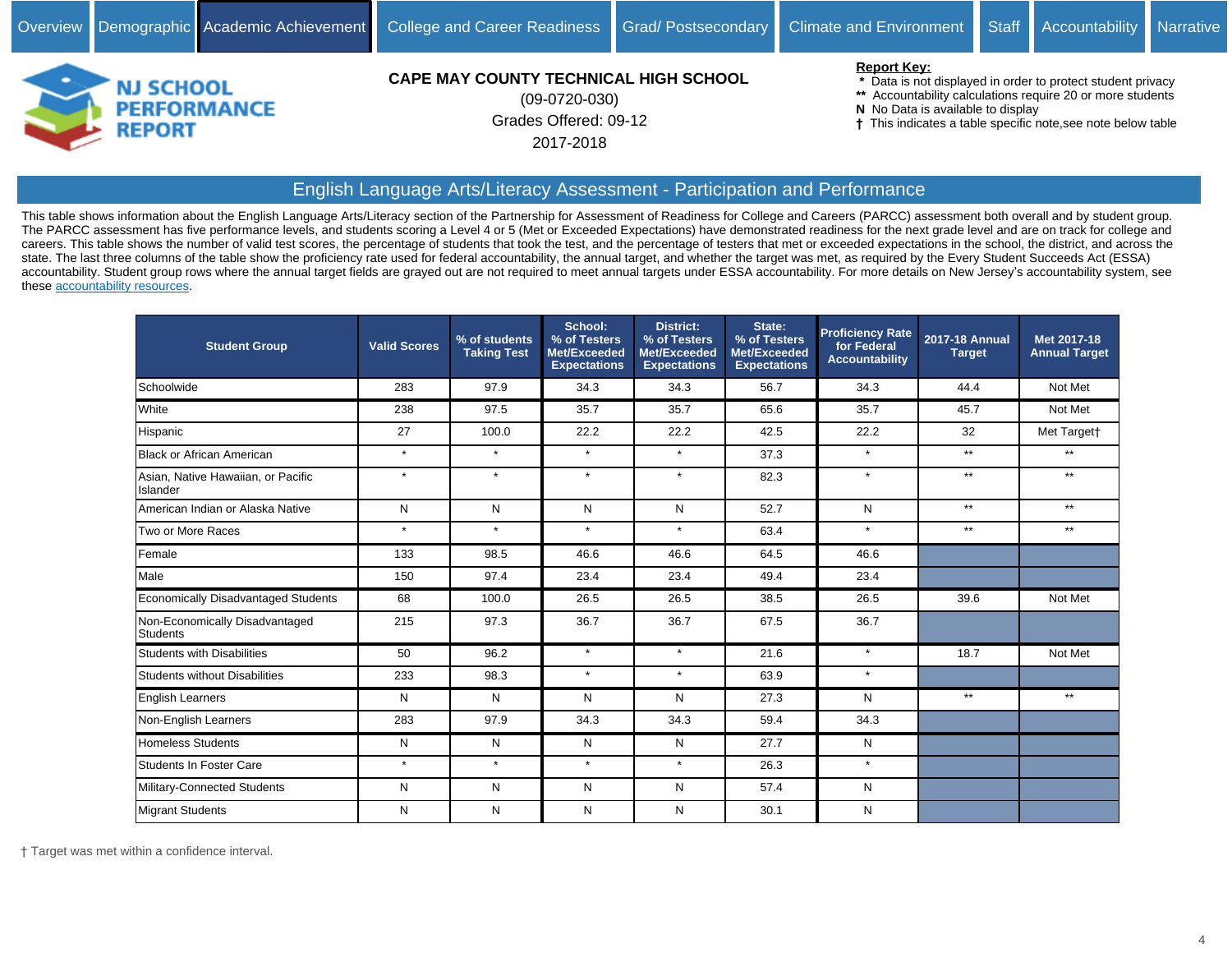

Grades Offered: 09-12 2017-2018 (09-0720-030)

#### **Report Key:**

- **\*** Data is not displayed in order to protect student privacy
- **\*\*** Accountability calculations require 20 or more students
- **N** No Data is available to display
- This indicates a table specific note,see note below table

# English Language Arts/Literacy Assessment - Performance by Grade: Grade 9

This table shows participation and performance on the English Language Arts/Literacy (ELA/L) section of the Partnership for Assessment of Readiness for College and Careers (PARCC) assessment by grade level exam. This table shows both overall and by student group the number of valid test scores and a summary of performance including mean scale scores, percentages of students scoring in each performance level, and the percentage of students that met or exceeded expectations (Level 4 or 5).

| <b>Student Group</b>                              | Valid<br><b>Scores</b> | Mean Scale<br><b>Score</b> | <b>District</b><br><b>Mean Scale</b><br><b>Score</b> | <b>State Mean</b><br><b>Scale</b><br><b>Score</b> | % Level 1:<br><b>Did Not Yet</b><br><b>Meet</b><br><b>Expectations</b> | % Level 2:<br><b>Partially Met</b><br><b>Expectations</b> | % Level 3:<br><b>Approached</b><br><b>Expectations</b> | % Level 4: Met<br><b>Expectations</b> | % Level 5:<br><b>Exceeded</b><br><b>Expectations</b> | % of Testers<br>Met/<br><b>Exceeded</b><br><b>Expectations</b> | State % of<br><b>Testers Met</b><br>/Exceeded<br><b>Expectation</b> |
|---------------------------------------------------|------------------------|----------------------------|------------------------------------------------------|---------------------------------------------------|------------------------------------------------------------------------|-----------------------------------------------------------|--------------------------------------------------------|---------------------------------------|------------------------------------------------------|----------------------------------------------------------------|---------------------------------------------------------------------|
| <b>Schoolwide</b>                                 | 143                    | 738                        | 738                                                  | 752                                               | 13%                                                                    | 20%                                                       | 29%                                                    | $\star$                               | $\star$                                              | 38%                                                            | 55%                                                                 |
| White                                             | 121                    | 739                        | 739                                                  | 760                                               | 12%                                                                    | 17%                                                       | 31%                                                    | $\star$                               | $\star$                                              | 40%                                                            | 64%                                                                 |
| Hispanic                                          | 14                     | 734                        | 734                                                  | 735                                               | $\star$                                                                | $\star$                                                   | $\star$                                                | $\star$                               | $\star$                                              | 29%                                                            | 38%                                                                 |
| <b>Black or African American</b>                  | $\star$                | $\star$                    | $\star$                                              | 734                                               | $\star$                                                                | $\star$                                                   | $\star$                                                | $\star$                               | $\star$                                              | $\star$                                                        | 34%                                                                 |
| Asian, Native Hawaiian, or Pacific<br>Islander    | $\star$                | $\star$                    | $\star$                                              | 782                                               | $\star$                                                                | $\star$                                                   | $\star$                                                | $\star$                               | $\star$                                              | $\star$                                                        | 83%                                                                 |
| American Indian or Alaska Native                  | N                      | N                          | N                                                    | 752                                               | N                                                                      | N                                                         | N                                                      | N                                     | N                                                    | N                                                              | 51%                                                                 |
| Two or More Races                                 | $\star$                | $\star$                    | $\star$                                              | 760                                               | $\star$                                                                | $\star$                                                   | $\star$                                                | $\star$                               | $\star$                                              | $\star$                                                        | 63%                                                                 |
| Female                                            | 70                     | 748                        | 748                                                  | 759                                               | $\star$                                                                | $\star$                                                   | 30%                                                    | $\star$                               | $\star$                                              | 50%                                                            | 63%                                                                 |
| Male                                              | 73                     | 729                        | 729                                                  | 744                                               | $\star$                                                                | $\star$                                                   | 29%                                                    | $\star$                               | $\star$                                              | 26%                                                            | 46%                                                                 |
| <b>Economically Disadvantaged Students</b>        | 34                     | 735                        | 735                                                  | 733                                               | $\star$                                                                | 38%                                                       | $\star$                                                | $\star$                               | $\star$                                              | 29%                                                            | 34%                                                                 |
| Non-Economically Disadvantaged<br><b>Students</b> | 109                    | 739                        | 739                                                  | 761                                               | $\star$                                                                | 15%                                                       | $\star$                                                | $\star$                               | $\star$                                              | 40%                                                            | 65%                                                                 |
| <b>Students with Disabilities</b>                 | 24                     | 703                        | 703                                                  | 716                                               | $\star$                                                                | $\star$                                                   | $\star$                                                | $\star$                               | $\star$                                              | $\star$                                                        | 15%                                                                 |
| <b>Students without Disabilities</b>              | 119                    | 745                        | 745                                                  | 758                                               | $\star$                                                                | $\star$                                                   | $\star$                                                | $\star$                               | $\star$                                              | $\star$                                                        | 62%                                                                 |
| <b>English Learners</b>                           | N                      | N                          | N                                                    | 691                                               | N                                                                      | N                                                         | N                                                      | N                                     | N                                                    | N                                                              | $\star$                                                             |
| Non-English Learners                              | 143                    | 738                        | 738                                                  | 755                                               | 13%                                                                    | 20%                                                       | 29%                                                    | $\star$                               | $\star$                                              | 38%                                                            | $\star$                                                             |
| <b>Homeless Students</b>                          | N                      | N                          | N                                                    | 720                                               | N                                                                      | N                                                         | N                                                      | N                                     | N                                                    | N                                                              | 22%                                                                 |
| <b>Students in Foster Care</b>                    | $\star$                | $\star$                    | $\star$                                              | 719                                               | $\star$                                                                | $\star$                                                   | $\star$                                                | $\star$                               | $\star$                                              | $\star$                                                        | 20%                                                                 |
| Military-Connected Students                       | N                      | N                          | N                                                    | 749                                               | N                                                                      | N                                                         | N                                                      | N                                     | N                                                    | N                                                              | 54%                                                                 |
| Migrant Students                                  | N                      | N                          | N                                                    | 696                                               | N                                                                      | N                                                         | N                                                      | N                                     | N                                                    | N                                                              | 10%                                                                 |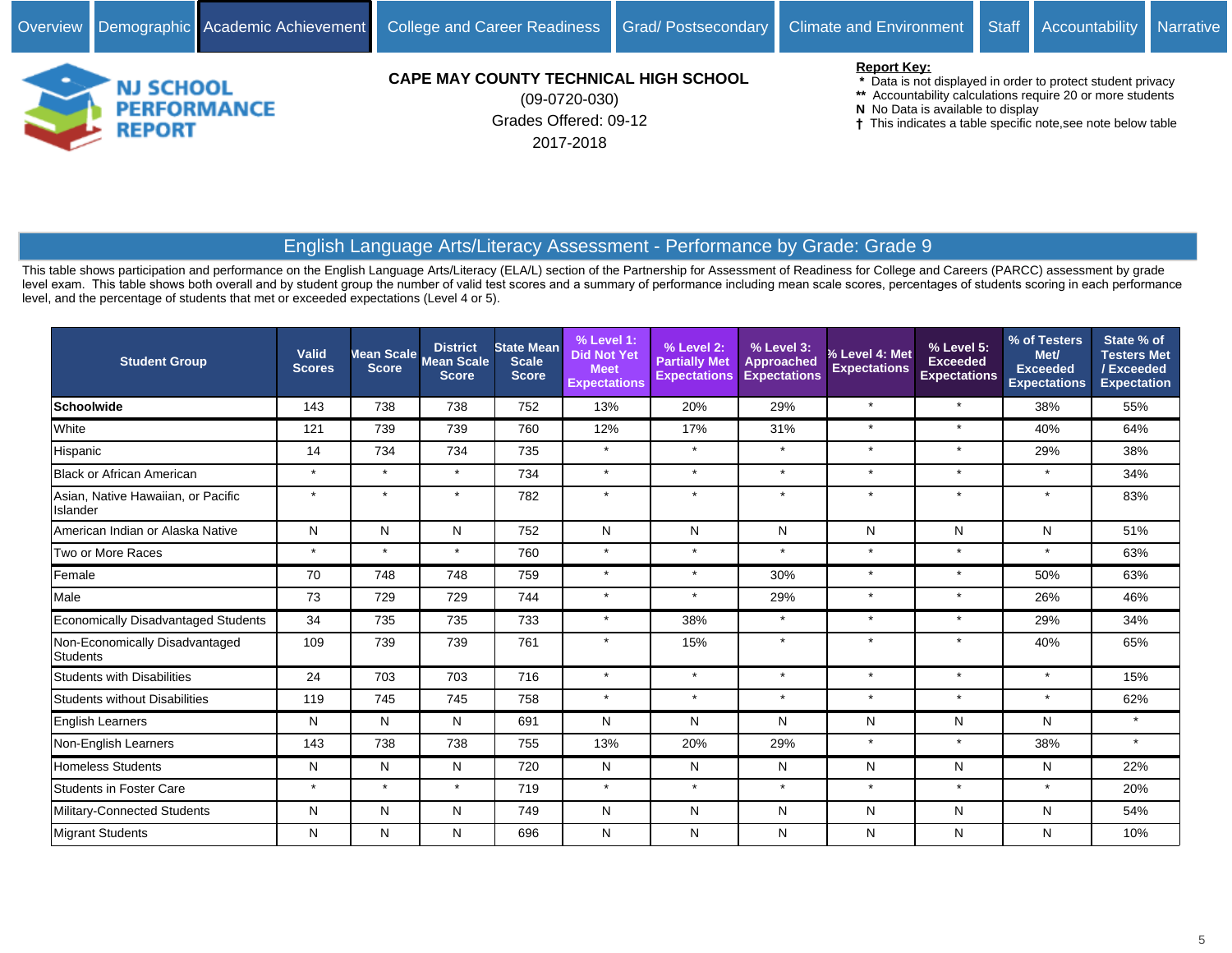

Grades Offered: 09-12 2017-2018 (09-0720-030)

#### **Report Key:**

- **\*** Data is not displayed in order to protect student privacy
- **\*\*** Accountability calculations require 20 or more students
- **N** No Data is available to display
- This indicates a table specific note,see note below table

# English Language Arts/Literacy Assessment - Performance by Grade: Grade 10

This table shows participation and performance on the English Language Arts/Literacy (ELA/L) section of the Partnership for Assessment of Readiness for College and Careers (PARCC) assessment by grade level exam. This table shows both overall and by student group the number of valid test scores and a summary of performance including mean scale scores, percentages of students scoring in each performance level, and the percentage of students that met or exceeded expectations (Level 4 or 5).

| <b>Student Group</b>                              | Valid<br><b>Scores</b> | Mean Scale<br><b>Score</b> | <b>District</b><br><b>Mean Scale</b><br><b>Score</b> | <b>State Mean</b><br><b>Scale</b><br><b>Score</b> | $%$ Level 1:<br><b>Did Not Yet</b><br><b>Meet</b><br><b>Expectations</b> | % Level 2:<br><b>Partially Met</b><br><b>Expectations</b> | % Level 3:<br><b>Approached</b><br><b>Expectations</b> | % Level 4: Met<br><b>Expectations</b> | % Level 5:<br><b>Exceeded</b><br><b>Expectations</b> | % of Testers<br>Met/<br>Exceeded<br><b>Expectations</b> | State % of<br><b>Testers Met</b><br>/Exceeded<br><b>Expectation</b> |
|---------------------------------------------------|------------------------|----------------------------|------------------------------------------------------|---------------------------------------------------|--------------------------------------------------------------------------|-----------------------------------------------------------|--------------------------------------------------------|---------------------------------------|------------------------------------------------------|---------------------------------------------------------|---------------------------------------------------------------------|
| <b>Schoolwide</b>                                 | 140                    | 736                        | 736                                                  | 749                                               | 15%                                                                      | 18%                                                       | 36%                                                    | 24%                                   | 7%                                                   | 31%                                                     | 51%                                                                 |
| White                                             | 117                    | 737                        | 737                                                  | 756                                               | 15%                                                                      | 15%                                                       | 38%                                                    | $\star$                               | $\star$                                              | 32%                                                     | 58%                                                                 |
| Hispanic                                          | 13                     | 734                        | 734                                                  | 733                                               | $\star$                                                                  | $\star$                                                   | $\star$                                                | $\star$                               | $\star$                                              | 15%                                                     | 38%                                                                 |
| <b>Black or African American</b>                  | $\star$                | $\star$                    | $\star$                                              | 728                                               | $\star$                                                                  | $\star$                                                   | $\star$                                                | $\star$                               | $\star$                                              | $\star$                                                 | 32%                                                                 |
| Asian, Native Hawaiian, or Pacific<br>Islander    | $\star$                | $\star$                    | $\star$                                              | 782                                               | $\star$                                                                  | $\star$                                                   | $\star$                                                | $\star$                               | $\star$                                              | $\star$                                                 | 78%                                                                 |
| American Indian or Alaska Native                  | N                      | N                          | N                                                    | 744                                               | N                                                                        | N                                                         | N                                                      | N                                     | N                                                    | N                                                       | 50%                                                                 |
| Two or More Races                                 | $\star$                | $\star$                    | $\star$                                              | 753                                               | $\star$                                                                  | $\star$                                                   | $\star$                                                | $\star$                               | $\star$                                              | $\star$                                                 | 55%                                                                 |
| Female                                            | 63                     | 744                        | 744                                                  | 759                                               | $\star$                                                                  | 16%                                                       | 32%                                                    | $\star$                               | $\star$                                              | 43%                                                     | 60%                                                                 |
| Male                                              | 77                     | 730                        | 730                                                  | 739                                               | $\star$                                                                  | 19%                                                       | 40%                                                    | $\star$                               | $\star$                                              | 21%                                                     | 42%                                                                 |
| <b>Economically Disadvantaged Students</b>        | 34                     | 731                        | 731                                                  | 730                                               | $\star$                                                                  | $\star$                                                   | 35%                                                    | $\star$                               | $\star$                                              | 24%                                                     | 34%                                                                 |
| Non-Economically Disadvantaged<br><b>Students</b> | 106                    | 738                        | 738                                                  | 758                                               | $\star$                                                                  | $\star$                                                   | 37%                                                    | $\star$                               | ÷                                                    | 33%                                                     | 59%                                                                 |
| <b>Students with Disabilities</b>                 | 26                     | 708                        | 708                                                  | 707                                               | $\star$                                                                  | $\star$                                                   | $\star$                                                | $\star$                               | $\star$                                              | $\star$                                                 | 15%                                                                 |
| <b>Students without Disabilities</b>              | 114                    | 742                        | 742                                                  | 756                                               | $\star$                                                                  | $\star$                                                   | $\star$                                                | $\star$                               | $\star$                                              | $\star$                                                 | 57%                                                                 |
| <b>English Learners</b>                           | N                      | N                          | N                                                    | 684                                               | N                                                                        | N                                                         | N                                                      | N                                     | N                                                    | N                                                       | $\star$                                                             |
| Non-English Learners                              | 140                    | 736                        | 736                                                  | 752                                               | 15%                                                                      | 18%                                                       | 36%                                                    | 24%                                   | 7%                                                   | 31%                                                     | $\star$                                                             |
| <b>Homeless Students</b>                          | N                      | N                          | N                                                    | 718                                               | N                                                                        | N                                                         | N                                                      | N                                     | N                                                    | N                                                       | 23%                                                                 |
| <b>Students in Foster Care</b>                    | N                      | N                          | N                                                    | 707                                               | N                                                                        | N                                                         | N                                                      | N                                     | N                                                    | N                                                       | 21%                                                                 |
| Military-Connected Students                       | N                      | N                          | N                                                    | 748                                               | N                                                                        | N                                                         | N                                                      | N                                     | N                                                    | N                                                       | 48%                                                                 |
| Migrant Students                                  | N                      | N                          | N                                                    | 706                                               | N                                                                        | N                                                         | N                                                      | N                                     | N                                                    | Ν                                                       | 18%                                                                 |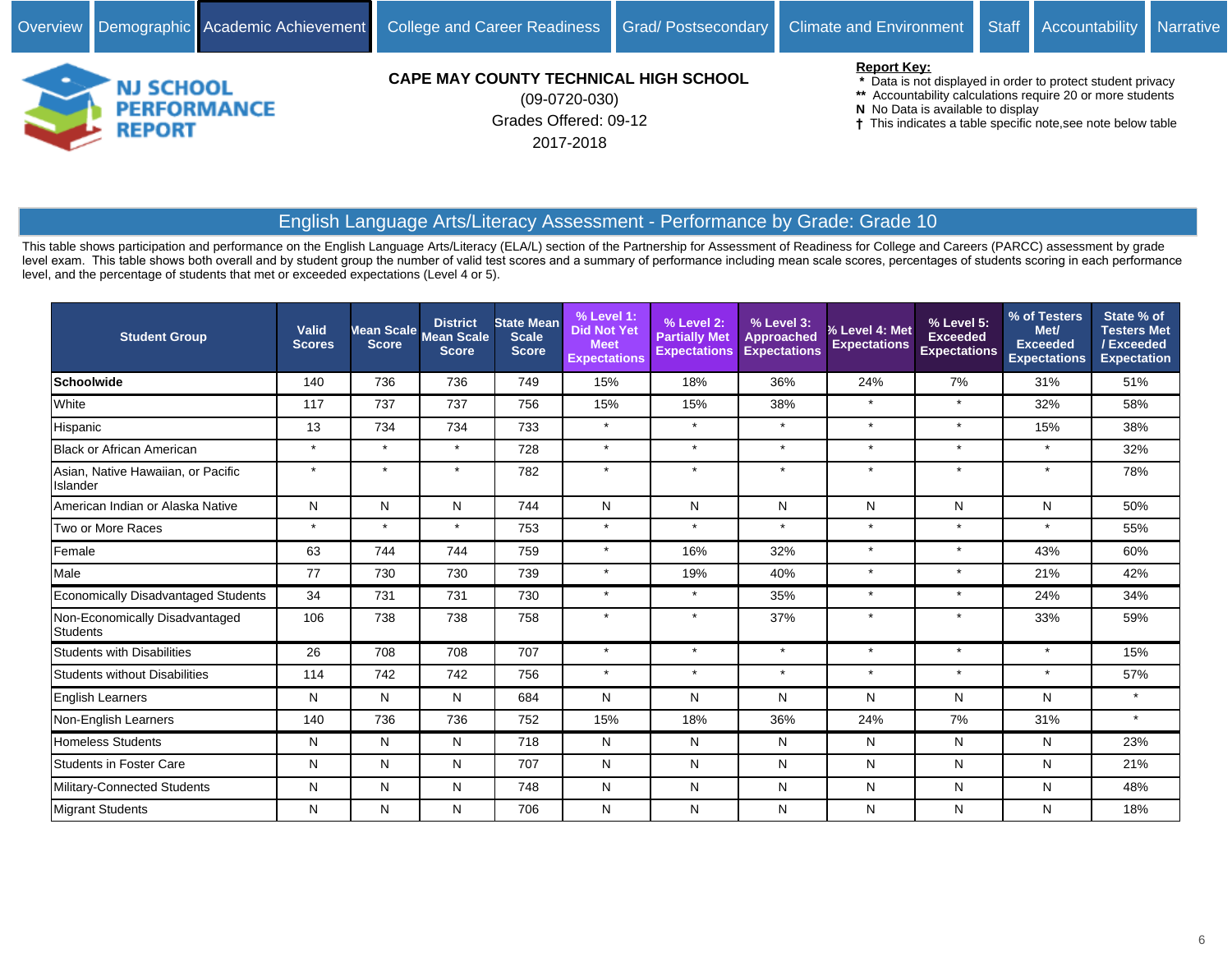

Grades Offered: 09-12 2017-2018 (09-0720-030)

#### **Report Key:**

- **\*** Data is not displayed in order to protect student privacy
- **\*\*** Accountability calculations require 20 or more students
- **N** No Data is available to display
- This indicates a table specific note,see note below table

# English Language Arts/Literacy Assessment - Performance by Grade: Grade 11

This table shows participation and performance on the English Language Arts/Literacy (ELA/L) section of the Partnership for Assessment of Readiness for College and Careers (PARCC) assessment by grade level exam. This table shows both overall and by student group the number of valid test scores and a summary of performance including mean scale scores, percentages of students scoring in each performance level, and the percentage of students that met or exceeded expectations (Level 4 or 5).

Note: Grade 11 students who take the AP/IB English exam are exempt from taking the PARCC ELA exam and their performance may not be reflected in the PARCC ELA Grade 11 results.

| <b>Student Group</b>                              | Valid<br><b>Scores</b> | Mean Scale<br><b>Score</b> | <b>District</b><br>Mean Scale<br><b>Score</b> | <b>State Mean</b><br><b>Scale</b><br><b>Score</b> | $%$ Level 1:<br><b>Did Not Yet</b><br><b>Meet</b><br><b>Expectations</b> | % Level 2:<br><b>Partially Met</b><br><b>Expectations</b> | % Level 3:<br><b>Approached</b><br><b>Expectations</b> | % Level 4: Met<br><b>Expectations</b> | % Level 5:<br><b>Exceeded</b><br><b>Expectations</b> | % of Testers<br>Met/<br><b>Exceeded</b><br><b>Expectations</b> | State % of<br><b>Testers Met</b><br>/ Exceeded<br><b>Expectation</b> |
|---------------------------------------------------|------------------------|----------------------------|-----------------------------------------------|---------------------------------------------------|--------------------------------------------------------------------------|-----------------------------------------------------------|--------------------------------------------------------|---------------------------------------|------------------------------------------------------|----------------------------------------------------------------|----------------------------------------------------------------------|
| <b>Schoolwide</b>                                 | 138                    | 716                        | 716                                           | 736                                               | 36%                                                                      | 24%                                                       | 21%                                                    | $\star$                               | $\star$                                              | 20%                                                            | 39%                                                                  |
| White                                             | 109                    | 715                        | 715                                           | 737                                               | 37%                                                                      | 23%                                                       | 20%                                                    | $\star$                               | $\star$                                              | 20%                                                            | 41%                                                                  |
| Hispanic                                          | 15                     | 719                        | 719                                           | 731                                               | $\star$                                                                  | $\star$                                                   | $\star$                                                | $\star$                               | $\star$                                              | 20%                                                            | 35%                                                                  |
| <b>Black or African American</b>                  | $\star$                | $\star$                    | $\star$                                       | 729                                               | $\star$                                                                  | $\star$                                                   | $\star$                                                | $\star$                               | $\star$                                              | $\star$                                                        | 31%                                                                  |
| Asian, Native Hawaiian, or Pacific<br>Islander    | $\star$                | $\star$                    | $\star$                                       | 759                                               |                                                                          | $\star$                                                   | $\star$                                                | $\star$                               | $\star$                                              | $\star$                                                        | 60%                                                                  |
| American Indian or Alaska Native                  | N                      | N                          | N                                             | 730                                               | N                                                                        | N                                                         | N                                                      | N                                     | N                                                    | N                                                              | 25%                                                                  |
| Two or More Races                                 | $\star$                | $\star$                    | $\star$                                       | 737                                               | $\star$                                                                  | $\star$                                                   | $\star$                                                | $\star$                               | $\star$                                              | $\star$                                                        | 39%                                                                  |
| Female                                            | 74                     | 723                        | 723                                           | 745                                               | 30%                                                                      | 20%                                                       | 26%                                                    | $\star$                               | $\star$                                              | 24%                                                            | 48%                                                                  |
| Male                                              | 64                     | 707                        | 707                                           | 728                                               | 42%                                                                      | 28%                                                       | 16%                                                    | $\star$                               | $\star$                                              | 14%                                                            | 31%                                                                  |
| Economically Disadvantaged Students               | 28                     | 727                        | 727                                           | 730                                               | $\star$                                                                  | $\star$                                                   | 36%                                                    | $\star$                               | $\star$                                              | 18%                                                            | 33%                                                                  |
| Non-Economically Disadvantaged<br><b>Students</b> | 110                    | 713                        | 713                                           | 739                                               | $\star$                                                                  | $\star$                                                   | 17%                                                    | $\star$                               | $\star$                                              | 20%                                                            | 42%                                                                  |
| <b>Students with Disabilities</b>                 | 22                     | 701                        | 701                                           | 708                                               | $\star$                                                                  | $\star$                                                   | $\star$                                                | $\star$                               | $\star$                                              | $\star$                                                        | 13%                                                                  |
| <b>Students without Disabilities</b>              | 116                    | 718                        | 718                                           | 742                                               | $\star$                                                                  | $\star$                                                   | $\star$                                                | $\star$                               | $\star$                                              | $\star$                                                        | 44%                                                                  |
| <b>English Learners</b>                           | N                      | N                          | N                                             | 702                                               | N                                                                        | N                                                         | N                                                      | N                                     | N                                                    | N                                                              | $\star$                                                              |
| Non-English Learners                              | 138                    | 716                        | 716                                           | 738                                               | 36%                                                                      | 24%                                                       | 21%                                                    | $\star$                               | $\star$                                              | 20%                                                            | $\star$                                                              |
| <b>Homeless Students</b>                          | N                      | N                          | N                                             | 721                                               | N                                                                        | N                                                         | N                                                      | N                                     | N                                                    | N                                                              | 22%                                                                  |
| <b>Students in Foster Care</b>                    | N                      | $\mathsf{N}$               | N                                             | 708                                               | N                                                                        | N                                                         | N                                                      | N                                     | N                                                    | N                                                              | 19%                                                                  |
| Military-Connected Students                       | N                      | N                          | N                                             | 729                                               | N                                                                        | N                                                         | N                                                      | N                                     | N                                                    | N                                                              | 31%                                                                  |
| Migrant Students                                  | N                      | N                          | N                                             | 707                                               | N                                                                        | N                                                         | N                                                      | N                                     | N                                                    | N                                                              | $\star$                                                              |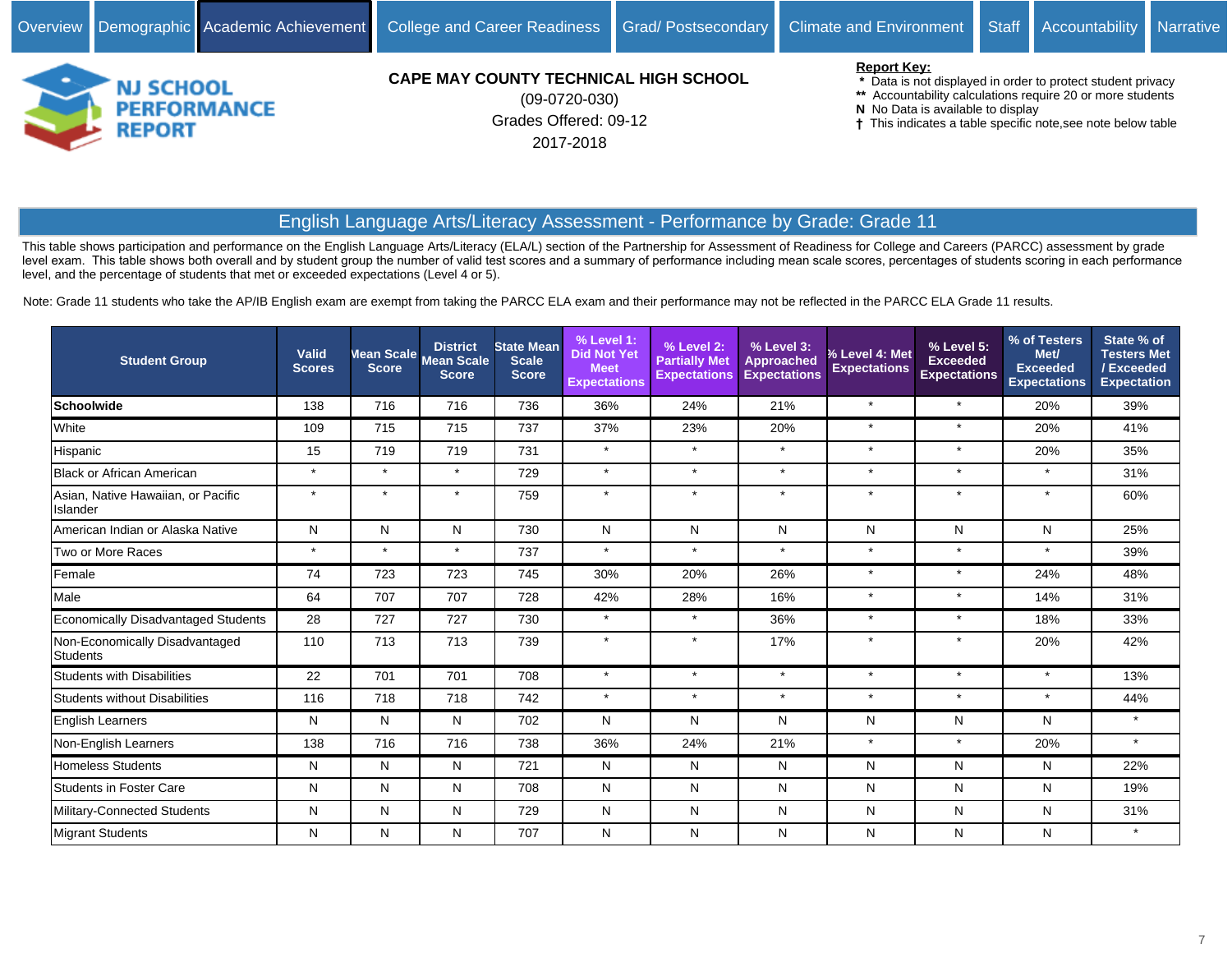

Grades Offered: 09-12 2017-2018 (09-0720-030)

#### **Report Key:**

- **\*** Data is not displayed in order to protect student privacy
- **\*\*** Accountability calculations require 20 or more students
- **N** No Data is available to display
- This indicates a table specific note,see note below table

# English Language Arts/Literacy Assessment - Performance Trends

This graph shows the percentage of students who met or exceeded expectations on each grade level exam on the English Language Arts/Literacy (ELA/L) section of the Partnership for Assessment of Readiness for College and Careers (PARCC) assessment for the past three years.



Grade 11 students who take AP/IB English are exempt from taking the PARCC ELA exam and their performance may not be reflected in the results.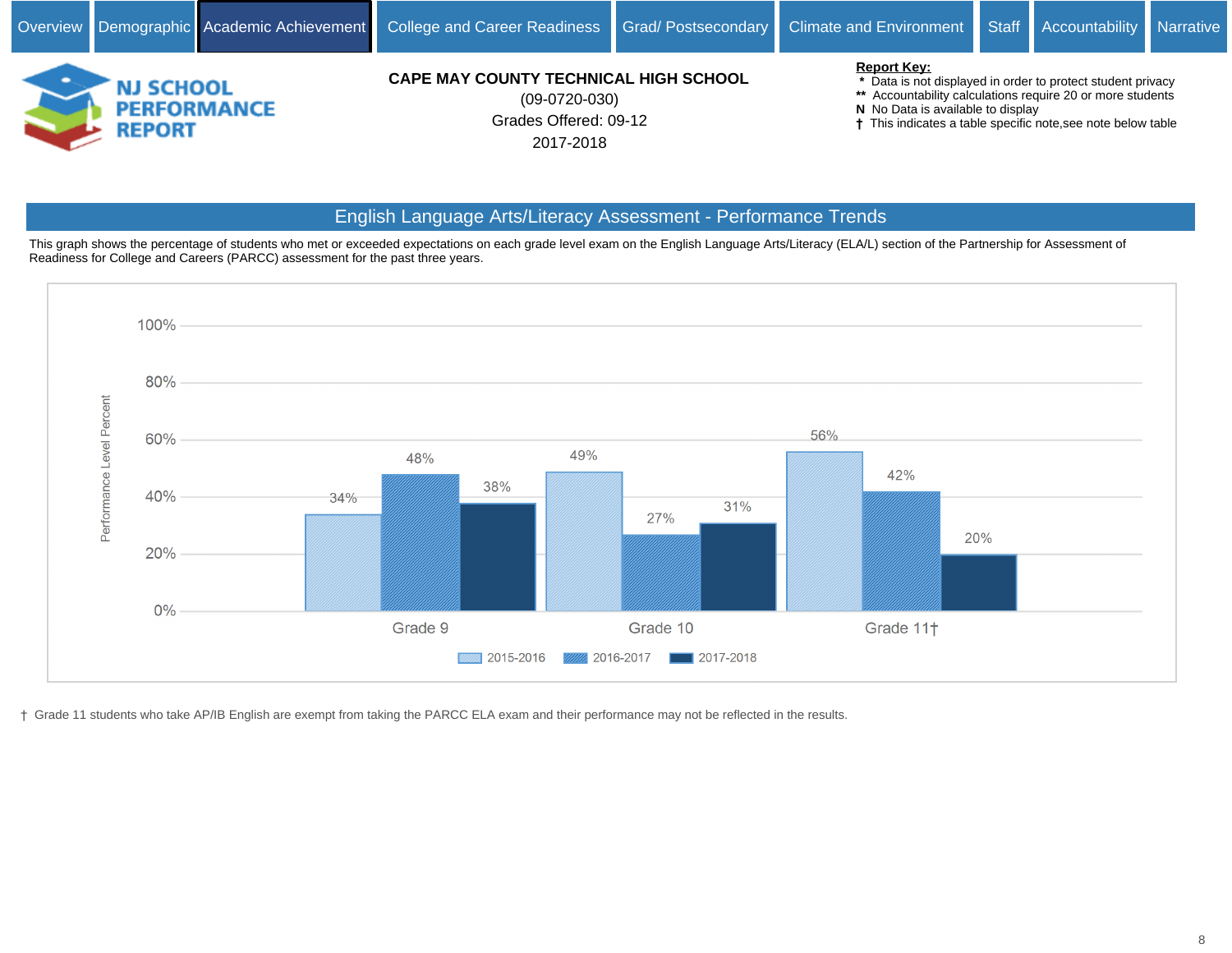

Grades Offered: 09-12 2017-2018 (09-0720-030)

#### **Report Key:**

 **\*** Data is not displayed in order to protect student privacy

- **\*\*** Accountability calculations require 20 or more students
- **N** No Data is available to display
- This indicates a table specific note,see note below table

#### Mathematics Assessment - Participation and Performance

This table shows information about the Mathematics section of the Partnership for Assessment of Readiness for College and Careers (PARCC) assessment both overall and by student group. The PARCC assessment has five performance levels, and students scoring a Level 4 or 5 (Met or Exceeded Expectations) have demonstrated readiness for the next grade level and are on track for college and careers. This table shows the number of valid test scores, the percentage of students that took the test, and the percentage of testers that met or exceeded expectations in the school, the district, and across the state. The last three columns of the table show the proficiency rate used for federal accountability, the annual target, and whether the target was met, as required by the Every Student Succeeds Act (ESSA) accountability. Student group rows where the annual target fields are grayed out are not required to meet annual targets under ESSA accountability. For more details on New Jersey's accountability system, see these [accountability resources.](https://www.state.nj.us/education/title1/accountability/progress/18/)

| <b>Student Group</b>                              | <b>Valid Scores</b> | % of students<br><b>Taking Test</b> | School:<br>% of Testers<br>Met/Exceeded<br><b>Expectations</b> | <b>District:</b><br>% of Testers<br>Met/Exceeded<br><b>Expectations</b> | State:<br>% of Testers<br>Met/Exceeded<br><b>Expectations</b> | for Federal<br><b>Accountability</b> | Proficiency Rate 2017-18 Annual<br><b>Target</b> | Met 2017-18<br><b>Annual Target</b> |
|---------------------------------------------------|---------------------|-------------------------------------|----------------------------------------------------------------|-------------------------------------------------------------------------|---------------------------------------------------------------|--------------------------------------|--------------------------------------------------|-------------------------------------|
| Schoolwide                                        | 283                 | 98.3                                | 25.1                                                           | 25.1                                                                    | 45.0                                                          | 25.1                                 | 27.2                                             | Met Target†                         |
| White                                             | 238                 | 97.9                                | 23.5                                                           | 23.5                                                                    | 54.1                                                          | 23.5                                 | 28.4                                             | Not Met                             |
| Hispanic                                          | 27                  | 100.0                               | 33.3                                                           | 33.3                                                                    | 29.2                                                          | 33.3                                 | 17                                               | Met Target                          |
| <b>Black or African American</b>                  | $\star$             | $\star$                             | $\star$                                                        | $\star$                                                                 | 23.4                                                          | $\star$                              | $***$                                            | $***$                               |
| Asian, Native Hawaiian, or Pacific<br>Islander    | $\star$             | $\star$                             | $\star$                                                        | $\star$                                                                 | 77.0                                                          | $\star$                              | $**$                                             | $***$                               |
| American Indian or Alaska Native                  | N                   | N                                   | N                                                              | N                                                                       | 42.5                                                          | N                                    | $***$                                            | $***$                               |
| Two or More Races                                 | $\star$             | $\star$                             | $\star$                                                        | $\star$                                                                 | 53.0                                                          | $\star$                              | $***$                                            | $***$                               |
| Female                                            | 132                 | 98.5                                | 18.9                                                           | 18.9                                                                    | 46.0                                                          | 18.9                                 |                                                  |                                     |
| Male                                              | 151                 | 98.1                                | 30.5                                                           | 30.5                                                                    | 43.9                                                          | 30.5                                 |                                                  |                                     |
| <b>Economically Disadvantaged Students</b>        | 68                  | 100.0                               | 17.6                                                           | 17.6                                                                    | 26.6                                                          | 17.6                                 | 20.2                                             | Met Targett                         |
| Non-Economically Disadvantaged<br><b>Students</b> | 215                 | 97.7                                | 27.5                                                           | 27.5                                                                    | 55.9                                                          | 27.5                                 |                                                  |                                     |
| <b>Students with Disabilities</b>                 | 50                  | 96.2                                | $\star$                                                        | $\star$                                                                 | 17.1                                                          | $\star$                              | 10.2                                             | Not Met                             |
| <b>Students without Disabilities</b>              | 233                 | 98.7                                | $\star$                                                        | $\star$                                                                 | 50.5                                                          | $\star$                              |                                                  |                                     |
| <b>English Learners</b>                           | N                   | N                                   | N                                                              | N                                                                       | 24.6                                                          | N                                    | $**$                                             | $***$                               |
| Non-English Learners                              | 283                 | 98.3                                | 25.1                                                           | 25.1                                                                    | 46.9                                                          | 25.1                                 |                                                  |                                     |
| Homeless Students                                 | N                   | N                                   | N                                                              | N                                                                       | 17.3                                                          | N                                    |                                                  |                                     |
| <b>Students In Foster Care</b>                    | $\star$             | $\star$                             | $\star$                                                        | $\star$                                                                 | 16.2                                                          | $\star$                              |                                                  |                                     |
| Military-Connected Students                       | N                   | N                                   | ${\sf N}$                                                      | N                                                                       | 45.8                                                          | N                                    |                                                  |                                     |
| <b>Migrant Students</b>                           | N                   | N                                   | N                                                              | N                                                                       | 23.7                                                          | N                                    |                                                  |                                     |

Target was met within a confidence interval.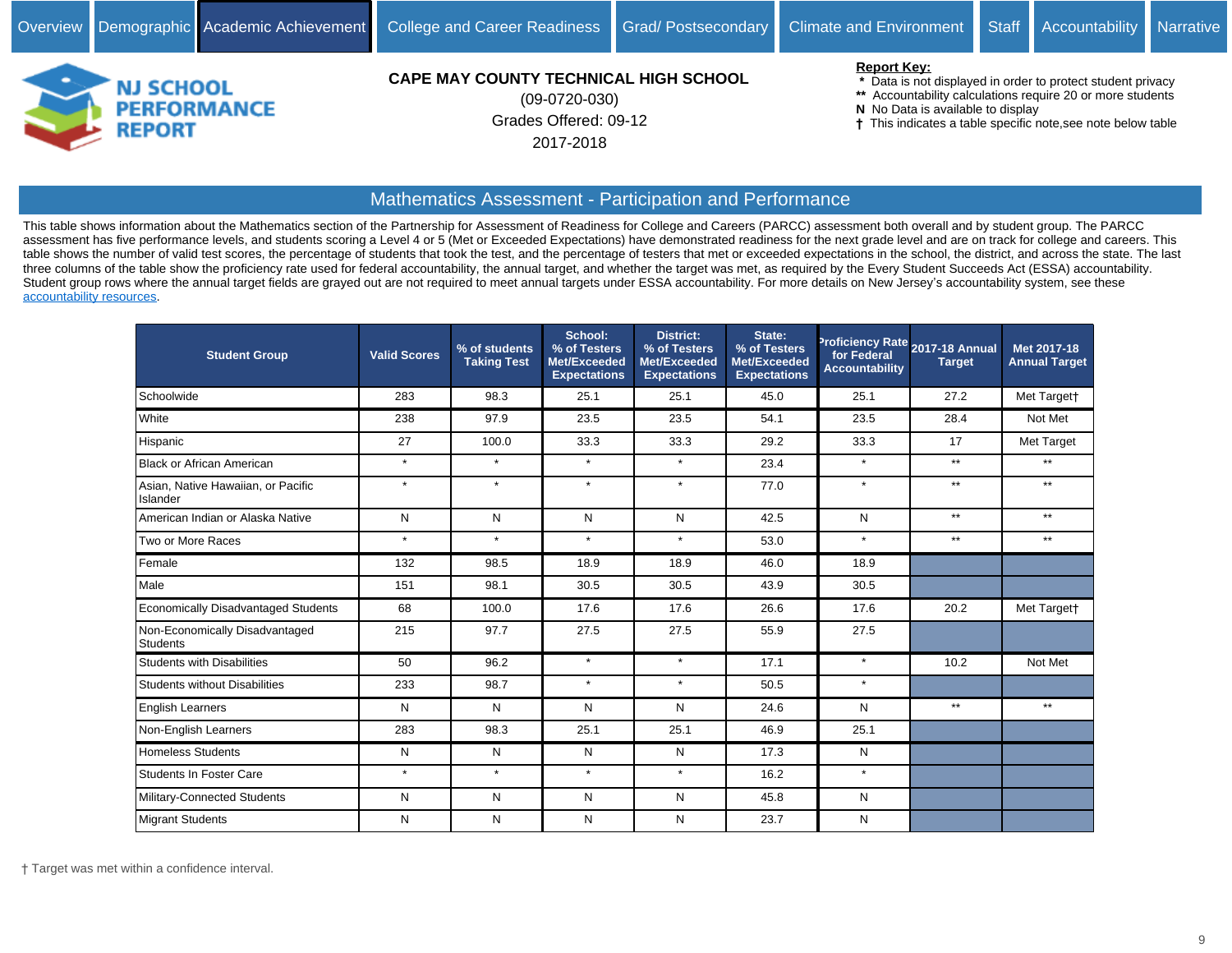

Grades Offered: 09-12 2017-2018 (09-0720-030)

#### **Report Key:**

 **\*** Data is not displayed in order to protect student privacy

- **\*\*** Accountability calculations require 20 or more students
- **N** No Data is available to display
- This indicates a table specific note,see note below table

## Mathematics Assessment - Performance by Test: Algebra I

This table shows participation and performance on the Mathematics section of the Partnership for Assessment of Readiness for College and Careers (PARCC) assessment by end of course exam. This table shows both overall and by student group the number of valid test scores and a summary of performance including mean scale scores, percentages of students scoring in each performance level, and the percentage of students that met or exceeded expectations (Level 4 or 5).

| <b>Student Group</b>                              | <b>Valid</b><br><b>Scores</b> | <b>Score</b> | <b>District</b><br>Mean Scale Mean Scale<br><b>Score</b> | <b>State Mean</b><br><b>Scale</b><br><b>Score</b> | % Level 1:<br><b>Did Not Yet</b><br><b>Meet</b><br><b>Expectations</b> | % Level 2:<br><b>Partially Met</b><br><b>Expectations</b> | % Level 3:<br><b>Approached</b><br><b>Expectations</b> | % Level 4: Met<br><b>Expectations</b> | % Level 5:<br><b>Exceeded</b><br><b>Expectations</b> | % of Testers<br>Met/<br><b>Exceeded</b><br><b>Expectations</b> | State % of<br><b>Testers Met</b><br>/Exceeded<br><b>Expectation</b> |
|---------------------------------------------------|-------------------------------|--------------|----------------------------------------------------------|---------------------------------------------------|------------------------------------------------------------------------|-----------------------------------------------------------|--------------------------------------------------------|---------------------------------------|------------------------------------------------------|----------------------------------------------------------------|---------------------------------------------------------------------|
| <b>Schoolwide</b>                                 | 126                           | 733          | 733                                                      | 746                                               | $\star$                                                                | 28%                                                       | 45%                                                    | $\star$                               | $\star$                                              | 22%                                                            | 46%                                                                 |
| White                                             | 108                           | 734          | 734                                                      | 755                                               | $\star$                                                                | 26%                                                       | 47%                                                    | $\star$                               | $\star$                                              | 22%                                                            | 57%                                                                 |
| Hispanic                                          | 12                            | 726          | 726                                                      | 730                                               | $\star$                                                                | $\star$                                                   | $\star$                                                | $\star$                               | $\star$                                              | 17%                                                            | 27%                                                                 |
| <b>Black or African American</b>                  | $\star$                       | $\star$      | $\star$                                                  | 727                                               | $\star$                                                                | $\star$                                                   | $\star$                                                | $\star$                               | $\star$                                              | $\star$                                                        | 23%                                                                 |
| Asian, Native Hawaiian, or Pacific<br>Islander    | $\star$                       | $\star$      |                                                          | 779                                               | $\star$                                                                | $\star$                                                   | $\star$                                                | $\star$                               | $\star$                                              | $\star$                                                        | 79%                                                                 |
| American Indian or Alaska Native                  | N                             | N            | N                                                        | 746                                               | N                                                                      | N                                                         | N                                                      | N                                     | N                                                    | N                                                              | 49%                                                                 |
| Two or More Races                                 | $\star$                       | $\star$      | $\star$                                                  | 755                                               | $\star$                                                                | $\star$                                                   | $\star$                                                | $\star$                               | $\star$                                              | $\star$                                                        | 54%                                                                 |
| Female                                            | 63                            | 735          | 735                                                      | 748                                               | $\star$                                                                | 24%                                                       | 57%                                                    | $\star$                               | $\star$                                              | 17%                                                            | 48%                                                                 |
| Male                                              | 63                            | 731          | 731                                                      | 745                                               | $\star$                                                                | 32%                                                       | 33%                                                    | $\star$                               | $\star$                                              | 27%                                                            | 44%                                                                 |
| <b>Economically Disadvantaged Students</b>        | 32                            | 732          | 732                                                      | 729                                               | $\star$                                                                | $\star$                                                   | 47%                                                    | $\star$                               | $\star$                                              | 22%                                                            | 25%                                                                 |
| Non-Economically Disadvantaged<br><b>Students</b> | 94                            | 733          | 733                                                      | 756                                               | $\star$                                                                | $\star$                                                   | 45%                                                    | $\star$                               | $\star$                                              | 22%                                                            | 57%                                                                 |
| <b>Students with Disabilities</b>                 | 24                            | 708          | 708                                                      | 716                                               | $\star$                                                                | $\star$                                                   | $\star$                                                | $\star$                               | $\star$                                              | $\star$                                                        | 13%                                                                 |
| <b>Students without Disabilities</b>              | 102                           | 739          | 739                                                      | 752                                               | $\star$                                                                | $\star$                                                   | $\star$                                                | $\star$                               | $\star$                                              | $\star$                                                        | 52%                                                                 |
| <b>English Learners</b>                           | N                             | N            | N                                                        | 710                                               | N                                                                      | N                                                         | N                                                      | Ν                                     | N                                                    | N                                                              | $\star$                                                             |
| Non-English Learners                              | 126                           | 733          | 733                                                      | 749                                               | $\star$                                                                | 28%                                                       | 45%                                                    | $\star$                               | $\star$                                              | 22%                                                            | $\star$                                                             |
| <b>Homeless Students</b>                          | N                             | N            | N                                                        | 718                                               | N                                                                      | N                                                         | N                                                      | N                                     | N                                                    | N                                                              | 16%                                                                 |
| <b>Students in Foster Care</b>                    | $\star$                       | $\star$      | $\star$                                                  | 712                                               | $\star$                                                                | $\star$                                                   | $\star$                                                | $\star$                               | $\star$                                              | $\star$                                                        | 12%                                                                 |
| Military-Connected Students                       | N                             | N            | N                                                        | 752                                               | N                                                                      | N                                                         | N                                                      | N                                     | N                                                    | N                                                              | 49%                                                                 |
| Migrant Students                                  | N                             | N            | N                                                        | 720                                               | N                                                                      | N                                                         | N                                                      | N                                     | N                                                    | N                                                              | 11%                                                                 |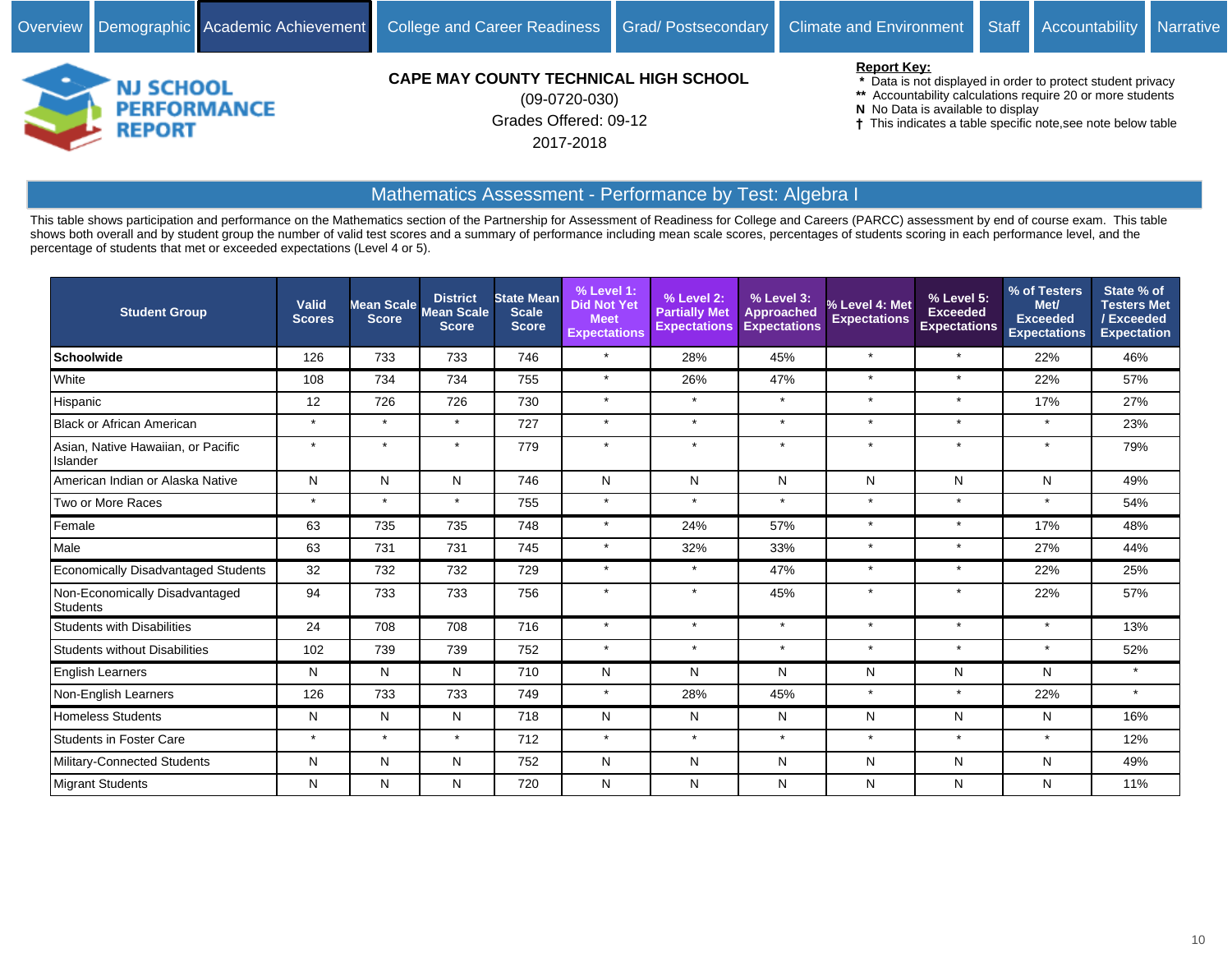

Grades Offered: 09-12 2017-2018 (09-0720-030)

#### **Report Key:**

 **\*** Data is not displayed in order to protect student privacy

- **\*\*** Accountability calculations require 20 or more students
- **N** No Data is available to display
- This indicates a table specific note,see note below table

# Mathematics Assessment - Performance by Test: Geometry

This table shows participation and performance on the Mathematics section of the Partnership for Assessment of Readiness for College and Careers (PARCC) assessment by end of course exam. This table shows both overall and by student group the number of valid test scores and a summary of performance including mean scale scores, percentages of students scoring in each performance level, and the percentage of students that met or exceeded expectations (Level 4 or 5).

| <b>Student Group</b>                           | Valid<br><b>Scores</b> | Mean Scale<br><b>Score</b> | <b>District</b><br><b>Mean Scale</b><br><b>Score</b> | <b>State Mean</b><br><b>Scale</b><br><b>Score</b> | % Level 1:<br><b>Did Not Yet</b><br><b>Meet</b><br><b>Expectations</b> | % Level 2:<br><b>Partially Met</b><br><b>Expectations</b> | % Level 3:<br><b>Approached</b><br><b>Expectations</b> | 6 Level 4: Met<br><b>Expectations</b> | % Level 5:<br><b>Exceeded</b><br><b>Expectations</b> | % of Testers<br>Met/<br><b>Exceeded</b><br><b>Expectations</b> | State % of<br><b>Testers Met</b><br>/Exceeded<br><b>Expectation</b> |
|------------------------------------------------|------------------------|----------------------------|------------------------------------------------------|---------------------------------------------------|------------------------------------------------------------------------|-----------------------------------------------------------|--------------------------------------------------------|---------------------------------------|------------------------------------------------------|----------------------------------------------------------------|---------------------------------------------------------------------|
| Schoolwide                                     | 117                    | 730                        | 730                                                  | 735                                               | $\star$                                                                | 37%                                                       | 35%                                                    | $\star$                               | $\star$                                              | 22%                                                            | 30%                                                                 |
| White                                          | 98                     | 730                        | 730                                                  | 740                                               | $\star$                                                                | 38%                                                       | 36%                                                    | $\star$                               | $\star$                                              | 20%                                                            | 37%                                                                 |
| Hispanic                                       | $\star$                | $\star$                    | $\star$                                              | 723                                               | $\star$                                                                | $\star$                                                   | $\star$                                                | $\star$                               | $\star$                                              | $\star$                                                        | 14%                                                                 |
| <b>Black or African American</b>               | $\star$                | $\star$                    | $\star$                                              | 719                                               | $\star$                                                                | $\star$                                                   | $\star$                                                | $\star$                               | $\star$                                              | $\star$                                                        | 11%                                                                 |
| Asian, Native Hawaiian, or Pacific<br>Islander | $\star$                | $\star$                    | $\star$                                              | 760                                               | $\star$                                                                | $\star$                                                   | $\star$                                                | $\star$                               | $\star$                                              | $\star$                                                        | 65%                                                                 |
| American Indian or Alaska Native               | N                      | N                          | N                                                    | 734                                               | N                                                                      | N                                                         | N                                                      | N                                     | N                                                    | N                                                              | 28%                                                                 |
| Two or More Races                              | $\star$                | $\star$                    | $\star$                                              | 741                                               | $\star$                                                                | $\star$                                                   | $\star$                                                | $\star$                               | $\star$                                              | $\star$                                                        | 39%                                                                 |
| Female                                         | 53                     | 728                        | 728                                                  | 736                                               | $\star$                                                                | 45%                                                       | 34%                                                    | $\star$                               | $\star$                                              | 17%                                                            | 30%                                                                 |
| Male                                           | 64                     | 732                        | 732                                                  | 734                                               | $\star$                                                                | 30%                                                       | 36%                                                    | $\star$                               | $\star$                                              | 27%                                                            | 29%                                                                 |
| <b>Economically Disadvantaged Students</b>     | 28                     | 728                        | 728                                                  | 722                                               | $\star$                                                                | $\star$                                                   | 46%                                                    | $\star$                               | $\star$                                              | 14%                                                            | 13%                                                                 |
| Non-Economically Disadvantaged<br>Students     | 89                     | 731                        | 731                                                  | 741                                               | $\star$                                                                | $\star$                                                   | 31%                                                    | $\star$                               | $\star$                                              | 25%                                                            | 38%                                                                 |
| <b>Students with Disabilities</b>              | 23                     | 715                        | 715                                                  | 713                                               | $\star$                                                                | $\star$                                                   | $\star$                                                | $\star$                               | $\star$                                              | $\star$                                                        | $\star$                                                             |
| <b>Students without Disabilities</b>           | 94                     | 734                        | 734                                                  | 738                                               | $\star$                                                                | $\star$                                                   | $\star$                                                | $\star$                               | $\star$                                              | $\star$                                                        | $\star$                                                             |
| English Learners                               | N                      | N                          | N                                                    | 711                                               | N                                                                      | N                                                         | N                                                      | N                                     | N                                                    | N                                                              | $\star$                                                             |
| Non-English Learners                           | 117                    | 730                        | 730                                                  | 736                                               | $\star$                                                                | 37%                                                       | 35%                                                    | $\star$                               | $\star$                                              | 22%                                                            | $\star$                                                             |
| Homeless Students                              | N                      | N                          | N                                                    | 718                                               | N                                                                      | N                                                         | N                                                      | N                                     | N                                                    | N                                                              | $\star$                                                             |
| <b>Students in Foster Care</b>                 | N                      | N                          | N                                                    | 711                                               | N                                                                      | N                                                         | N                                                      | N                                     | N                                                    | N                                                              | $\star$                                                             |
| Military-Connected Students                    | N                      | N                          | N                                                    | 731                                               | N                                                                      | N                                                         | N                                                      | N                                     | N                                                    | N                                                              | 24%                                                                 |
| Migrant Students                               | N                      | N                          | N                                                    | 709                                               | N                                                                      | N                                                         | N                                                      | N                                     | N                                                    | N                                                              | 11%                                                                 |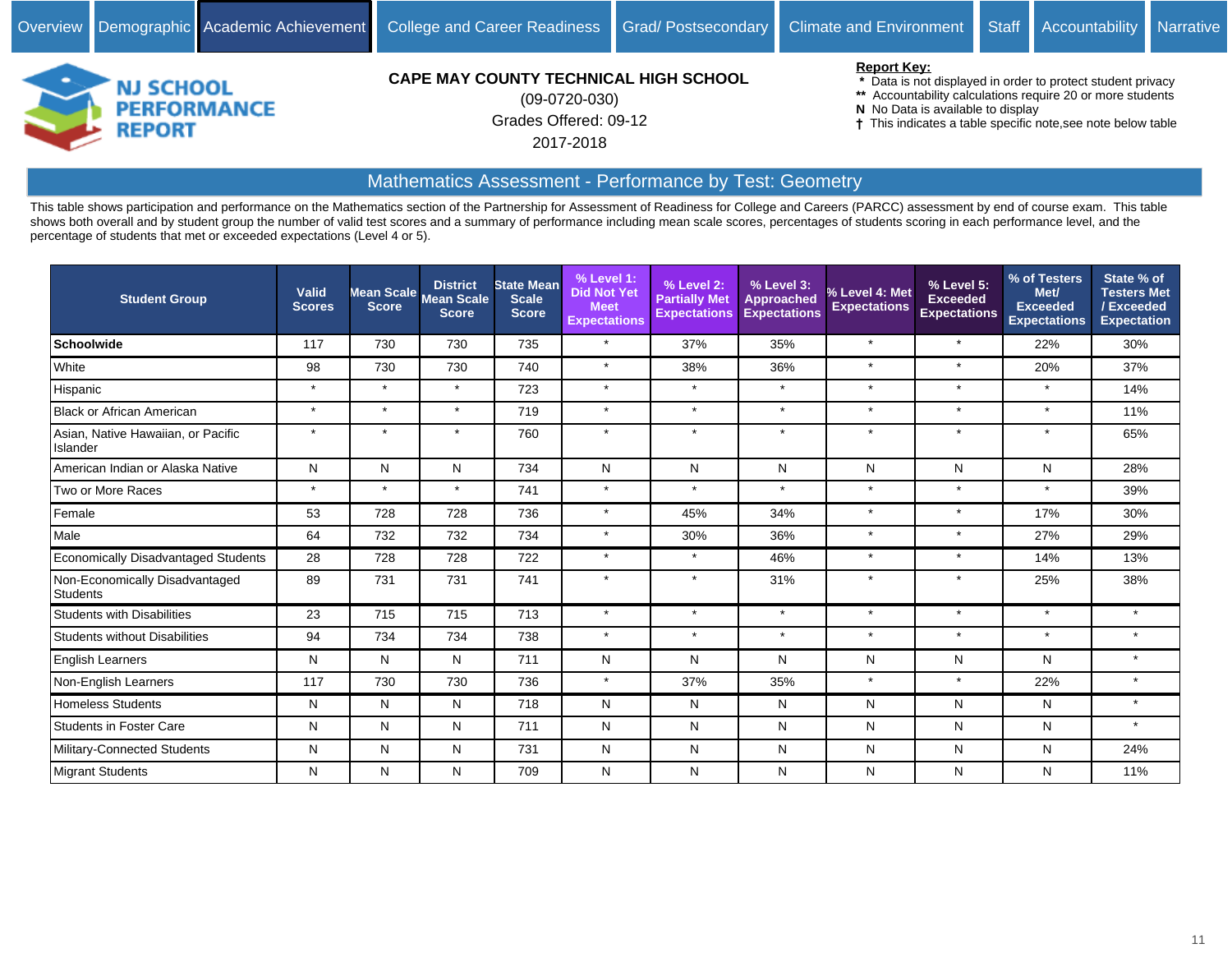

Grades Offered: 09-12 2017-2018 (09-0720-030)

#### **Report Key:**

 **\*** Data is not displayed in order to protect student privacy

- **\*\*** Accountability calculations require 20 or more students
- **N** No Data is available to display
- This indicates a table specific note,see note below table

# Mathematics Assessment - Performance by Test: Algebra II

This table shows participation and performance on the Mathematics section of the Partnership for Assessment of Readiness for College and Careers (PARCC) assessment by end of course exam. This table shows both overall and by student group the number of valid test scores and a summary of performance including mean scale scores, percentages of students scoring in each performance level, and the percentage of students that met or exceeded expectations (Level 4 or 5).

| <b>Student Group</b>                           | Valid<br><b>Scores</b> | <b>Score</b> | <b>District</b><br>Mean Scale Mean Scale<br><b>Score</b> | <b>State Mean</b><br><b>Scale</b><br><b>Score</b> | % Level 1:<br><b>Did Not Yet</b><br><b>Meet</b><br><b>Expectations</b> | % Level 2:<br><b>Partially Met</b><br><b>Expectations</b> | % Level 3:<br><b>Approached</b><br><b>Expectations</b> | 6 Level 4: Met<br><b>Expectations</b> | % Level 5:<br><b>Exceeded</b><br><b>Expectations</b> | % of Testers<br>Met/<br><b>Exceeded</b><br><b>Expectations</b> | State % of<br><b>Testers Met</b><br>/Exceeded<br><b>Expectation</b> |
|------------------------------------------------|------------------------|--------------|----------------------------------------------------------|---------------------------------------------------|------------------------------------------------------------------------|-----------------------------------------------------------|--------------------------------------------------------|---------------------------------------|------------------------------------------------------|----------------------------------------------------------------|---------------------------------------------------------------------|
| Schoolwide                                     | 142                    | 708          | 708                                                      | 727                                               | 43%                                                                    | 24%                                                       | 20%                                                    | $\star$                               | $\star$                                              | 13%                                                            | 30%                                                                 |
| White                                          | 111                    | 709          | 709                                                      | 733                                               | 41%                                                                    | 24%                                                       | 23%                                                    | $\star$                               | $\star$                                              | 12%                                                            | 35%                                                                 |
| Hispanic                                       | 18                     | 714          | 714                                                      | 710                                               | $\star$                                                                | $\star$                                                   | $\star$                                                | $\star$                               | $\star$                                              | 22%                                                            | 14%                                                                 |
| <b>Black or African American</b>               | $\star$                | $\star$      | $\star$                                                  | 705                                               | $\star$                                                                | $\star$                                                   | $\star$                                                | $\star$                               | $\star$                                              | $\star$                                                        | 11%                                                                 |
| Asian, Native Hawaiian, or Pacific<br>Islander | $\star$                | $\star$      | $\star$                                                  | 766                                               | $\star$                                                                | $\star$                                                   | $\star$                                                | $\star$                               | $\star$                                              | $\star$                                                        | 66%                                                                 |
| American Indian or Alaska Native               | N                      | N            | N                                                        | 729                                               | N                                                                      | N                                                         | N                                                      | N                                     | N                                                    | N                                                              | 28%                                                                 |
| Two or More Races                              | $\star$                | $\star$      | $\star$                                                  | 736                                               | $\star$                                                                | $\star$                                                   | $\star$                                                | $\star$                               | $\star$                                              | $\star$                                                        | 37%                                                                 |
| Female                                         | 68                     | 705          | 705                                                      | 728                                               | $\star$                                                                | $\star$                                                   | $\star$                                                | $\star$                               | $\star$                                              | $\star$                                                        | 30%                                                                 |
| Male                                           | 74                     | 711          | 711                                                      | 727                                               | $\star$                                                                | $\star$                                                   | $\star$                                                | $\star$                               | $\star$                                              | $\star$                                                        | 30%                                                                 |
| <b>Economically Disadvantaged Students</b>     | 28                     | 704          | 704                                                      | 709                                               | $\star$                                                                | $\star$                                                   | $\star$                                                | $\star$                               | $\star$                                              | $\star$                                                        | 13%                                                                 |
| Non-Economically Disadvantaged<br>Students     | 114                    | 709          | 709                                                      | 736                                               | $\star$                                                                | $\star$                                                   | $\star$                                                | $\star$                               | $\star$                                              | $\star$                                                        | 37%                                                                 |
| <b>Students with Disabilities</b>              | 19                     | 693          | 693                                                      | 693                                               | 63%                                                                    | $\star$                                                   | $\star$                                                | $\star$                               | $\star$                                              | 11%                                                            | $\star$                                                             |
| <b>Students without Disabilities</b>           | 123                    | 710          | 710                                                      | 732                                               | 40%                                                                    | $\star$                                                   | $\star$                                                | $\star$                               | $\star$                                              | 13%                                                            | $\star$                                                             |
| English Learners                               | N                      | N            | N                                                        | 691                                               | N                                                                      | N                                                         | N                                                      | N                                     | N                                                    | N                                                              | $\star$                                                             |
| Non-English Learners                           | 142                    | 708          | 708                                                      | 729                                               | 43%                                                                    | 24%                                                       | 20%                                                    | $\star$                               | $\star$                                              | 13%                                                            | $\star$                                                             |
| <b>Homeless Students</b>                       | N                      | N            | N                                                        | 703                                               | N                                                                      | N                                                         | N                                                      | N                                     | N                                                    | N                                                              | 10%                                                                 |
| <b>Students in Foster Care</b>                 | N                      | N            | N                                                        | 693                                               | N                                                                      | N                                                         | N                                                      | N                                     | N                                                    | N                                                              | $\star$                                                             |
| Military-Connected Students                    | N                      | N            | N                                                        | 717                                               | N                                                                      | N                                                         | N                                                      | N                                     | N                                                    | N                                                              | 20%                                                                 |
| Migrant Students                               | N                      | N            | N                                                        | 708                                               | N                                                                      | N                                                         | N                                                      | N                                     | N                                                    | N                                                              | 15%                                                                 |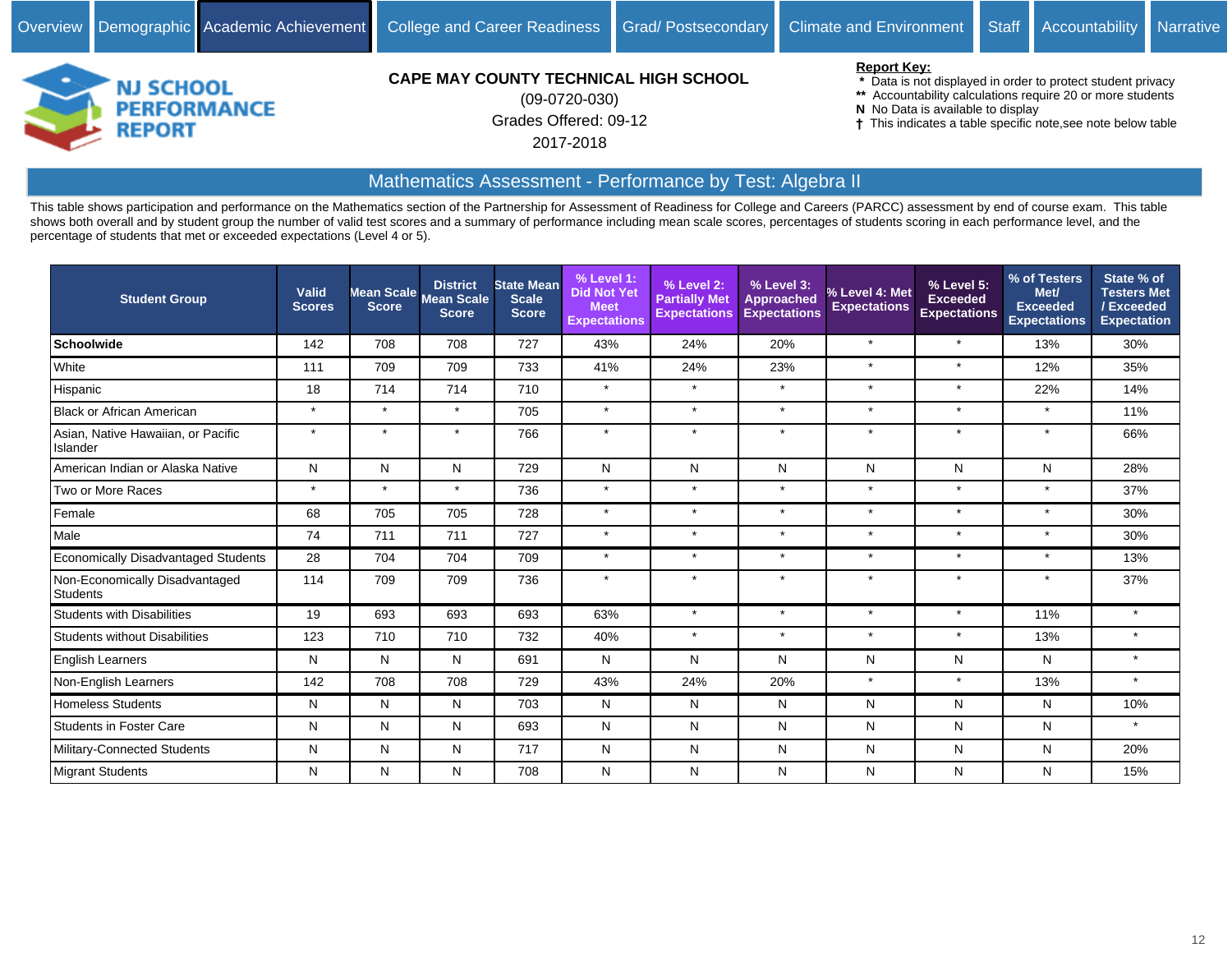

Grades Offered: 09-12 2017-2018 (09-0720-030)

#### **Report Key:**

 **\*** Data is not displayed in order to protect student privacy

- **\*\*** Accountability calculations require 20 or more students
- **N** No Data is available to display
- This indicates a table specific note,see note below table

## Mathematics Assessment - Performance Trends

This graph shows the percentage of students who met or exceeded expectations on each grade level or end of course exam on the Mathematics section of the Partnership for Assessment of Readiness for College and Careers (PARCC) assessment for the past three years.



Grade level results do not include students who took the Algebra I, Geometry, or Algebra II end of course tests.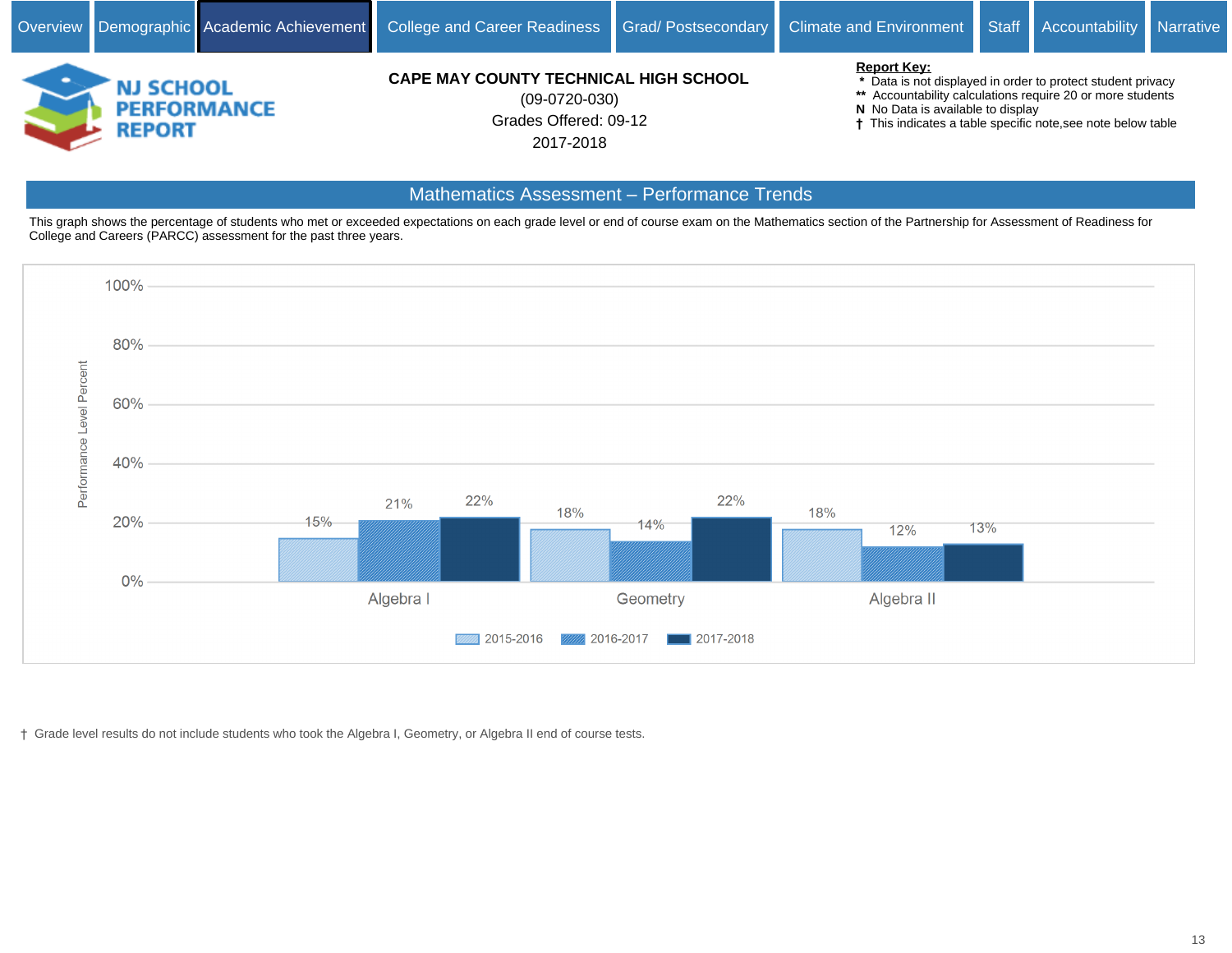

Grades Offered: 09-12 2017-2018 (09-0720-030)

#### **Report Key:**

- **\*** Data is not displayed in order to protect student privacy
- **\*\*** Accountability calculations require 20 or more students
- **N** No Data is available to display
- This indicates a table specific note,see note below table

## DLM Alternate Assessment - Participation English Language Progress to Proficiency

This table shows the number of students taking the Dynamic Learning Maps Alternate Assessment, which tests academic progress in English Language Arts (ELA) and Mathematics for students with different types of significant cognitive disabilities.

| Grade | ELA: | Math:<br># Students Tested # Students Tested |
|-------|------|----------------------------------------------|
|       |      |                                              |
| 10    |      |                                              |
|       |      |                                              |

This table shows the percentage of English Learners who demonstrated the expected amount of growth on the ACCESS for ELLs 2.0 Assessment for English Language proficiency. Expected growth is based on the student's initial level of English Language Proficiency during the 2016-17 school year and the number of years the student has been enrolled in the district. This table also shows the school's 2017-18 ESSA accountability target and whether the target was met.

| <b>Student Group</b>        | Percent of English<br><b>Learners Making</b><br><b>Expected Growth to</b><br>Proficiency | 2017-18<br><b>Target</b> | Met Target? |
|-----------------------------|------------------------------------------------------------------------------------------|--------------------------|-------------|
| Schoolwide/English Learners |                                                                                          | N                        |             |

Target was met within one standard deviation

#### English Language Proficiency Test - Participation and Performance

This table shows, by years in district, the number of English learner students taking the ACCESS for ELLs 2.0 Assessment for English language proficiency and the percentage of students tested that received an overall score of 4.5 or above. Students must receive a score of 4.5 or higher to be considered for proficient status.

| <b>Years in District</b> | # Students<br><b>Tested</b> | % Students with % Students with<br><b>Overall Score</b><br>Below 4.5 | <b>Overall Score of</b><br>4.5 and above |  |
|--------------------------|-----------------------------|----------------------------------------------------------------------|------------------------------------------|--|
| በ-2                      |                             |                                                                      |                                          |  |
| $3 - 4$                  |                             |                                                                      |                                          |  |
| 5 or more                |                             |                                                                      |                                          |  |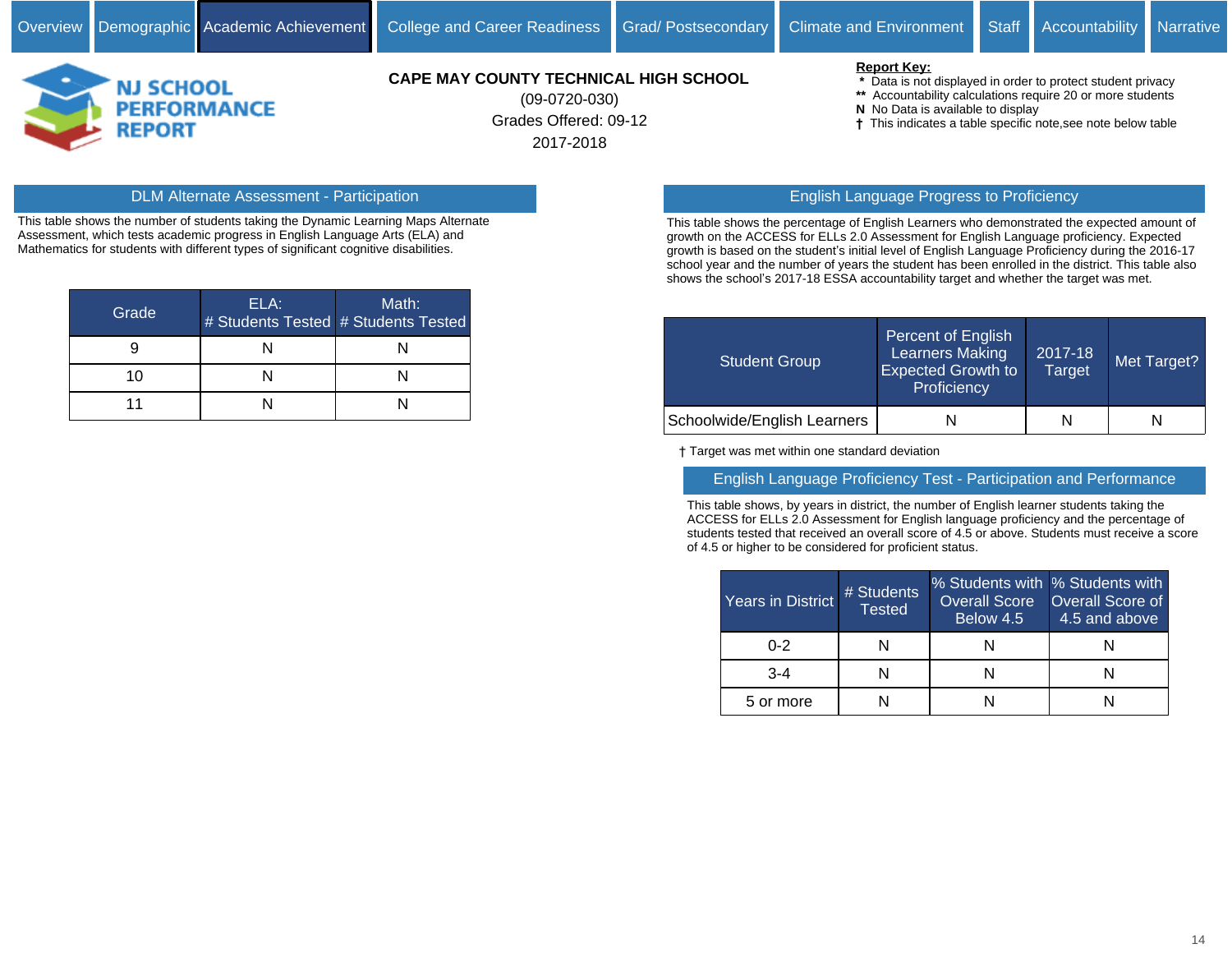

Grades Offered: 09-12 2017-2018 (09-0720-030)

#### **Report Key:**

- **\*** Data is not displayed in order to protect student privacy
- **\*\*** Accountability calculations require 20 or more students
- **N** No Data is available to display
- This indicates a table specific note,see note below table

The New Jersey Student Learning Assessment for Science (NJSLA-S) measures student proficiency with the New Jersey Student Learning Standards for Science. All students in grade 5, grade 8, and grade 11 were administered the NJSLA-Science field test in 2017-18.

## NJASK Science Assessment Information

New Jersey transitioned from the NJASK to NJSLA-S in 2017-18 to align to new science standards. Results of field tests in 2017-18 will not be reported, but results of NJSLA-S will be added to the performance reports in 2018-19.

# Biology Assessment Information

New Jersey transitioned from the Biology Assessment to NJSLA-S in 2017-18 to align to new science standards. Results of field tests in 2017-18 will not be reported, but results of NJSLA-S will be added to the performance reports in 2018- 19.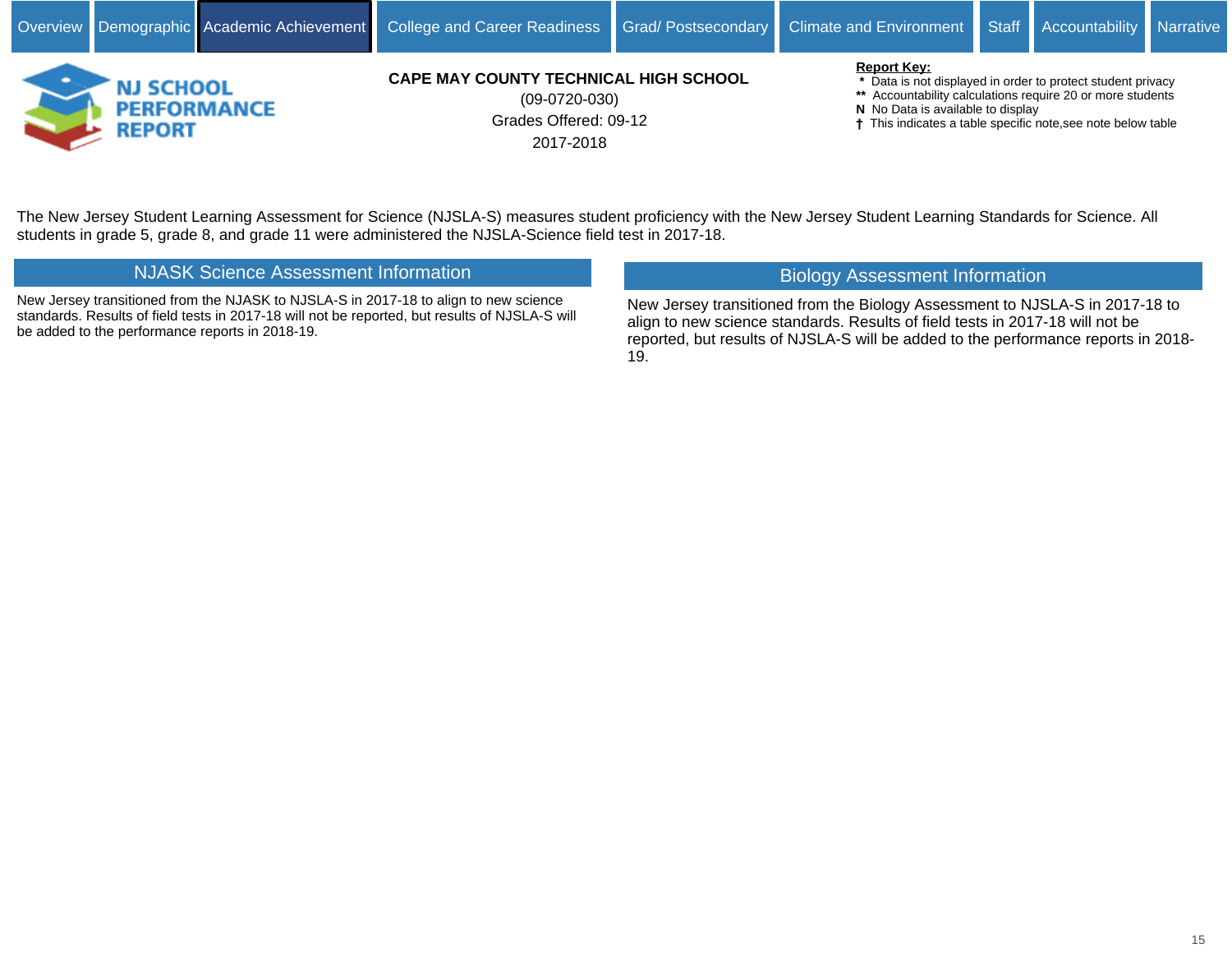

Grades Offered: 09-12 2017-2018 (09-0720-030)

#### **Report Key:**

- **\*** Data is not displayed in order to protect student privacy
- **\*\*** Accountability calculations require 20 or more students
- **N** No Data is available to display
- This indicates a table specific note,see note below table

Information about participation and performance on the PSAT, SAT, and ACT exams comes directly from College Board and ACT.

# PSAT, SAT, & ACT - Participation

This table shows information about participation on the PSAT, SAT, and ACT exams. PSAT participation is the percentage of 10th and 11th graders that took the PSAT 10 or PSAT NMSQT exam in 2017-18. SAT and ACT participation rates show the percentage of 12th graders that have taken the SAT or ACT this year or in prior years.

| <b>Participation Type</b>                                | <b>School</b><br><b>Participation</b><br>Rate | <b>State</b><br><b>Participation</b><br>Rate |
|----------------------------------------------------------|-----------------------------------------------|----------------------------------------------|
| 10th and 11th graders taking PSAT 10/NMSQT<br>in 2017-18 | 90.1%                                         | 85.0%                                        |
| 12th graders taking SAT in 2017-18 or prior<br>years     | 60.3%                                         | 72.2%                                        |
| 12th graders taking ACT in 2017-18 or prior<br>vears     | 6.8%                                          | 24.6%                                        |

# PSAT, SAT, & ACT - Performance

This table shows how students performed on the PSAT, SAT, and ACT tests by subject area. The table includes average test scores, college readiness benchmarks, and the percentage of students that scored at or above these benchmarks. Benchmarks were defined by College Board and ACT and students that score at or above these benchmarks have a high chance of success in credit-bearing college courses.

| <b>Participation Type</b>              | <b>School</b><br><b>Average</b><br><b>Score</b> | <b>State</b><br>Average<br><b>Score</b> | <b>College</b><br><b>Readiness</b><br><b>Benchmarks</b> | School -<br><b>Students</b><br>Scores at or<br>above<br><b>Benchmark</b> | State -<br><b>Students</b><br><b>Scores at or</b><br>above<br><b>Benchmark</b> |
|----------------------------------------|-------------------------------------------------|-----------------------------------------|---------------------------------------------------------|--------------------------------------------------------------------------|--------------------------------------------------------------------------------|
| PSAT 10/NMSQT -<br>Reading and Writing | 449                                             | 478                                     | Grade 10: 430<br>Grade 11: 460                          | 54%                                                                      | 62%                                                                            |
| PSAT 10/NMSQT -<br>Math                | 454                                             | 478                                     | Grade 10: 480<br>Grade 11: 510                          | 31%                                                                      | 42%                                                                            |
| SAT - Reading and<br>Writing           | 541                                             | 542                                     | 480                                                     | 79%                                                                      | 72%                                                                            |
| SAT - Math                             | 536                                             | 543                                     | 530                                                     | 62%                                                                      | 54%                                                                            |
| <b>ACT - Reading</b>                   | 23                                              | 24                                      | 22                                                      | 40%                                                                      | 62%                                                                            |
| <b>ACT - English</b>                   | 22                                              | 24                                      | 18                                                      | 60%                                                                      | 78%                                                                            |
| ACT - Math                             | 20                                              | 24                                      | 22                                                      | 20%                                                                      | 62%                                                                            |
| <b>ACT - Science</b>                   | 19                                              | 23                                      | 23                                                      | 20%                                                                      | 53%                                                                            |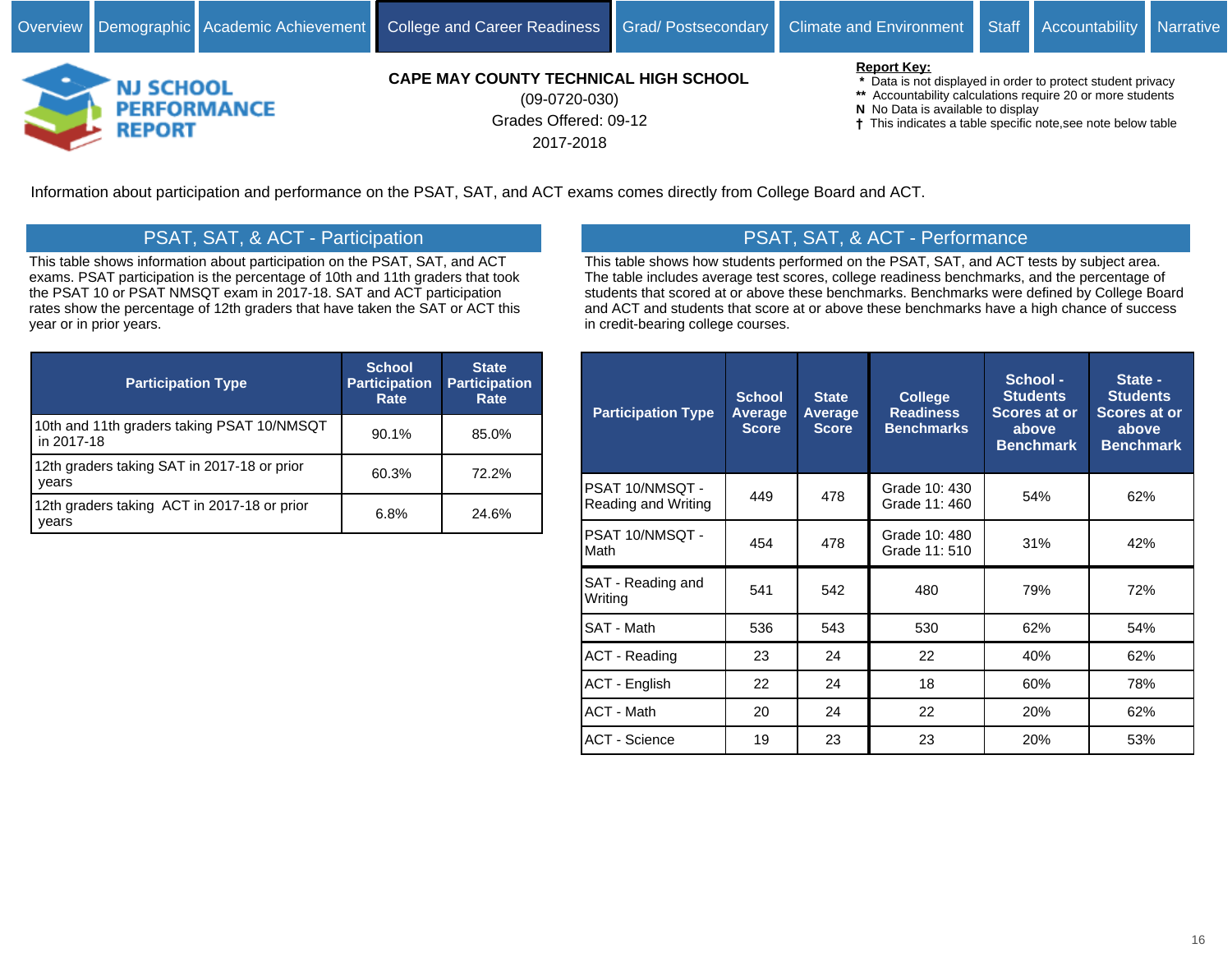

Grades Offered: 09-12 2017-2018 (09-0720-030)

#### **Report Key:**

 **\*** Data is not displayed in order to protect student privacy

- **\*\*** Accountability calculations require 20 or more students
- **N** No Data is available to display
- This indicates a table specific note,see note below table

Students in high schools begin to demonstrate college readiness behaviors long before they actually graduate from high school. These include participating in advanced course work such as **Advanced Placement (AP)** or **International Baccalaureate (IB)** courses and exams and **dual enrollment** courses where high school students can enroll in college courses for credit.

AP/IB Coursework - Participation and Performance

This chart shows the percentage of 11th and 12th graders who enrolled in one or more AP or IB courses, who took one or more AP or IB exams, and who had one or more exams with an AP score of 3 or higher or IB score of 4 or higher.

# AP/ IB Courses Offered

This table shows the list of AP/IB Courses that were offered by the school or for which students took the corresponding AP/IB exam along with the number of students enrolled and the number of students taking the exam. Students do not need to take a course to take the exam and not all students enrolled in a course take the exam. The last two rows show the total number of exams taken and the number of exams with AP scores of 3 or higher or IB scores of 4 or higher. Students who take multiple examples are counted more than once in the last two rows.



| <b>AP/IB Course</b>                                                    | <b>Students Enrolled</b> | <b>Students Tested</b> |
|------------------------------------------------------------------------|--------------------------|------------------------|
| <b>AP Calculus AB</b>                                                  |                          | 10                     |
| AP English Literature and Composition                                  |                          | 19                     |
| <b>Total Exams taken</b>                                               |                          | 29                     |
| Exams with scores of at least 3 on AP exams or 4 on<br><b>IB</b> exams |                          | 17                     |

# Dual Enrollment Coursework - Participation

This graph shows the percentage students enrolled in at least one dual enrollment course during the school year. Dual enrollment courses allow high school students to enroll in college courses for credit prior to their high school graduation.

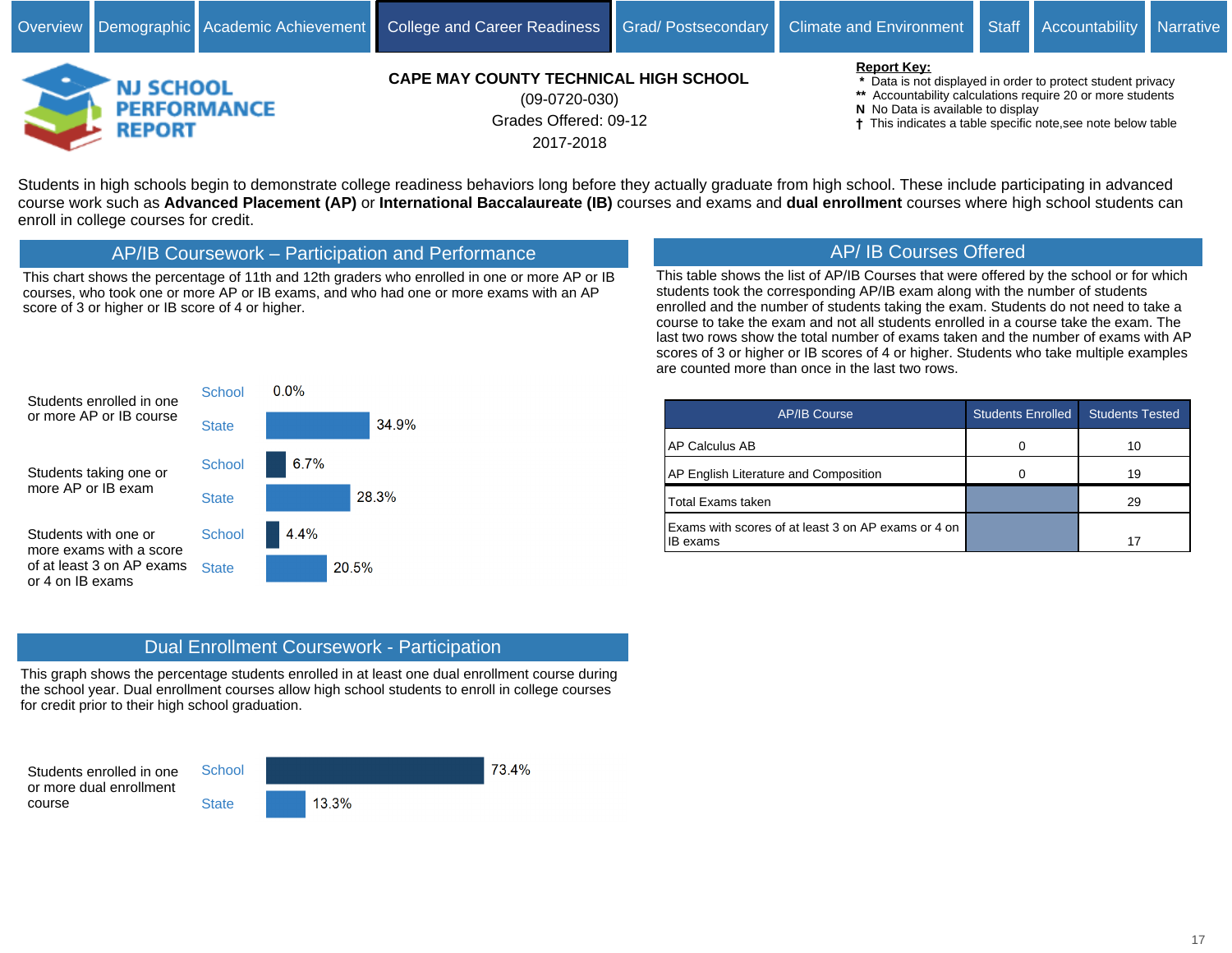

Grades Offered: 09-12 2017-2018 (09-0720-030)

#### **Report Key:**

 **\*** Data is not displayed in order to protect student privacy

- **\*\*** Accountability calculations require 20 or more students
- **N** No Data is available to display
- This indicates a table specific note,see note below table

This section contains information about participation in approved Career and Technical Education (CTE) programs and Structured Learning Experiences and students earning Industry-Valued Credentials. For more information about Career and Technical Education in New Jersey, please visit the NJDOE's Career and Technical Education [website.](https://www.nj.gov/education/cte/)

## Career and Technical Education Participation

The graphs below show the percentage of students who were enrolled in courses in approved Career and Technical Education (CTE) programs. Students enrolled in shared-time Career and Technical Education programs in a county vocational school district are included in the percentages for both the county vocational school and their sending school.

## **CTE Participants**

(completed only one course in an approved CTE program)



## **CTE Concentrators**

(completed two or more courses in a single approved CTE program and/or completed the entire CTE program)



# Structured Learning Experiences Participation

The graph below shows the percentage of students who participated in Structured Learning Experiences during the school year. Structured Learning Experiences can include work-based learning programs, internships, apprenticeships, and service learning experiences and can be paid or unpaid.

## **Structured Learning Experiences**

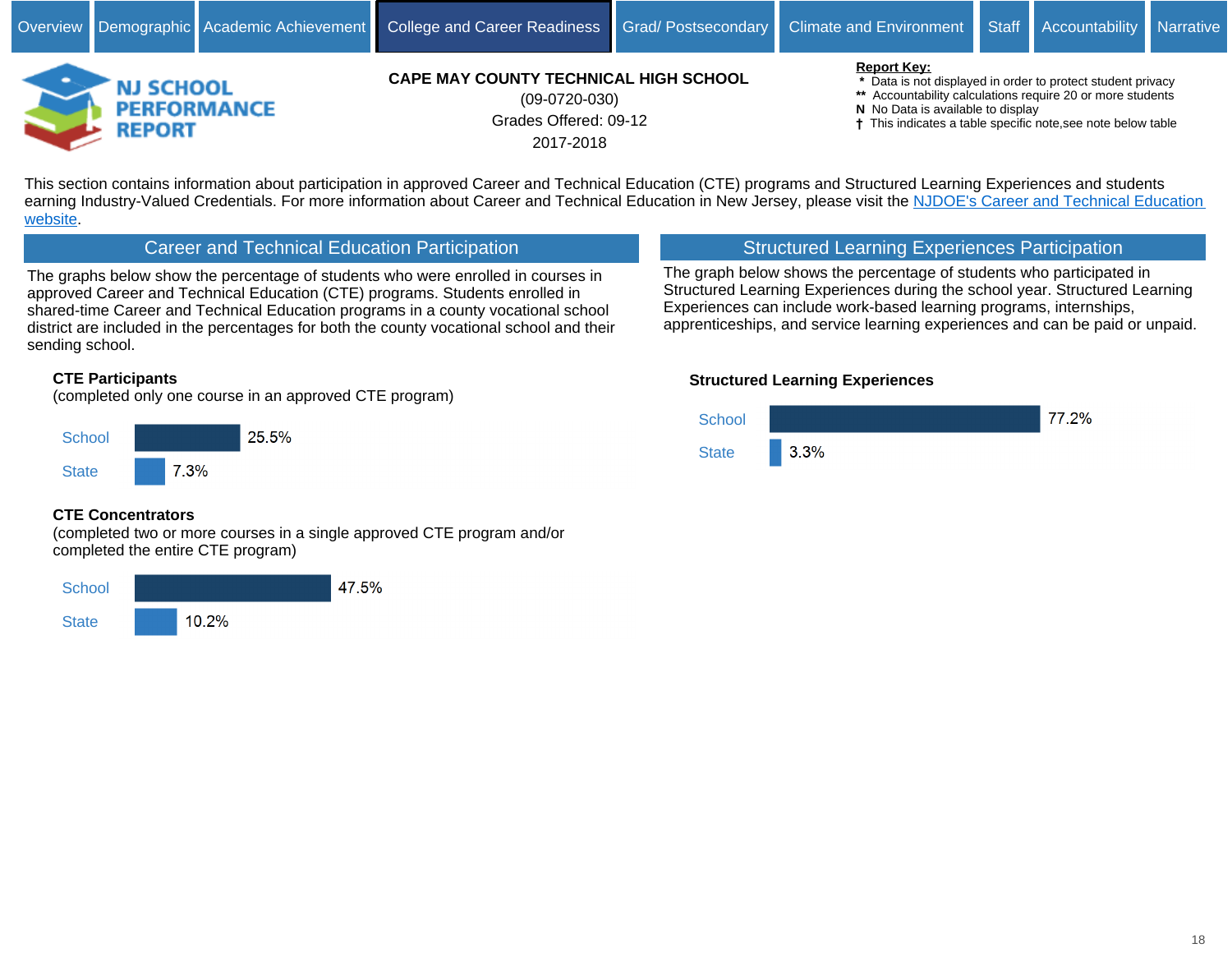more credentials across all clusters.



**CAPE MAY COUNTY TECHNICAL HIGH SCHOOL**

Grades Offered: 09-12 2017-2018 (09-0720-030)

#### **Report Key:**

 **\*** Data is not displayed in order to protect student privacy

- **\*\*** Accountability calculations require 20 or more students
- **N** No Data is available to display
- This indicates a table specific note,see note below table

This section contains information about participation in approved Career and Technical Education (CTE) programs and Structured Learning Experiences. For more information about CTE in New Jersey, please visit<http://www.nj.gov/education/cte/>.

| <b>Industry-Valued Credentials</b>                                                                                                                   | Industry-Valued Credentials by Career Cluster                                                                                                                                                                                                                                                                                                                                                                    |
|------------------------------------------------------------------------------------------------------------------------------------------------------|------------------------------------------------------------------------------------------------------------------------------------------------------------------------------------------------------------------------------------------------------------------------------------------------------------------------------------------------------------------------------------------------------------------|
| The graph below shows the percentage of students in grades 9 through 12 who earned<br>one or more Industry-Valued Credential during the school year. | This table shows by Career Cluster the number of students enrolled in approved<br>Career and Technical Education programs, the number of students that earned<br>one or more industry-valued credential, and the total number of credentials<br>earned. Students are only enrolled in one career cluster, but they may earn<br>credentials in multiple clusters or earn multiple credentials within one cluster. |
| <b>Students Earning Industry-Valued Credentials</b>                                                                                                  | Career Clusters without approved credentials are grayed out. Career Cluster rows<br>will be hidden if no students were enrolled and no credentials were earned. The<br>last row provides unique counts of students enrolled and students earning one or                                                                                                                                                          |



| <b>Career Cluster</b>                             | <b>Students</b><br><b>Enrolled</b><br>in<br>Program | <b>Students</b><br>Earning at least credentials<br>one Credential | <b>Total</b><br>earned |
|---------------------------------------------------|-----------------------------------------------------|-------------------------------------------------------------------|------------------------|
| Agriculture, Food & Natural Resources             | 52                                                  |                                                                   |                        |
| <b>Architecture &amp; Construction</b>            | 33                                                  | 11                                                                | 11                     |
| Arts, AV Technology & Communications              | 66                                                  |                                                                   |                        |
| <b>Business Management &amp; Administration</b>   | 0                                                   | $\star$                                                           | $\star$                |
| Finance                                           | $\star$                                             |                                                                   |                        |
| <b>Health Science</b>                             | 43                                                  |                                                                   |                        |
| <b>Hospitality &amp; Tourism</b>                  | 58                                                  | 11                                                                | 11                     |
| <b>Human Services</b>                             | 46                                                  | $\star$                                                           | $\star$                |
| Information Technology                            | 20                                                  | 12                                                                | 12                     |
| Law, Public Safety, Corrections & Security        | 47                                                  | 12                                                                | 36                     |
| Manufacturing                                     | 28                                                  | $\star$                                                           | $\star$                |
| Marketing                                         | $\star$                                             |                                                                   |                        |
| Science, Technology, Engineering &<br>Mathematics | 41                                                  |                                                                   |                        |
| Transportation, Distribution & Logistics          | 29                                                  | 10                                                                | 10                     |
| Total (All Clusters)                              | 471                                                 | 76                                                                | 100                    |
|                                                   |                                                     |                                                                   |                        |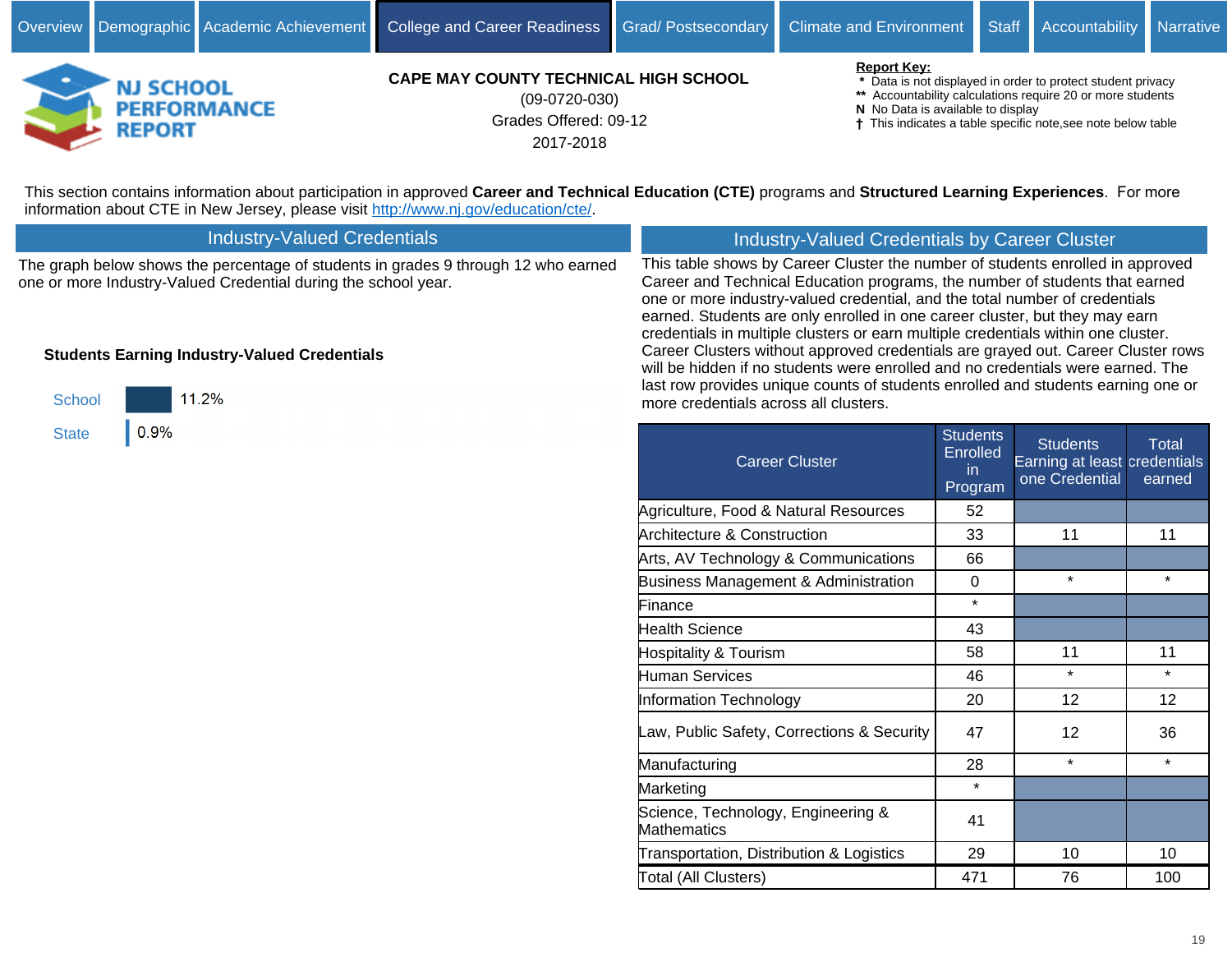

Grades Offered: 09-12 2017-2018 (09-0720-030)

**Report Key:**

 **\*** Data is not displayed in order to protect student privacy

- **\*\*** Accountability calculations require 20 or more students
- **N** No Data is available to display
- This indicates a table specific note,see note below table

Information about [New Jersey Student Learning Standards](https://www.nj.gov/education/cccs/) can be found on the NJDOE website. An English course participation table is not included below because students are required to take four years of English in high school. Detailed information about students enrolled in AP/IB courses in English Language Arts and other subject areas is available in the AP/IB Courses Offered table in the College and Career Readiness Section of this report.

# Mathematics - Course Participation

This table shows the number of students who were enrolled in Mathematics courses by grade and subject area. Students are counted more than once if they were enrolled in courses across multiple subject areas. The last two rows show the number of students enrolled in Advanced Placement (AP) or International Baccalaureate (IB) courses and Dual Enrollment courses by subject area. Subject areas where AP/IB courses are not offered are grayed out.

| Grade                                        | Algebra I | Geometry | Algebra II | Pre-Calculus | <b>Calculus</b> | <b>Statistics</b> | <b>Other Math</b> |
|----------------------------------------------|-----------|----------|------------|--------------|-----------------|-------------------|-------------------|
|                                              | 128       | 18       |            |              |                 |                   |                   |
| 10                                           |           | 109      | 41         |              |                 |                   |                   |
|                                              |           |          | 102        |              |                 |                   | 37                |
|                                              |           |          |            |              | 12              |                   | 156               |
| Total                                        | 129       | 128      | 147        |              | 12              |                   | 194               |
| Enrolled in AP/IB Course                     |           |          |            |              |                 |                   |                   |
| <b>Enrolled in Dual Enrollment</b><br>Course |           |          |            |              |                 |                   |                   |

# Science - Course Participation

This table shows the number of students who were enrolled in Science courses by grade and subject area. Students are counted more than once if they were enrolled in courses across multiple subject areas. The last two rows show the number of students enrolled in Advanced Placement (AP) or International Baccalaureate (IB) courses and Dual Enrollment courses by subject area. Subject areas where AP/IB courses are not offered are grayed out.

| Grade                                        | <b>Biology</b> | <b>Chemistry</b> | <b>Earth</b> and<br>Space Science | Environmental<br>Science | Physics | <b>Other Science</b> |
|----------------------------------------------|----------------|------------------|-----------------------------------|--------------------------|---------|----------------------|
|                                              | 146            |                  |                                   |                          |         |                      |
| 10                                           |                | 138              |                                   |                          |         |                      |
|                                              |                |                  |                                   |                          | 142     |                      |
| 12                                           |                |                  |                                   | 30                       |         | 38                   |
| Total                                        | 148            | 144              |                                   | 37                       | 146     | 40                   |
| Enrolled in AP/IB Course                     |                |                  |                                   |                          |         |                      |
| <b>Enrolled in Dual Enrollment</b><br>Course |                |                  |                                   |                          |         |                      |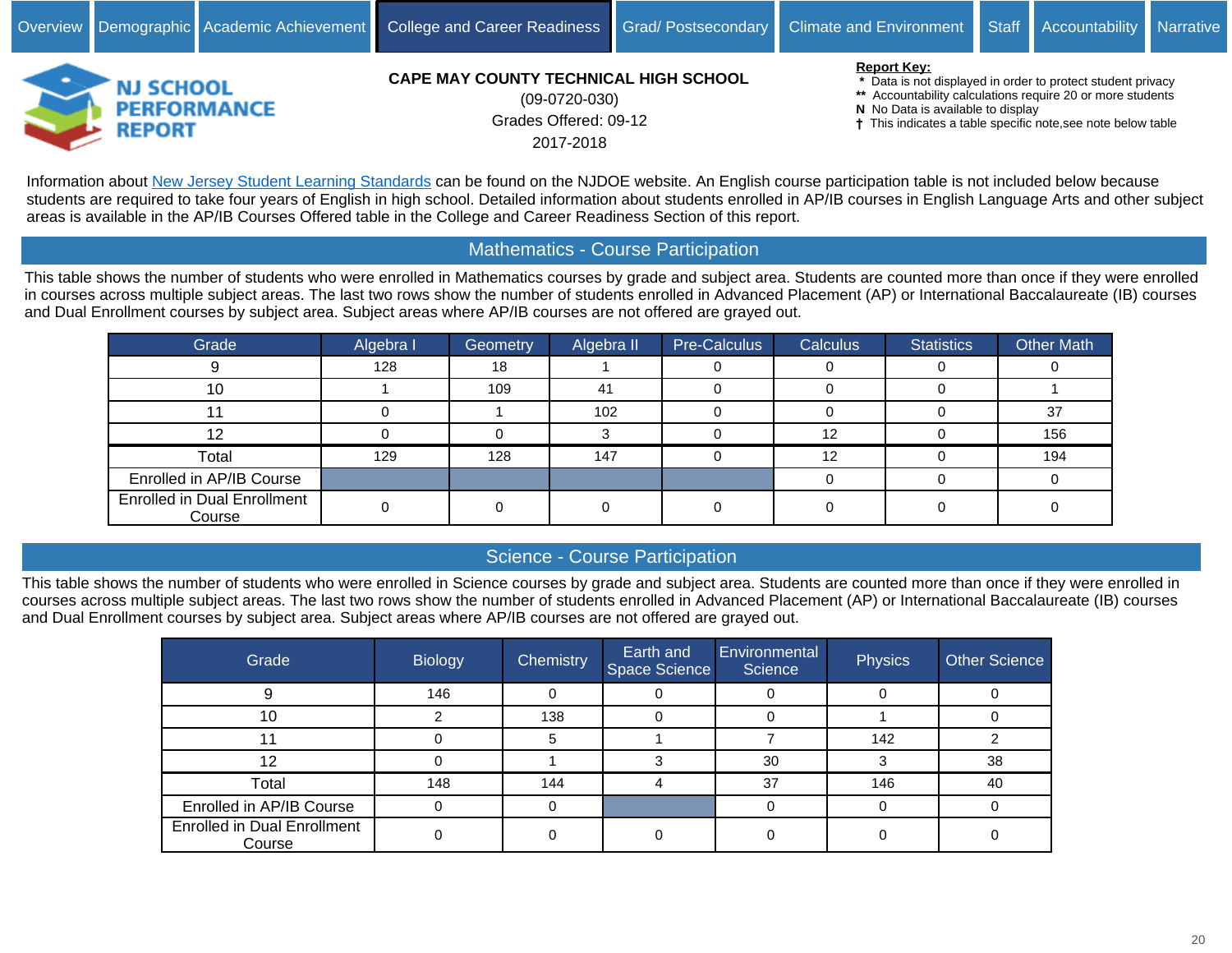

Grades Offered: 09-12 2017-2018 (09-0720-030)

**Report Key:**

 **\*** Data is not displayed in order to protect student privacy

- **\*\*** Accountability calculations require 20 or more students
- **N** No Data is available to display
- This indicates a table specific note,see note below table

Information about [New Jersey Student Learning Standards](https://www.nj.gov/education/cccs/) can be found on the NJDOE website. An English course participation table is not included below because students are required to take four years of English in high school. Detailed information about students enrolled in AP/IB courses in English Language Arts and other subject areas is available in the AP/IB Courses Offered table in the College and Career Readiness Section of this report.

## Social Studies and History - Course Participation

This table shows the number of students who were enrolled in Social Studies and History courses by grade and subject area. Students are counted more than once if they were enrolled in courses across multiple subject areas. The last two rows show the number of students enrolled in Advanced Placement (AP) or International Baccalaureate (IB) courses and Dual Enrollment courses by subject area. Subject areas where AP/IB courses are not offered are grayed out.

| Grade                                        | <b>World History</b> | US History I & II | Economics | Psychology | Sociology | <b>Other Social</b><br><b>Studies or History</b> |
|----------------------------------------------|----------------------|-------------------|-----------|------------|-----------|--------------------------------------------------|
|                                              |                      | 145               |           |            |           |                                                  |
| 10                                           |                      | 130               |           |            |           |                                                  |
| 11                                           | 125                  | 18                |           | 20         |           |                                                  |
| 12                                           |                      |                   | 42        | 76         | 37        | 22                                               |
| Total                                        | 126                  | 293               | 49        | 96         | 46        | 22                                               |
| Enrolled in AP/IB Course                     | U                    |                   |           |            |           |                                                  |
| <b>Enrolled in Dual Enrollment</b><br>Course |                      |                   |           |            |           |                                                  |

# World Languages - Course Participation

This table shows the number of students who were enrolled in World Languages courses by grade and language. Students are counted more than once if they were enrolled in courses across multiple languages. The last three rows show the number of students enrolled in level 3 or higher courses (such as French II or IV), Advanced Placement (AP) or International Baccalaureate (IB) courses, and Dual Enrollment courses by language.

| Grade                                        | Spanish | French | Italian | Latin | <b>German</b> | Chinese | Other Languages |
|----------------------------------------------|---------|--------|---------|-------|---------------|---------|-----------------|
|                                              | 115     | 31     |         |       |               |         |                 |
| 10                                           | 107     | 28     |         |       |               |         |                 |
|                                              | 12.     |        |         |       |               |         |                 |
| 12                                           |         |        |         |       |               |         |                 |
| Total                                        | 234     | 69     |         |       |               |         |                 |
| Enrolled in AP/IB Course                     |         |        |         |       |               |         |                 |
| <b>Enrolled in Dual Enrollment</b><br>Course |         |        |         |       |               |         |                 |
| Enrolled in Level 3 or Higher                | 13      |        |         |       |               |         |                 |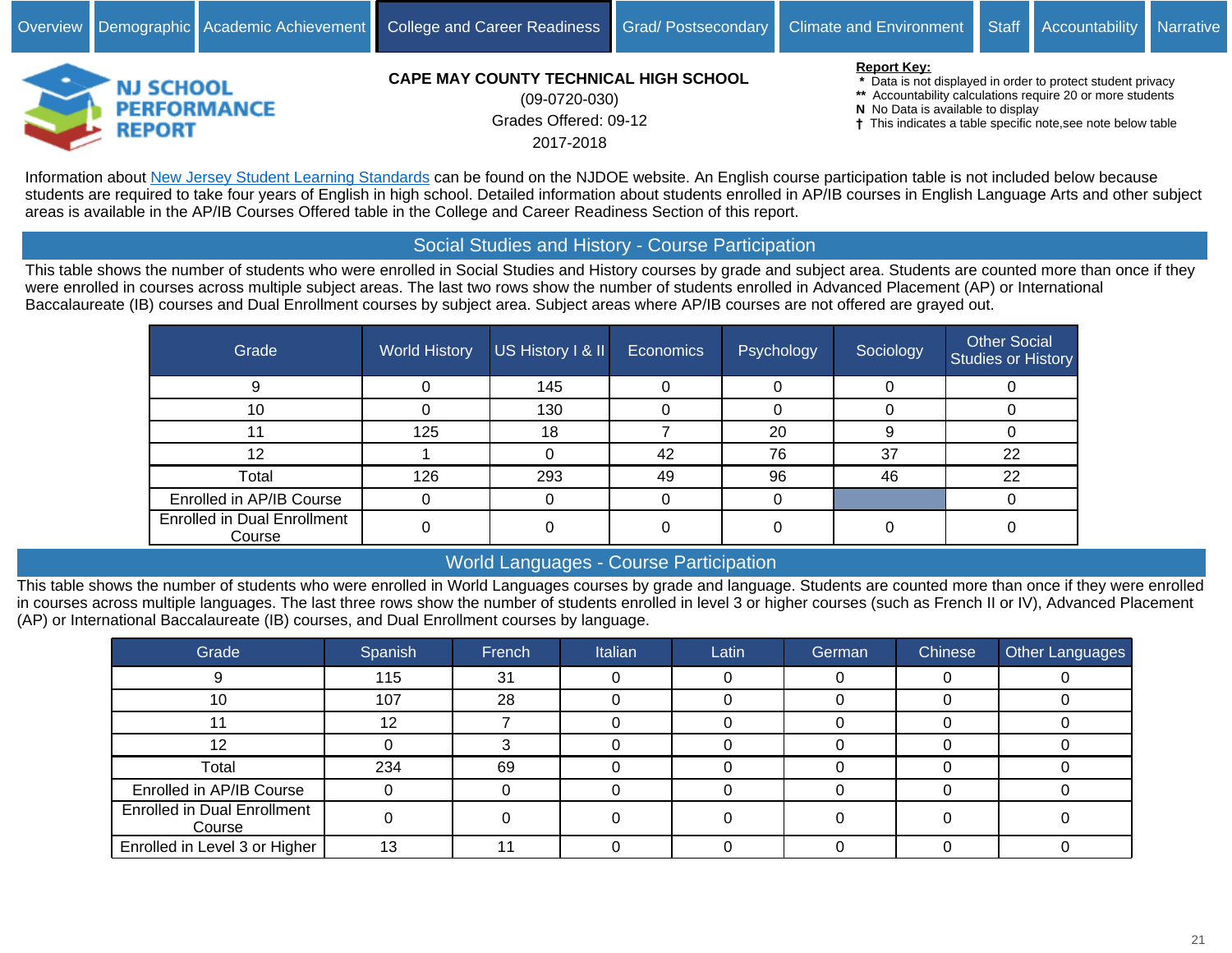

Grades Offered: 09-12 2017-2018 (09-0720-030)

**Report Key:**

 **\*** Data is not displayed in order to protect student privacy

**\*\*** Accountability calculations require 20 or more students

- **N** No Data is available to display
- This indicates a table specific note,see note below table

# Seal of Biliteracy

This table shows the number of Seals of Biliteracy earned by language. The New Jersey Department of Education State Seal of Biliteracy identifies graduating high school students who are able to demonstrate proficiency in English in addition to one or more languages. Students may be counted more than once if they earned Seals across more than one language. Visit the [NJDOE Seal of Biliteracy website](https://www.state.nj.us/education/aps/cccs/wl/biliteracy/) for more information.

| Language | Students Earning a<br>Seal of Biliteracy |
|----------|------------------------------------------|
| Total    |                                          |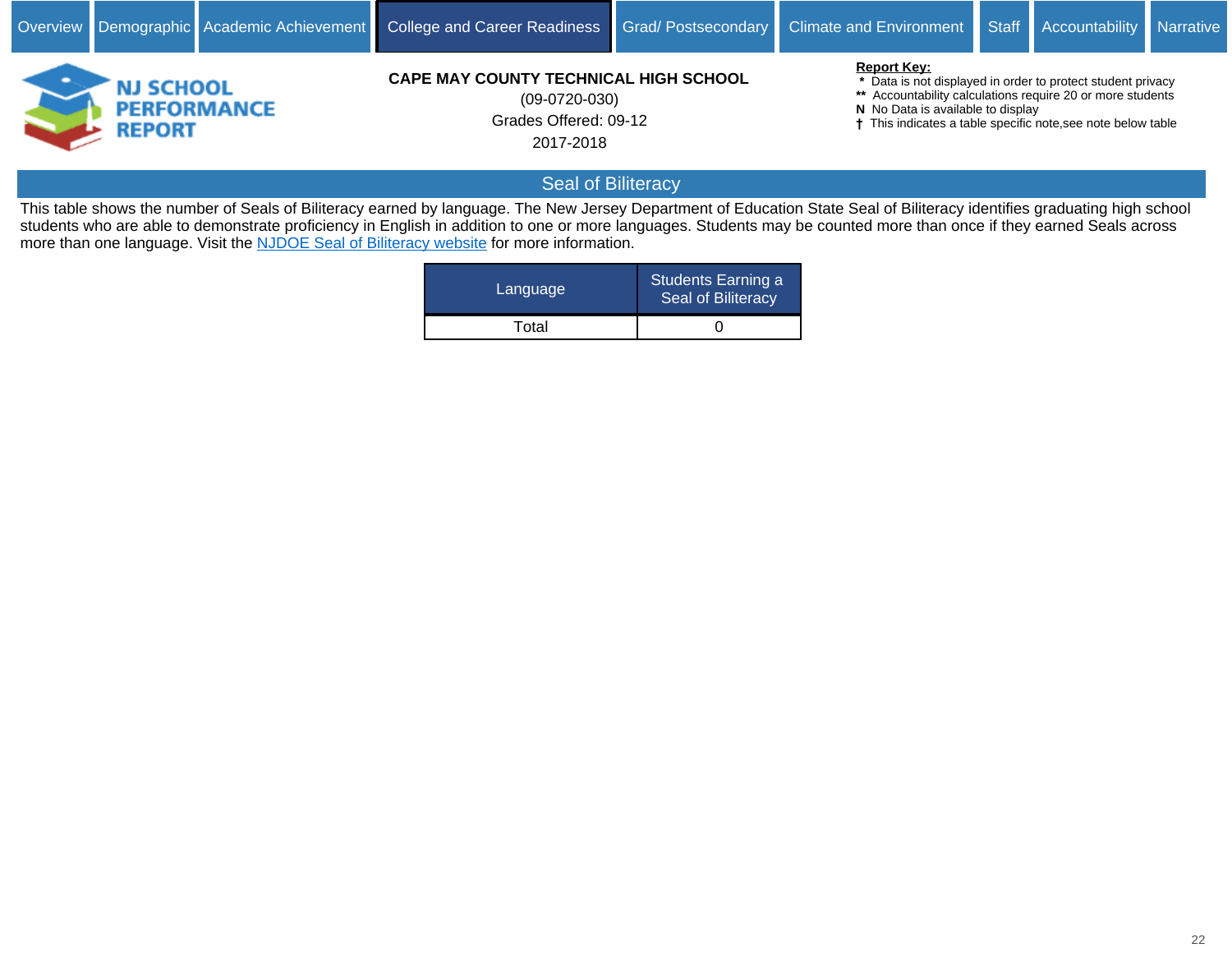

#### Visual and Performing Arts - Course Participation

The first set of graphs below show the percentages of students who were enrolled in any Visual and Performing Arts classes during the school year. The graphs at the bottom of the page show the percentages of students enrolled in at least one course within each of the four arts disciplines during the school year.



Students enrolled in one or more classes by discipline:

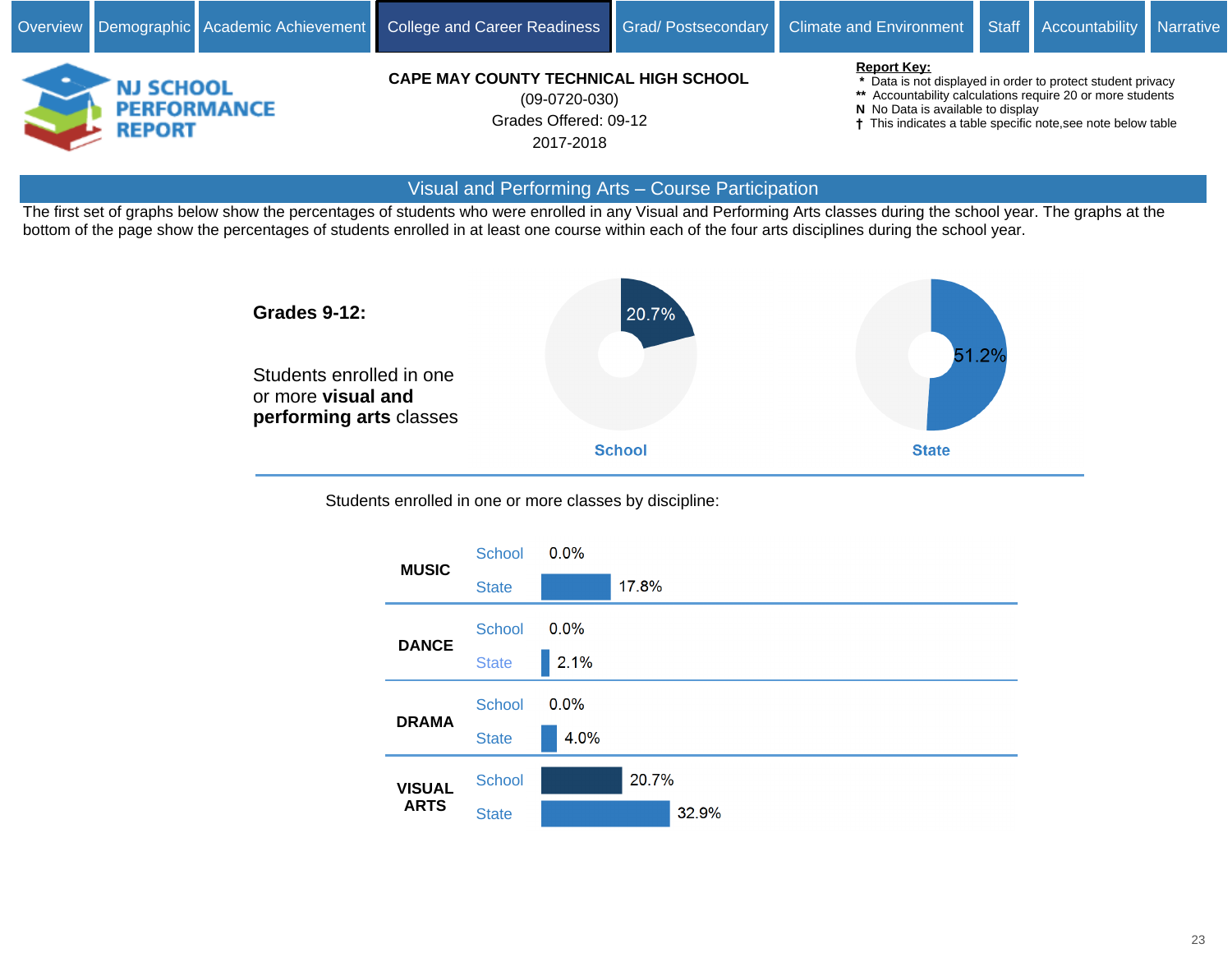

# Grades Offered: 09-12 (09-0720-030)

**PERFORMANCE** 

**REPORT** 

## 2017-2018

- **\*\*** Accountability calculations require 20 or more students
- **N** No Data is available to display
- This indicates a table specific note,see note below table

Graduation rates are calculated based on the adjusted cohort graduation rate calculation. More information can be found on the [NJDOE Graduation Rate page.](https://www.state.nj.us/education/data/grate/info.htm)

# Graduation Rates

This table shows 4-year and 5-year graduation rates both overall and by student group. Annual ESSA accountability targets for the Class of 2017 4-year rate and the Class of 2016 5-year rates are included with a flag for whether the annual targets were met. Student group rows where the annual target fields are grayed out are not required to meet annual targets under ESSA accountability. For more details on New Jersey's accountability system, see these [accountability resources](https://www.state.nj.us/education/title1/accountability/progress/18/).

| <b>Student Group</b>                       | School -<br><b>Class of</b><br>2018:4<br><b>Year Rate</b> | State -<br><b>Class of</b><br>2018:4<br><b>Year Rate</b> | School -<br><b>Class of</b><br>2017:5<br><b>Year Rate</b> | State -<br><b>Class of</b><br>2017:5<br><b>Year Rate</b> | <b>Class of</b><br>2017:4<br><b>Year Rate</b> | <b>Class of</b><br>2017:4<br>Year Target | <b>Class of</b><br>2017: Met<br><b>Target</b> | <b>Class of</b><br>2016:5<br><b>Year Rate</b> | <b>Class of</b><br>2016:5<br>Year Target | <b>Class of</b><br>2016: Met<br><b>Target</b> |
|--------------------------------------------|-----------------------------------------------------------|----------------------------------------------------------|-----------------------------------------------------------|----------------------------------------------------------|-----------------------------------------------|------------------------------------------|-----------------------------------------------|-----------------------------------------------|------------------------------------------|-----------------------------------------------|
| Schoolwide                                 | 97.1%                                                     | 90.9%                                                    | 97.9%                                                     | 92.4%                                                    | 97.9%                                         | N                                        | Met Goal                                      | 97.1%                                         | $\mathsf{N}$                             | Met Goal                                      |
| White                                      | 97.4%                                                     | 95.0%                                                    | 98.4%                                                     | 95.7%                                                    | 98.4%                                         | N                                        | Met Goal                                      | 96.7%                                         | N                                        | Met Goal                                      |
| Hispanic                                   | 92.3%                                                     | 84.8%                                                    | $\star$                                                   | 87.3%                                                    | $\star$                                       | $***$                                    | $^{\star\star}$                               | $\star$                                       | $***$                                    | $***$                                         |
| Black or African American                  | $\star$                                                   | 84.2%                                                    | $\star$                                                   | 86.8%                                                    | $\star$                                       | $***$                                    | $***$                                         | $\star$                                       | $***$                                    | $***$                                         |
| Asian, Native Hawaiian or Pacific Islander | $\star$                                                   | 97.0%                                                    | $\star$                                                   | 97.7%                                                    | $\star$                                       | $***$                                    | $^{\star\star}$                               | $\cdot$                                       | $***$                                    | $***$                                         |
| American Indian or Alaska Native           | N                                                         | 86.5%                                                    | $\star$                                                   | 94.1%                                                    | $\pmb{\star}$                                 | $***$                                    | $^{\star\star}$                               | N                                             | N                                        | N                                             |
| Two or More Races                          | N                                                         | 92.0%                                                    | N                                                         | 93.9%                                                    | N.                                            | N                                        | N                                             | $\cdot$                                       | $***$                                    | $***$                                         |
| Economically Disadvantaged Students        | 97.2%                                                     | 84.6%                                                    | 93.8%                                                     | 87.0%                                                    | 93.8%                                         | 91.3%                                    | Met Target                                    | 96.4%                                         | N                                        | Met Goal                                      |
| Students with Disabilities                 | 94.4%                                                     | 80.1%                                                    | 92.0%                                                     | 83.5%                                                    | 92.0%                                         | N                                        | N                                             | $\star$                                       | $***$                                    | $***$                                         |
| English Learners                           | N                                                         | 75.8%                                                    | N                                                         | 81.8%                                                    | N.                                            | N                                        | N                                             | N                                             | N                                        | N                                             |
| Homeless Students                          | N                                                         | 72.6%                                                    | N                                                         | 79.1%                                                    | N                                             |                                          |                                               | N                                             |                                          |                                               |
| Students in Foster Care                    | N                                                         | 62.6%                                                    | N                                                         | 64.9%                                                    |                                               |                                          |                                               |                                               |                                          |                                               |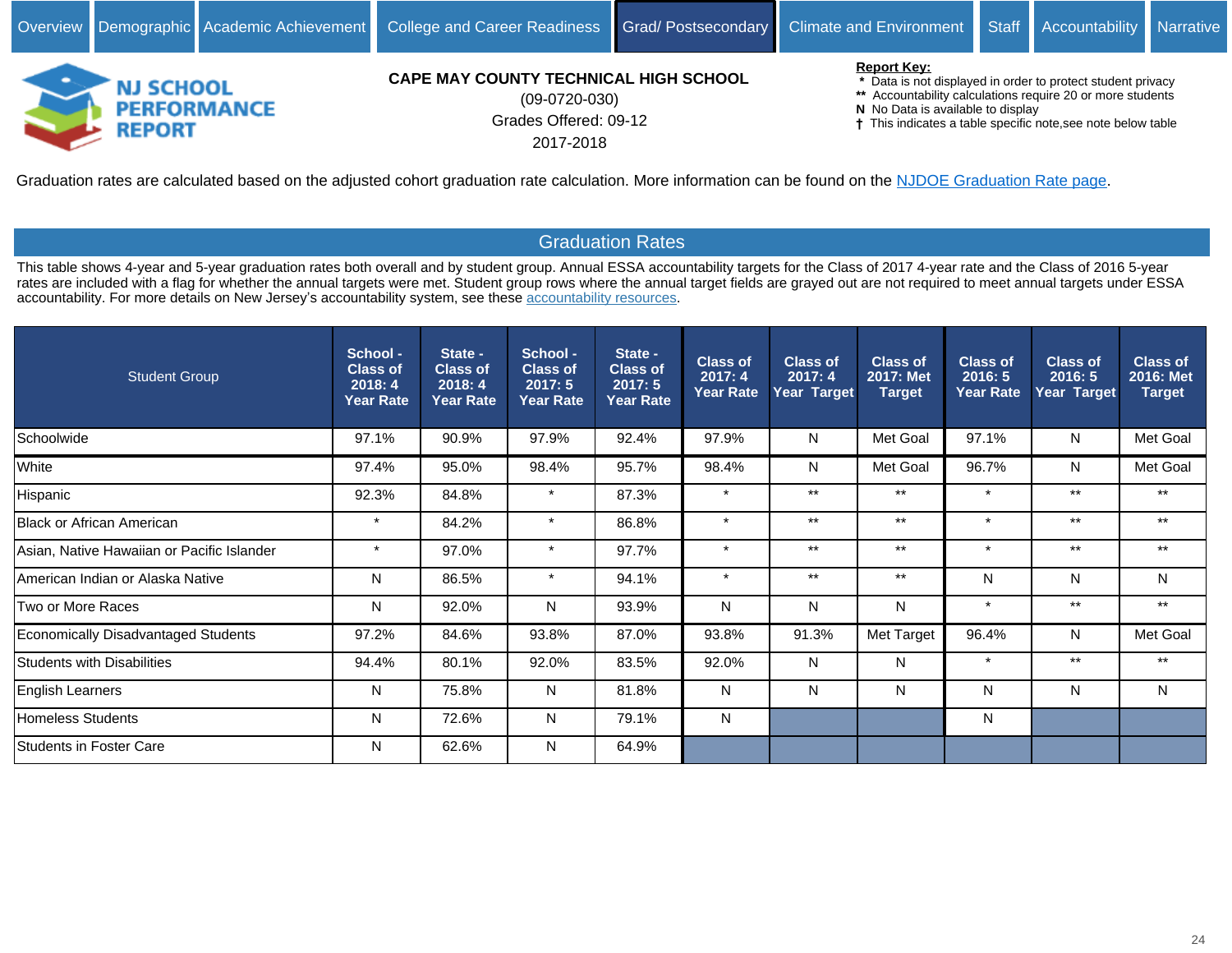

Grades Offered: 09-12 2017-2018 (09-0720-030)

#### **Report Key:**

- **\*** Data is not displayed in order to protect student privacy
- **\*\*** Accountability calculations require 20 or more students
- **N** No Data is available to display
- This indicates a table specific note,see note below table

Graduation rates are calculated based on the adjusted cohort graduation rate calculation. More information can be found on the [NJDOE Graduation Rate page.](https://www.state.nj.us/education/data/grate/info.htm)

# Graduation Pathways

This table shows the percentage of Class of 2018 graduates that met high school graduation requirements through each type of graduation pathway for both English Language Arts (ELA) and Math.

| <b>Graduation Pathway</b>               | <b>ELA Graduation Pathway</b> | <b>Math Graduation</b><br><b>Pathway</b> |
|-----------------------------------------|-------------------------------|------------------------------------------|
| <b>PARCC Assessment</b>                 | 99.2%                         | 99.2%                                    |
| <b>Substitute Competency Test</b>       | $0.0\%$                       | 0.0%                                     |
| Portfolio Appeals Process               | 0.8%                          | 0.8%                                     |
| Alternate Requirements specified in IEP | $0.0\%$                       | 0.0%                                     |
| <b>Unknown</b>                          | $0.0\%$                       | 0.0%                                     |

## Graduation Rate Trends

This table shows the 4-year and 5-year graduation rates by graduating class.

| <b>Class of</b> | 4-Year Rate | 5-Year Rate |
|-----------------|-------------|-------------|
| 2018            | 97.1%       |             |
| 2017            | 97.9%       | 97.9%       |
| 2016            | 97.1%       | 97.1%       |

## Dropout Rate Trends

This table shows the percentage of students in grades 9-12 that dropped out during each of the past three school years.

| <b>School Year</b> | <b>School</b><br>Rate | <b>State Rate</b> |
|--------------------|-----------------------|-------------------|
| 2017-2018          | 1.1%                  | 1.2%              |
| 2016-2017          | 0.3%                  | 1.1%              |
| 2015-2016          | 0.4%                  | 1.2%              |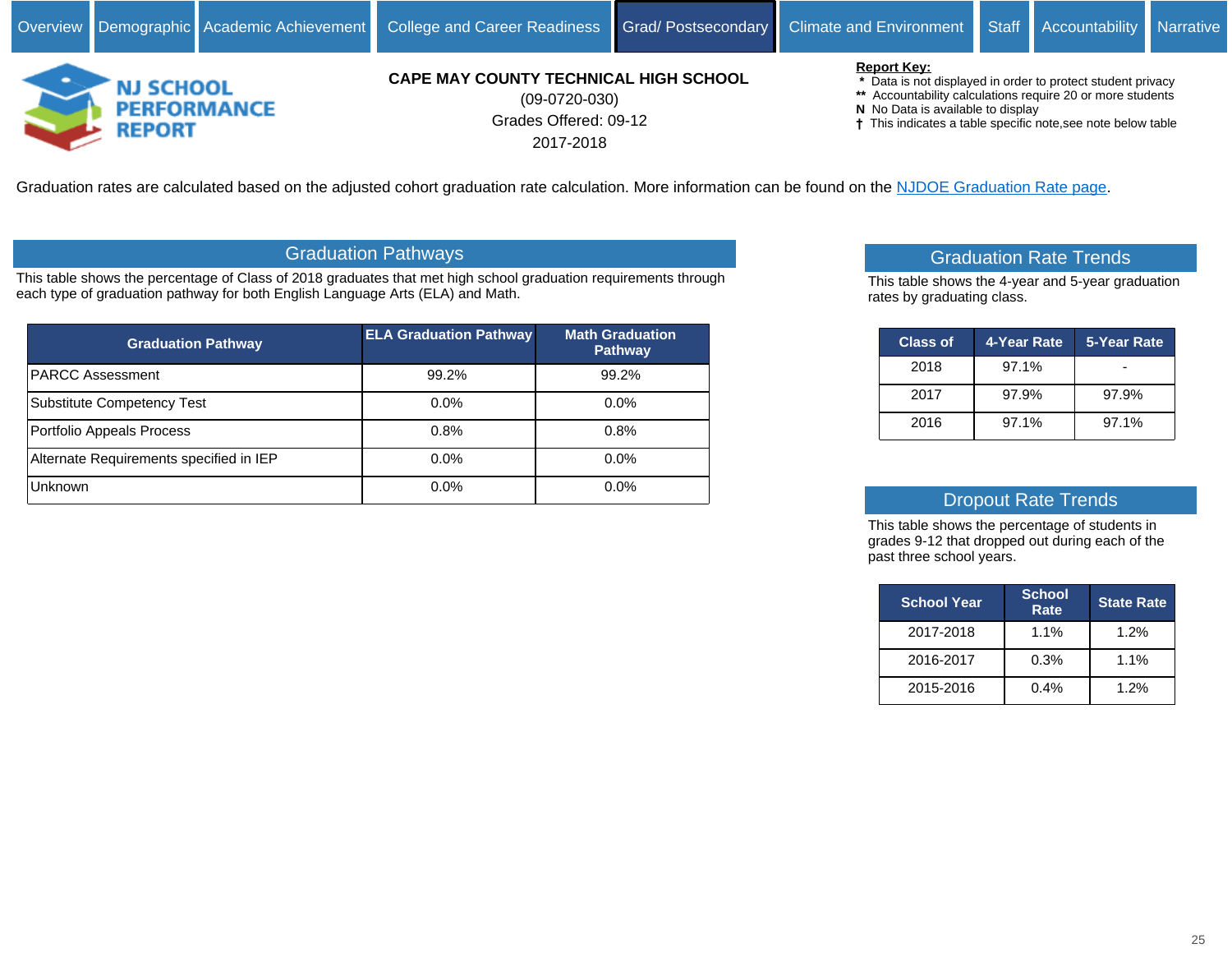

Grades Offered: 09-12 2017-2018 (09-0720-030)

#### **Report Key:**

 **\*** Data is not displayed in order to protect student privacy

- **\*\*** Accountability calculations require 20 or more students
- **N** No Data is available to display
- This indicates a table specific note,see note below table

Information about students enrolling in colleges and universities after graduation is collected from the National Student Clearinghouse, which collects data from at least 95% of higher education institutions nationwide.

## Postsecondary Enrollment Rates: Fall

This table shows information about Class of 2018 high school graduates enrolled in postsecondary institutions by the fall of 2018. The first column shows the percentage of graduates enrolled in any postsecondary institution, and the next two columns show the percentage of those enrolled students in 2-year and 4-year institutions.

| <b>Student Group</b>                           | % Enrolled<br>in Any<br><b>Institution</b> | % Enrolled<br>in 2-Year<br><b>Institution</b> | % Enrolled<br>in 4-Year<br><b>Institution</b> |
|------------------------------------------------|--------------------------------------------|-----------------------------------------------|-----------------------------------------------|
| Statewide                                      | 72.8%                                      | 27.6%                                         | 72.4%                                         |
| Schoolwide                                     | 61.3%                                      | 54.7%                                         | 45.3%                                         |
| White                                          | 64%                                        | 50%                                           | 50%                                           |
| Hispanic                                       | 52.9%                                      | 77.8%                                         | 22.2%                                         |
| <b>Black or African American</b>               | $\star$                                    | $\star$                                       | $\star$                                       |
| Asian, Native Hawaiian, or<br>Pacific Islander | $\star$                                    | $\star$                                       | $\star$                                       |
| American Indian or Alaska<br><b>Native</b>     | N                                          | N                                             | N                                             |
| Two or More Races                              | N                                          | N                                             | N                                             |
| Economically Disadvantaged<br><b>Students</b>  | 55.3%                                      | 76.2%                                         | 23.8%                                         |
| <b>Students with Disabilities</b>              | 31%                                        | 88.9%                                         | 11.1%                                         |
| <b>English Learners</b>                        | N                                          | N                                             | N                                             |

## Postsecondary Enrollment Rates: 16 month

This table shows information about Class of 2017 high school graduates enrolled in postsecondary institutions by the fall of 2018. The first column shows the percentage of graduates enrolled in any postsecondary institution, and the following sets of columns show the percentage of those enrolled students in 2-year and 4-year institutions, public or private institutions, and in-state and out-of-state institutions.

| <b>Student Group</b>                           | % Enrolled<br>in Any<br><b>Institution</b> | % Enrolled<br>in 2-Year<br><b>Institution</b> | % Enrolled<br>in 4-Year<br><b>Institution</b> | % Enrolled<br>in Public<br><b>Institution</b> | % Enrolled<br>in Private<br><b>Institution</b> | % Enrolled<br>in In-State<br><b>Institution</b> | % Enrolled<br>in Out-of-<br><b>State</b><br><b>Institution</b> |
|------------------------------------------------|--------------------------------------------|-----------------------------------------------|-----------------------------------------------|-----------------------------------------------|------------------------------------------------|-------------------------------------------------|----------------------------------------------------------------|
| Statewide                                      | 77.9%                                      | 31.9%                                         | 68.1%                                         | 72.5%                                         | 27.5%                                          | 64.9%                                           | 35.1%                                                          |
| Schoolwide                                     | 67.9%                                      | 56.5%                                         | 43.5%                                         | 84.3%                                         | 15.7%                                          | 75%                                             | 25%                                                            |
| White                                          | 65.4%                                      | 53.9%                                         | 46.1%                                         | 80.9%                                         | 19.1%                                          | 73%                                             | 27%                                                            |
| Hispanic                                       | $\star$                                    | $\star$                                       | $\star$                                       | $\star$                                       | $\star$                                        | $\star$                                         | $\star$                                                        |
| <b>Black or African American</b>               | 72.7%                                      | 75%                                           | 25%                                           | 100%                                          | $0\%$                                          | 87.5%                                           | 12.5%                                                          |
| Asian, Native Hawaiian, or<br>Pacific Islander | $\star$                                    | $\star$                                       | $\star$                                       | $\star$                                       | $\star$                                        | $\star$                                         | $\star$                                                        |
| American Indian or Alaska<br>Native            | $\star$                                    | $\star$                                       | $\star$                                       | $\star$                                       | $\star$                                        | $\star$                                         | $\star$                                                        |
| Two or More Races                              | N                                          | N                                             | N                                             | N                                             | N                                              | N                                               | N                                                              |
| Economically Disadvantaged<br><b>Students</b>  | 62.9%                                      | 63.6%                                         | 36.4%                                         | 90.9%                                         | 9.1%                                           | 95.5%                                           | 4.5%                                                           |
| <b>Students with Disabilities</b>              | 45.2%                                      | 78.6%                                         | 21.4%                                         | 92.9%                                         | 7.1%                                           | 85.7%                                           | 14.3%                                                          |
| <b>English Learners</b>                        | N                                          | N                                             | N                                             | N                                             | N                                              | N                                               | N                                                              |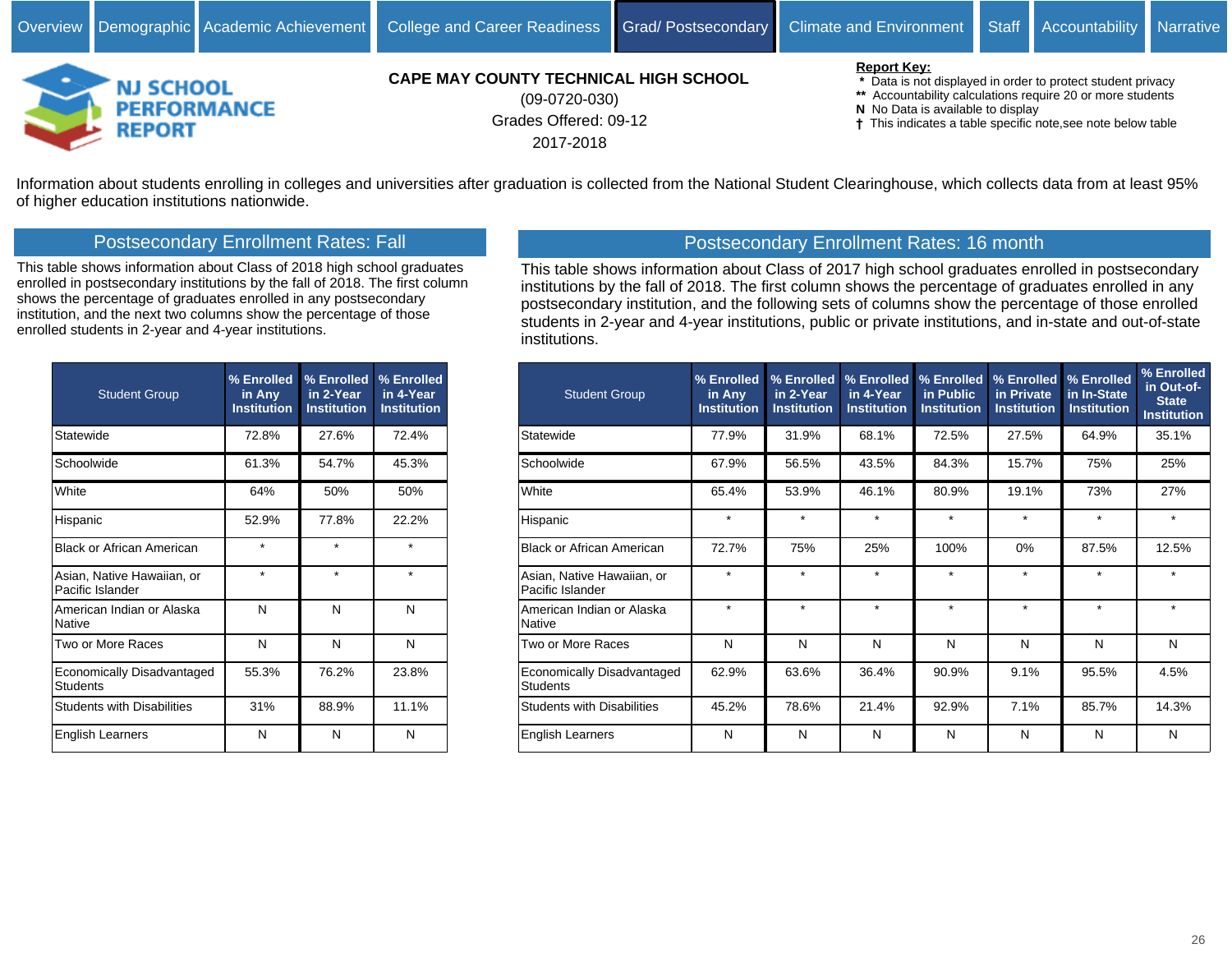

Grades Offered: 09-12 2017-2018 (09-0720-030)

**Report Key:**

 **\*** Data is not displayed in order to protect student privacy

- **\*\*** Accountability calculations require 20 or more students
- **N** No Data is available to display
- This indicates a table specific note,see note below table

Student absences provide important information about a school's culture and climate. Research shows that absences impact a student's ability to succeed in school. The New Jersey Department of Education used input from New Jersey communities to select chronic absenteeism as its measure of school quality and student success for the ESSA accountability plan. **Chronic absenteeism** is defined as being absent for 10% or more of the days enrolled during the school year. A student who is not present for any reason, whether excused, unexcused, or for disciplinary action, is considered absent unless permitted by state statute or regulations.

## Chronic Absenteeism

This table shows the number and percentage of students in grades K-12 both overall and by student group who were chronically absent during the school year. The last two columns show the chronic absenteeism state average for students in the grades offered and whether the rate for each student group was above the state average ("Not Met") or less than or equal to the state average ("Met").

| <b>Student Group</b>                           | Number of<br><b>students</b><br>chronically<br>absent | Percent of<br><b>students</b><br>chronically<br>absent | <b>State</b><br>Average | <b>Met State</b><br>Average |
|------------------------------------------------|-------------------------------------------------------|--------------------------------------------------------|-------------------------|-----------------------------|
| Schoolwide                                     | 74                                                    | 13.0                                                   | 14.9                    | Met                         |
| White                                          | 66                                                    | 13.9                                                   | 14.9                    | Met                         |
| Hispanic                                       | 6                                                     | 10.9                                                   | 14.9                    | Met                         |
| <b>Black or African American</b>               | 1                                                     | 6.3                                                    | $***$                   | $***$                       |
| Asian, Native Hawaiian, or<br>Pacific Islander | $\star$                                               | $\star$                                                | $***$                   | $***$                       |
| American Indian or Alaska<br><b>Native</b>     | N                                                     | N                                                      | N                       | N                           |
| Two or More Races                              | $\star$                                               | $\star$                                                | $***$                   | $***$                       |
| Economically<br><b>Disadvantaged Students</b>  | 21                                                    | 15.4                                                   | 14.9                    | Not Met                     |
| <b>Students with Disabilities</b>              | 11                                                    | 12.1                                                   | 14.9                    | Met                         |
| English Learners                               | N                                                     | N                                                      | N                       | N                           |



This graph shows the percentage of K-12 students by the number of days they

Days Absent

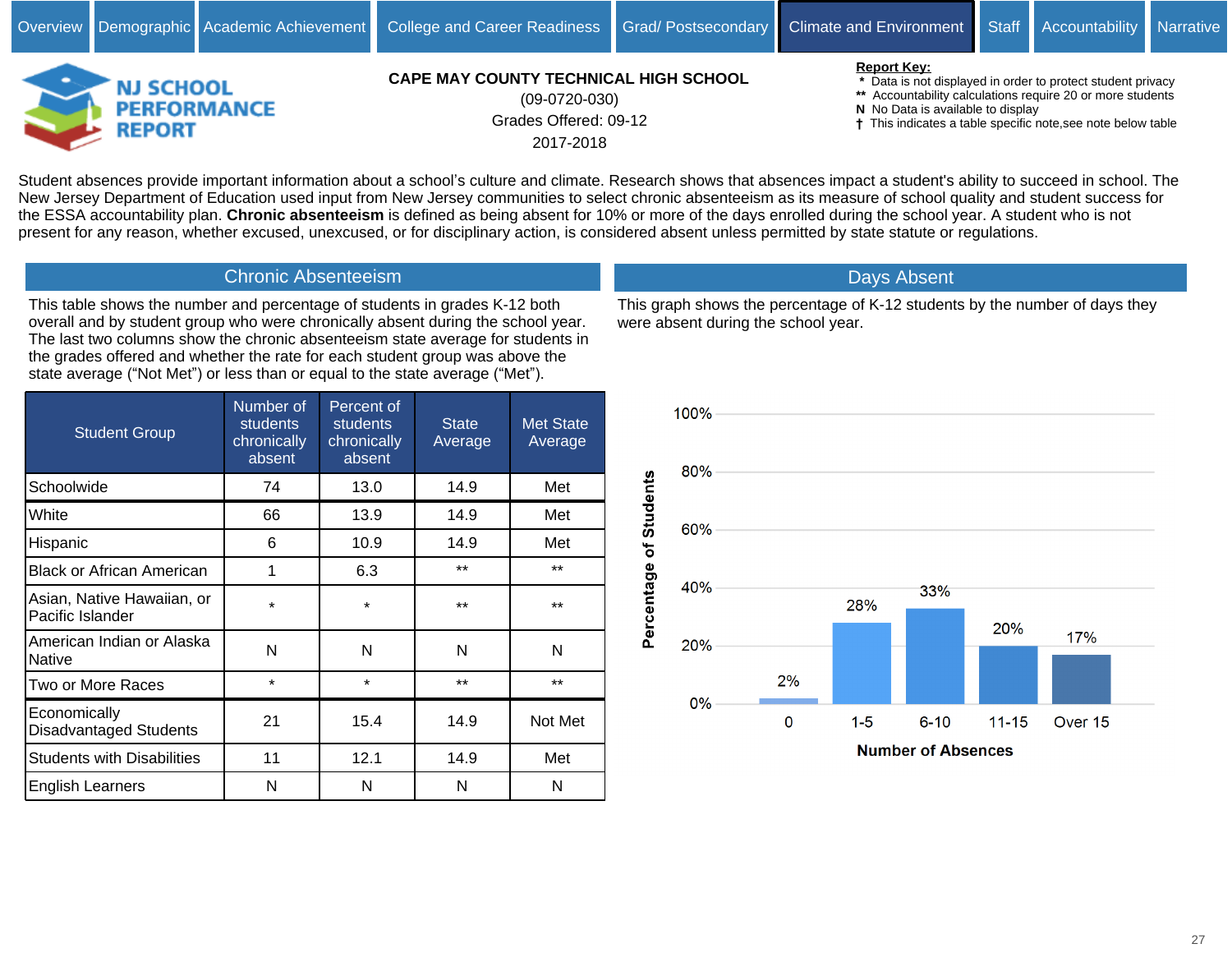

Grades Offered: 09-12 2017-2018 (09-0720-030)

**Report Key:**

 **\*** Data is not displayed in order to protect student privacy

**\*\*** Accountability calculations require 20 or more students

**N** No Data is available to display

This indicates a table specific note,see note below table

Student absences provide important information about a school's culture and climate. Research shows that absences impact a student's ability to succeed in school. The New Jersey Department of Education used input from New Jersey communities to select chronic absenteeism as its measure of school quality and student success for the ESSA accountability plan. **Chronic absenteeism** is defined as being absent for 10% or more of the days enrolled during the school year. A student who is not present for any reason, whether excused, unexcused, or for disciplinary action, is considered absent unless permitted by state statute or regulations.

Chronic Absenteeism by Grade

This graph shows the percentage of students by grade level who were chronically absent during the school year.

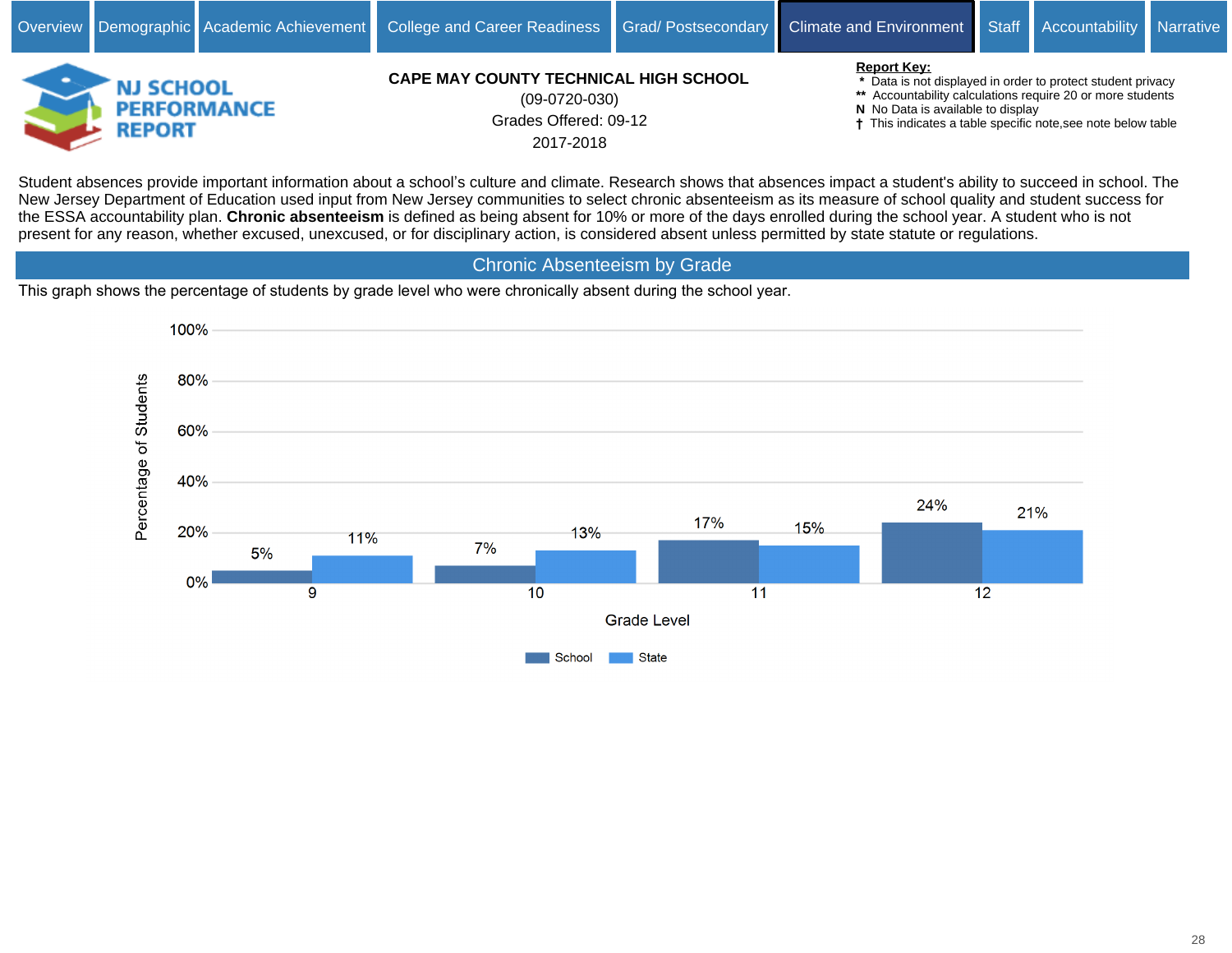

Grades Offered: 09-12 2017-2018 (09-0720-030)

#### **Report Key:**

 **\*** Data is not displayed in order to protect student privacy

- **\*\*** Accountability calculations require 20 or more students
- **N** No Data is available to display
- This indicates a table specific note,see note below table

The New Jersey Department of Education migrated to a new reporting system, the Student Safety Data System (SSDS), which includes improved definitions, new reporting fields, and updated guidance for reporting incidents. As such, comparing this year's report to previous years' data can lead to inaccurate conclusions in many reporting categories. As such, the 2017-18 report should be considered a baseline year.

# Violence, Vandalism, HIB, and Substance Offenses

This table shows the number of incidents reported by type. A single incident may be counted under multiple incident types. The total unique incidents row provides an unduplicated count of incidents. The last row shows the rate of incidents for every 100 students enrolled.

| <b>Incident Type</b>                     | <b>Number of Incidents</b> |
|------------------------------------------|----------------------------|
| Violence                                 | 11                         |
| Weapons                                  | 2                          |
| Vandalism                                | 2                          |
| Substances                               | 15                         |
| Harassment, Intimidation, Bullying (HIB) | З                          |
| <b>Total Unique Incidents</b>            | 33                         |
| Incidents Per 100 Students Enrolled      | 5.41                       |

Police Notifications

This table shows, by incident type, the number of cases where an incident led to police notification.

| Incident Type,                           | Incidents Reported to Police |
|------------------------------------------|------------------------------|
| Violence                                 |                              |
| Weapons                                  |                              |
| Vandalism                                |                              |
| <b>Substances</b>                        | 13                           |
| Harassment, Intimidation, Bullying (HIB) |                              |
| Other Incidents Leading to Removal       |                              |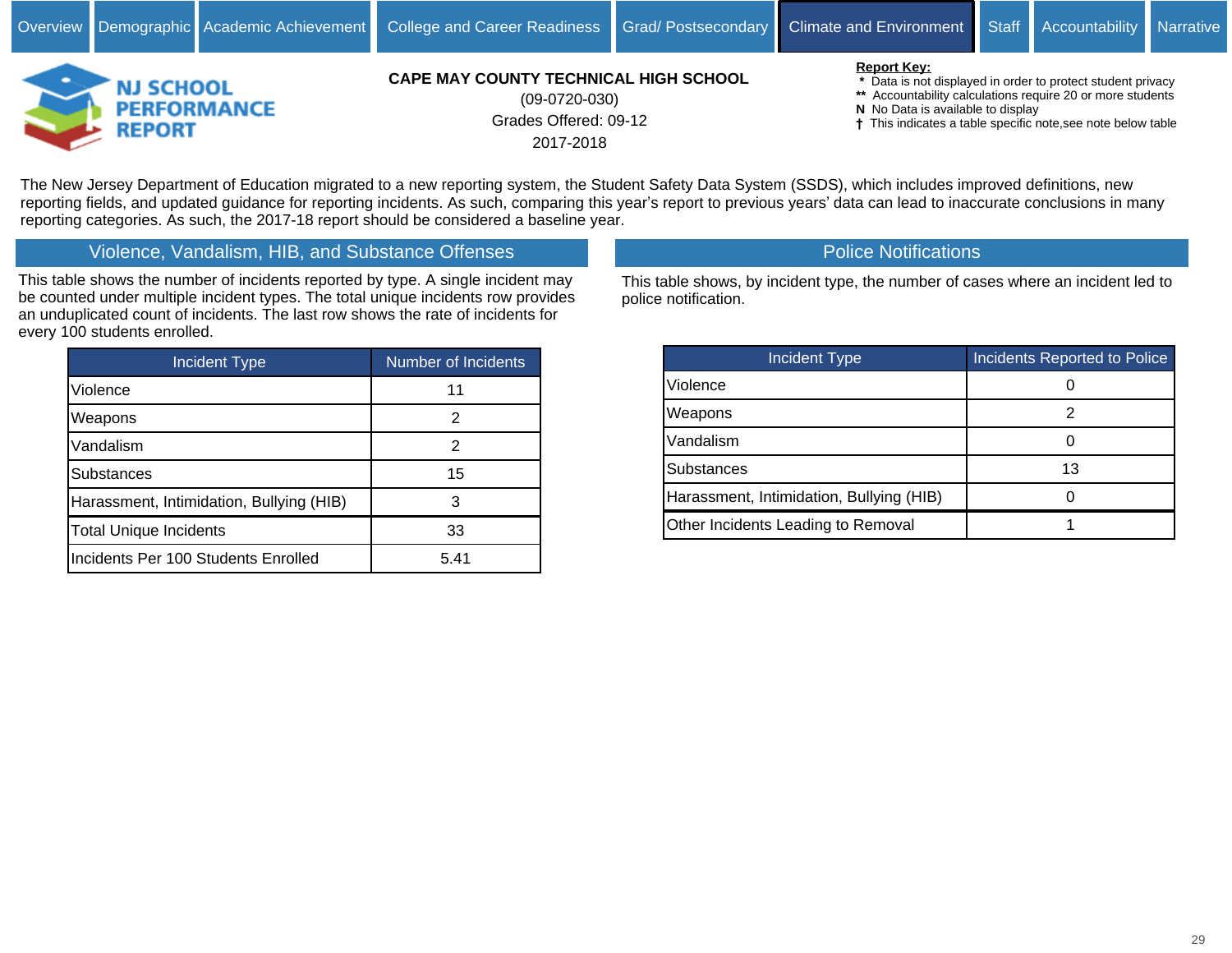



## **CAPE MAY COUNTY TECHNICAL HIGH SCHOOL**

Grades Offered: 09-12 2017-2018 (09-0720-030)

#### **Report Key:**

 **\*** Data is not displayed in order to protect student privacy

- **\*\*** Accountability calculations require 20 or more students
- **N** No Data is available to display
- This indicates a table specific note,see note below table

The New Jersey Department of Education migrated to a new reporting system, the Student Safety Data System (SSDS), which includes improved definitions, new reporting fields, and updated guidance for reporting incidents. As such, comparing this year's report to previous years' data can lead to inaccurate conclusions in many reporting categories. As such, the 2017-18 report should be considered a baseline year.

Harassment, Intimidation, and Bullying (HIB) Investigations

This table shows, by the nature of the incident, the number of alleged and confirmed Harassment, Intimidation, and Bulling (HIB) investigations. The nature of an incident is based on the protected categories listed below, and the nature of a single HIB investigation may include multiple categories. All confirmed incidents must have an identified nature.

Student Disciplinary Removals

The first table shows, by removal type, the number and percentage of students who received disciplinary removals during the school year. Removal types include students receiving one or more in-school suspensions, one or more out-of-school suspensions, one or more suspension of any type, removal to another school or other educational program, expulsion with no further educational services, or arrest. The second table shows the total number of days missed due to out-ofschool suspension for all students during the school year.

| <b>HIB Nature (Protected Category)</b> | <b>HIB Alleged</b> | <b>HIB Confirmed</b> | <b>Total HIB</b><br>Investigations |
|----------------------------------------|--------------------|----------------------|------------------------------------|
| Race                                   |                    |                      |                                    |
| Religion                               |                    |                      |                                    |
| Ancestry                               |                    |                      |                                    |
| Gender                                 |                    |                      |                                    |
| <b>Sexual Orientation</b>              |                    |                      |                                    |
| Disability                             |                    |                      |                                    |
| Other                                  |                    | 3                    |                                    |
| No Identified Nature                   | 14                 |                      | 14                                 |

| <b>Removal Type</b>                   | Number of<br><b>Students</b> | Percent of<br><b>Students</b> | <b>School Days Missed</b><br>due to Out-of-School |
|---------------------------------------|------------------------------|-------------------------------|---------------------------------------------------|
| In-School Suspensions                 | 74                           | 12.1%                         | <b>Suspensions</b>                                |
| Out-of-School Suspensions             | 52                           | 8.5%                          | 270                                               |
| Any Suspension                        | 99                           | 16.2%                         |                                                   |
| Removal to other education<br>program | 0                            | $0.0\%$                       |                                                   |
| Expulsion                             | 0                            | $0.0\%$                       |                                                   |
| Arrest                                | 11                           | 1.8%                          |                                                   |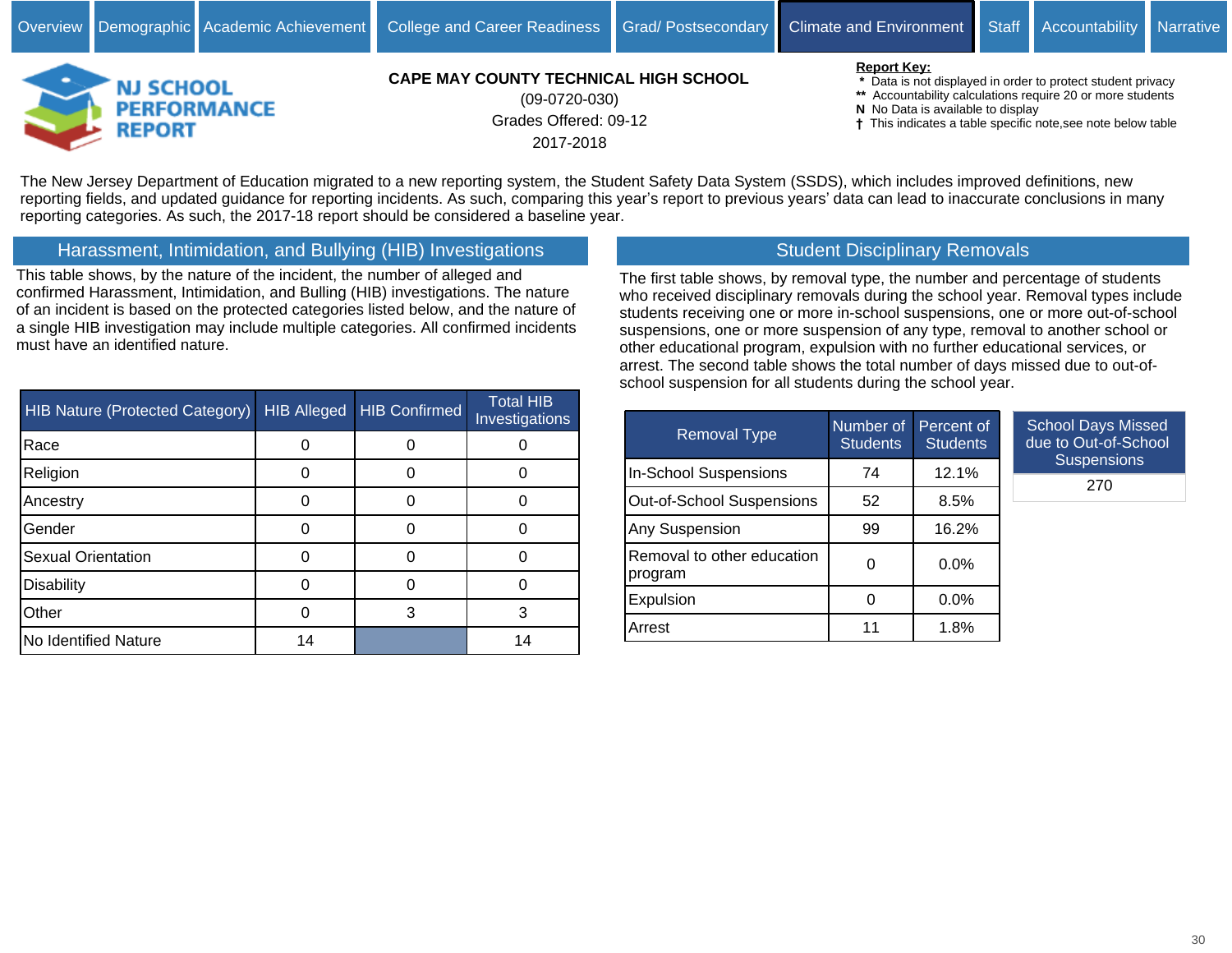

Grades Offered: 09-12 2017-2018 (09-0720-030)

#### **Report Key:**

- **\*** Data is not displayed in order to protect student privacy
- **\*\*** Accountability calculations require 20 or more students
- **N** No Data is available to display
- This indicates a table specific note,see note below table

# School Day

This table shows the start and end times and length of school day for a typical student at this school. Instructional time is the amount of time that a typical student was engaged in instructional activities under the supervision of a certified teacher. Full time students attend this school for more than half of the school day and shared-time students attend the school for half of the school day or less.

| <b>Category</b>                  | School.        |
|----------------------------------|----------------|
| Typical Start Time               | 7:55 AM        |
| Typical End Time                 | 2:30 PM        |
| Length of School Day             | 6 Hrs 35 Mins  |
| Full Time - Instructional Time   | 6 Hrs 11 Mins  |
| Shared Time - Instructional Time | 2 Hrs. 0 Mins. |

## Device Ratios

This table shows the student to device ratio, which is the number of students in tested grades 3-11 per device. Devices are computers such as tablets, iPads, laptops and Chromebooks. The count includes only devices that meet nationally recommended specifications for digital learning in grades 3-11. This information comes from the elective NJTRAx survey, therefore data may not be available for all schools. Additionally, schools that have adopted a Bring Your Own Device policy may appear to have a very low Student to Device ratio due to this policy decision.

|         | School Year Student to Device Ratio |
|---------|-------------------------------------|
| 2017-18 | 24.1                                |

# Per-Pupil Expenditures (District Level)

This table shows the total current expenses for regular and special education students taught within the district's schools. It includes expenditures for instruction, support services, administration, operations and maintenance, extra-curricular activities, and community service. More information about district and charter school spending can be found using districts' [User Friendly Budgets,](https://www.nj.gov/education/finance/fp/ufb/) or the NJDOE Finance [District Report Search](http://www.nj.gov/education/finance/fp/cafr/search) of the Comprehensive Annual Financial Reports (CAFRs) and Auditor's Management Reports (AMRs). NJDOE will be collecting school-level per-pupil expenditures data for the 2018-19 school year, and that data will be included in future reports.

| Per-Pupil Expenditures     | Federal | State/<br>Local | Total    |
|----------------------------|---------|-----------------|----------|
| District Total (2016-2017) | \$801   | \$20,385        | \$21,186 |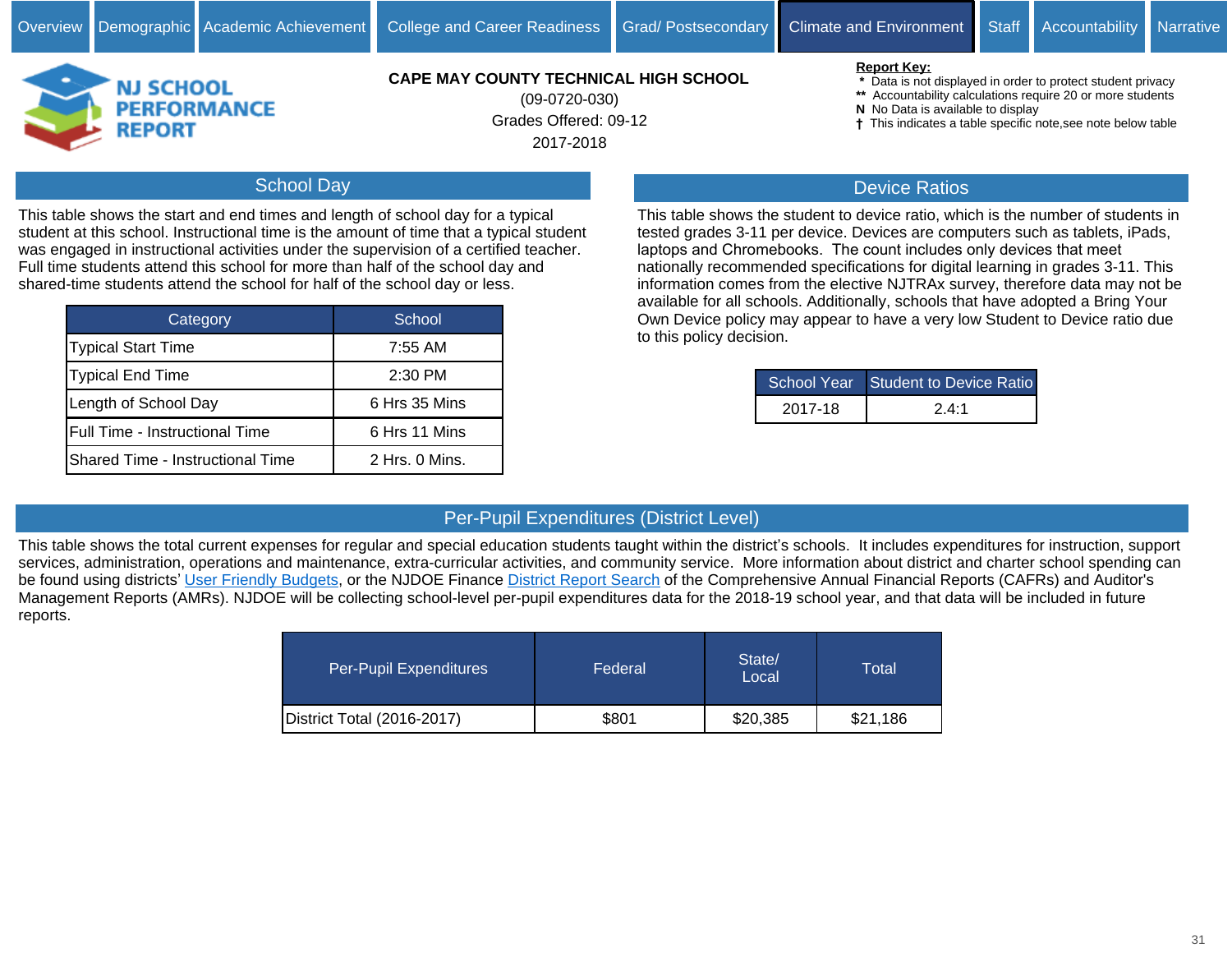

Grades Offered: 09-12 2017-2018 (09-0720-030)

#### **Report Key:**

 **\*** Data is not displayed in order to protect student privacy

- **\*\*** Accountability calculations require 20 or more students
- **N** No Data is available to display
- This indicates a table specific note,see note below table

**Key terms for staff data**:

**Faculty**: All classroom teachers and educational support services personnel (such as Librarians, Nurses, Counselors, and Child Study Team members) **Teachers**: All classroom teachers

**Administrators**: Principals, assistant principals, supervisors, coordinators, directors, and other central-office administrators, as well as superintendents and other districtlevel administrators

## Teachers - Experience

This table shows information about experience for teachers assigned to this school and across the state.

| Category                                      | <b>Teachers</b><br>in School | <b>Teachers</b><br>in State |
|-----------------------------------------------|------------------------------|-----------------------------|
| Total Number of teachers                      | 69                           | 117,464                     |
| Average years experience in<br>public schools | 12.9                         | 12.0                        |
| Average years experience in<br>district       | 10.6                         | 10.7                        |
| Teachers in district for 4 or more<br>vears   | 75.4%                        | 75.5%                       |

# Administrators - Experience (District Level)

This table shows information about experience for administrators assigned to this district and across the state.

| Category                                          | Admin. in<br><b>District</b> | Admin. in<br><b>State</b> |
|---------------------------------------------------|------------------------------|---------------------------|
| Total Number of administrators                    |                              | 9,374                     |
| Average years experience in public<br>schools     | 21.7                         | 16.0                      |
| Average years experience in district              | 11.9                         | 12.0                      |
| Administrators in district for 4 or<br>more years | 85.7%                        | 76.2%                     |

## Student and Staff Ratios

This table shows ratios of students and staff members in the school and district. Ratios for librarians, nurses, counselors, and child study team members are only reported at the district level because many staff in these jobs are assigned only to the district and not to individual schools.

| Ratio                                                    | School Ratio | District Ratio |
|----------------------------------------------------------|--------------|----------------|
| <b>Students to Teachers</b>                              | 9:1          | 9:1            |
| <b>S</b> tudents to<br>Administrators                    | 87:1         | 87:1           |
| Teachers to<br>Administrators                            | 10:1         | 10:1           |
| lStudents to<br>l Librarians/Media<br><b>Specialists</b> |              | 610:1          |
| <b>Students to Nurses</b>                                |              | 610:1          |
| <b>Students to Counselors</b>                            |              | 305:1          |
| <b>Students to Child Study</b><br>l I eam                |              | 305:1          |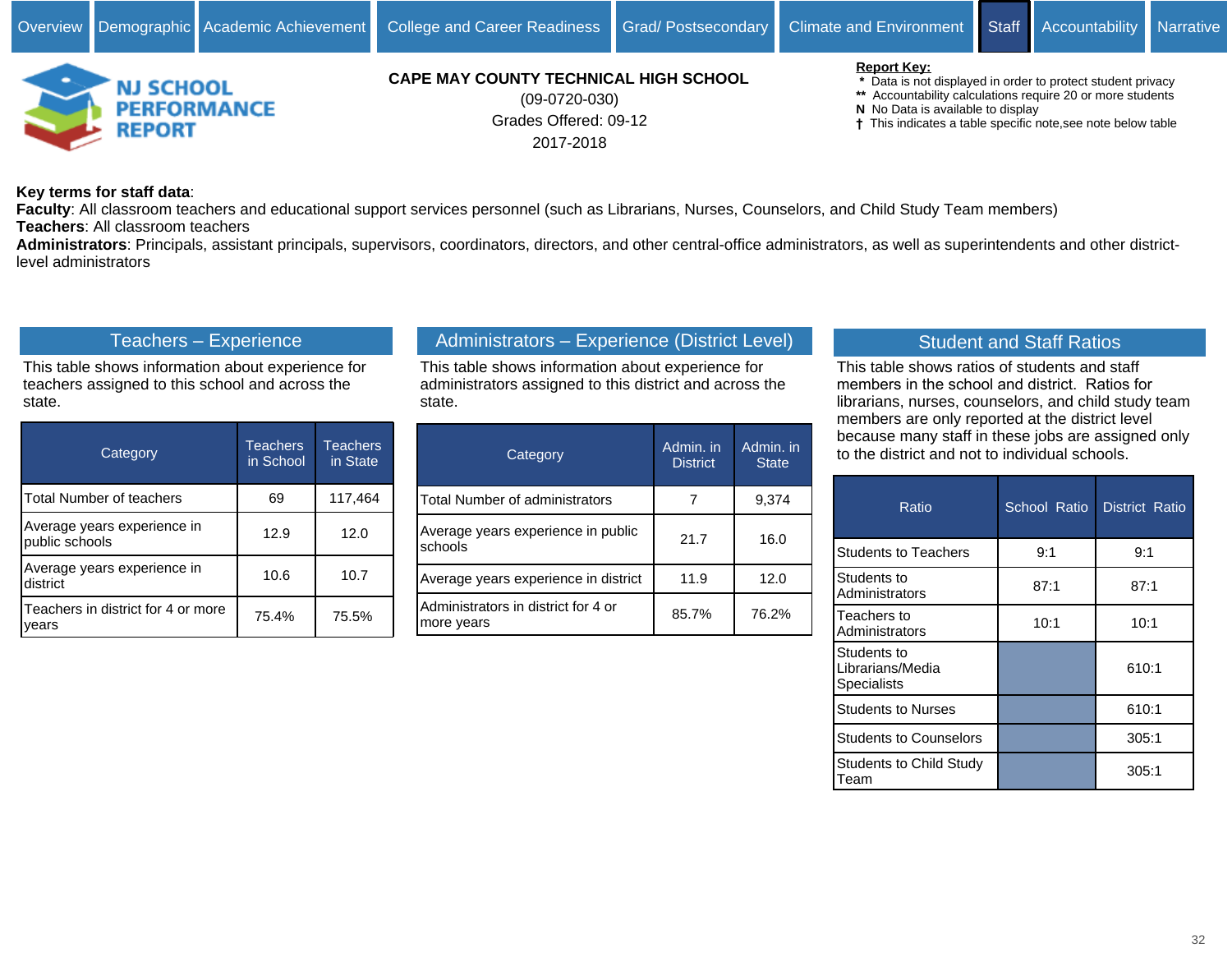

Grades Offered: 09-12 2017-2018 (09-0720-030)

#### **Report Key:**

 **\*** Data is not displayed in order to protect student privacy

- **\*\*** Accountability calculations require 20 or more students
- **N** No Data is available to display
- This indicates a table specific note,see note below table

**Key terms for staff data**:

**Faculty**: All classroom teachers and educational support services personnel (such as Librarians, Nurses, Counselors, and Child Study Team members) **Teachers**: All classroom teachers

**Administrators**: Principals, assistant principals, supervisors, coordinators, directors, and other central-office administrators, as well as superintendents and other districtlevel administrators

## Teachers and Administrators - Level of Education

This chart shows the highest level of education attained by the teachers and administrators. The Bachelor's category may include other degrees/certificates such as a Specialist's degree. Administrators are required to have a Master's degree or higher.

## Teachers and Administrators - One-Year Retention (District Level)

This table shows the percentage of teachers and administrators assigned to this district in 2016-17 that were still assigned to this district in 2017-18. Staff who were not retained may have changed districts or no longer work for the state (including retirements).

| Job Type                                       | <b>District</b> | <b>State</b> |
|------------------------------------------------|-----------------|--------------|
| I2016-17 Teachers: Same district 2017-18       | 94.1%           | 90.2%        |
| I2016-17 Administrators: Same district 2017-18 | 100.0%          | 86.2%        |

#### Faculty Attendance

This table shows the percentage of days that faculty members were present during the school year. Approved professional days, personal days, staff training days, bereavement days, jury duty, and absences due to extended illness are not counted against days present, and faculty members on long-term leave or disability are excluded from this calculation.

| <b>School Year</b> | % Days Present |
|--------------------|----------------|
| 2017-18            | 96.2%          |

# Bachelor's Degree



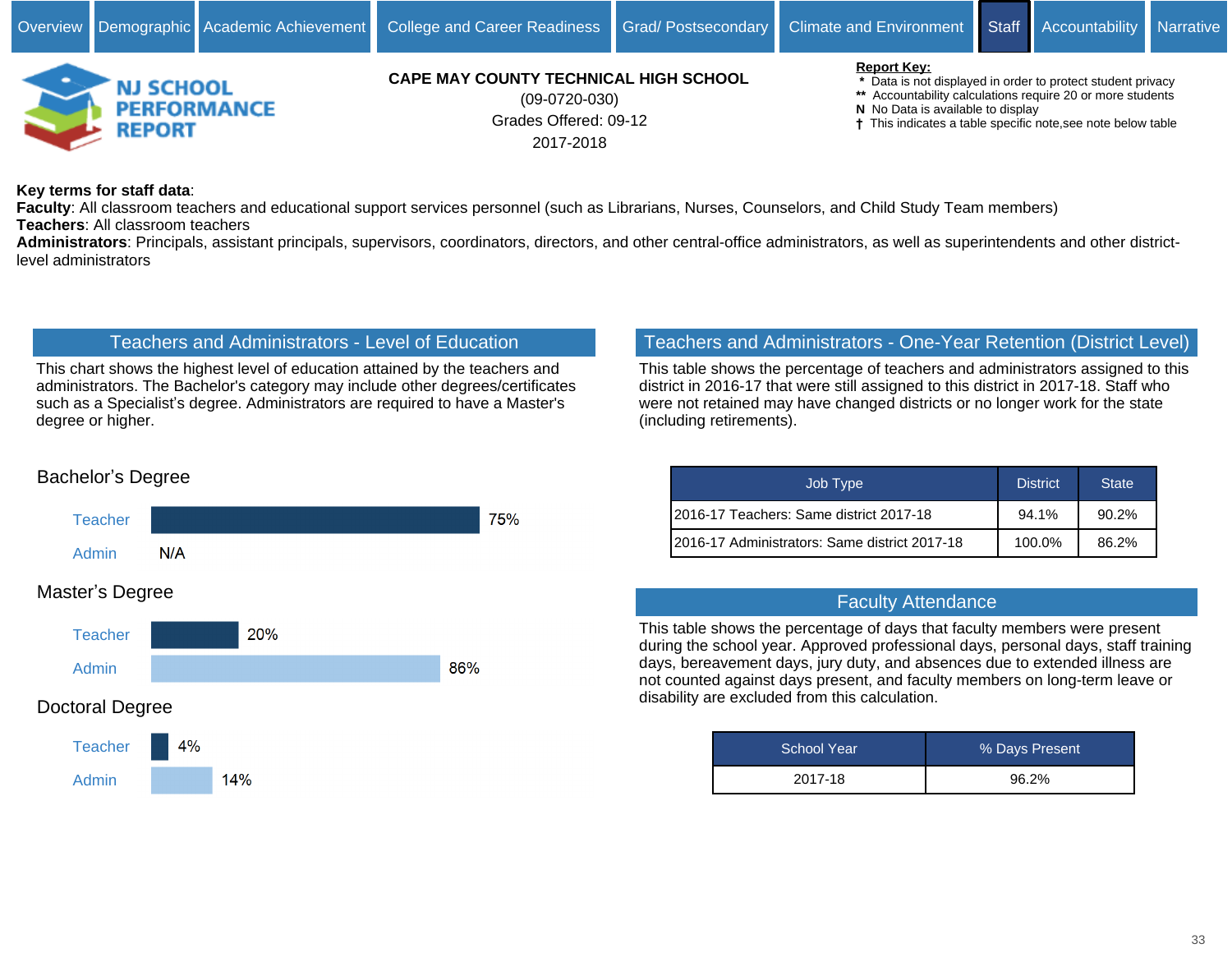

Grades Offered: 09-12 2017-2018 (09-0720-030)

#### **Report Key:**

 **\*** Data is not displayed in order to protect student privacy

- **\*\*** Accountability calculations require 20 or more students
- **N** No Data is available to display
- This indicates a table specific note,see note below table

**Key terms for staff data**:

**Faculty**: All classroom teachers and educational support services personnel (such as Librarians, Nurses, Counselors, and Child Study Team members) **Teachers**: All classroom teachers

**Administrators**: Principals, assistant principals, supervisors, coordinators, directors, and other central-office administrators, as well as superintendents and other districtlevel administrators

## Teachers and Administrators - Demographics

This table shows the percentage of teachers and administrators by gender and by racial and ethnic group.

| Category                            | <b>Teachers</b> | <b>Administrators</b> |
|-------------------------------------|-----------------|-----------------------|
| Female                              | 47.8%           | 57.1%                 |
| Male                                | 52.2%           | 42.9%                 |
| White                               | 92.8%           | 100.0%                |
| Hispanic                            | 1.4%            | 0.0%                  |
| <b>Black or African American</b>    | 2.9%            | $0.0\%$               |
| Asian                               | 2.9%            | 0.0%                  |
| American Indian or Alaska Native    | 0.0%            | 0.0%                  |
| Native Hawaiian or Pacific Islander | 0.0%            | 0.0%                  |
| Two or More Races                   | $0.0\%$         | $0.0\%$               |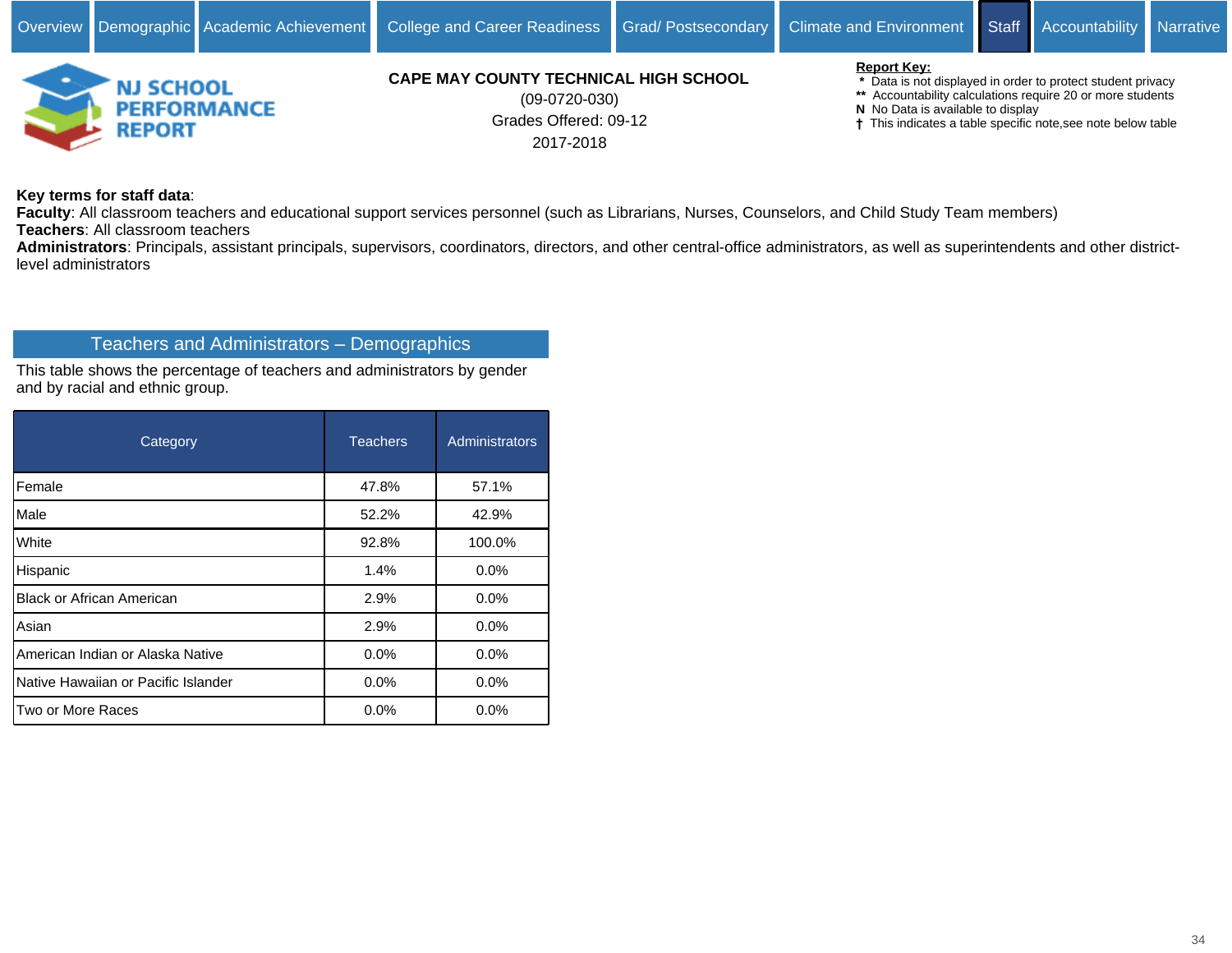

Grades Offered: 09-12 2017-2018 (09-0720-030)

#### **Report Key:**

 **\*** Data is not displayed in order to protect student privacy

- **\*\*** Accountability calculations require 20 or more students
- **N** No Data is available to display
- This indicates a table specific note,see note below table

New Jersey's school accountability system identifies schools that are in need of comprehensive and targeted support as required by the Every Student Succeeds Act (ESSA). For more information about New Jersey's accountability system, how indicator and summative scores were calculated, and how federal accountability status is determined, see these [accountability resources.](https://www.state.nj.us/education/title1/accountability/progress/18/)

## Comprehensive Status

This table shows whether this school is identified as requiring Comprehensive Support and Improvement during the 2019-20 school year and whether it will be eligible to exit comprehensive status in January 2021 or January 2022. Schools must meet exit criteria in order to exit status. Schools with a summative score in the bottom 5% of Title I schools or with a four-year graduation rate of 67% or less are identified as requiring Comprehensive Support and Improvement.

| <b>Requires Comprehensive</b><br>Support during the 2019-20<br><b>School Year</b> | <b>Eligible to exit status in</b><br>January 2021 | <b>Eligible to exit status in</b><br>January 2022 |
|-----------------------------------------------------------------------------------|---------------------------------------------------|---------------------------------------------------|
| No                                                                                | n/a                                               | n/a                                               |

## Targeted Status

This table shows whether one or more student groups in this school has been identified as requiring Targeted Support and Improvement during the 2019-20 school year and whether each student group will be eligible to exit targeted status in January 2021 or January 2022. Schools must meet exit criteria in order to exit status. Student groups with a summative score that would be in the bottom 5% of schools and student groups that miss annual targets for all indicators for two years in a row are identified as requiring Targeted Support and Improvement. Note: Schools identified as requiring comprehensive support may have student groups identified as needing targeted support below, but the date they are eligible to exit status is based on their comprehensive status.

| <b>Student Group</b>                        | <b>Requires Targeted Support</b><br>during the 2019-20 School Year | <b>Eligible to exit status in January</b><br>2021 | <b>Eligible to exit status in January</b><br>2022 |
|---------------------------------------------|--------------------------------------------------------------------|---------------------------------------------------|---------------------------------------------------|
| Any Student Groups                          | <b>No</b>                                                          | n/a                                               | n/a                                               |
| White                                       | No.                                                                |                                                   |                                                   |
| Hispanic                                    | No.                                                                |                                                   |                                                   |
| Black or African American                   | No.                                                                |                                                   |                                                   |
| Asian, Native Hawaiian, or Pacific Islander | <b>No</b>                                                          |                                                   |                                                   |
| American Indian or Alaska Native            | No.                                                                |                                                   |                                                   |
| Two or More Races                           | No.                                                                |                                                   |                                                   |
| Economically Disadvantaged Students         | No.                                                                |                                                   |                                                   |
| Students with Disabilities                  | <b>No</b>                                                          |                                                   |                                                   |
| English Learners                            | <b>No</b>                                                          |                                                   |                                                   |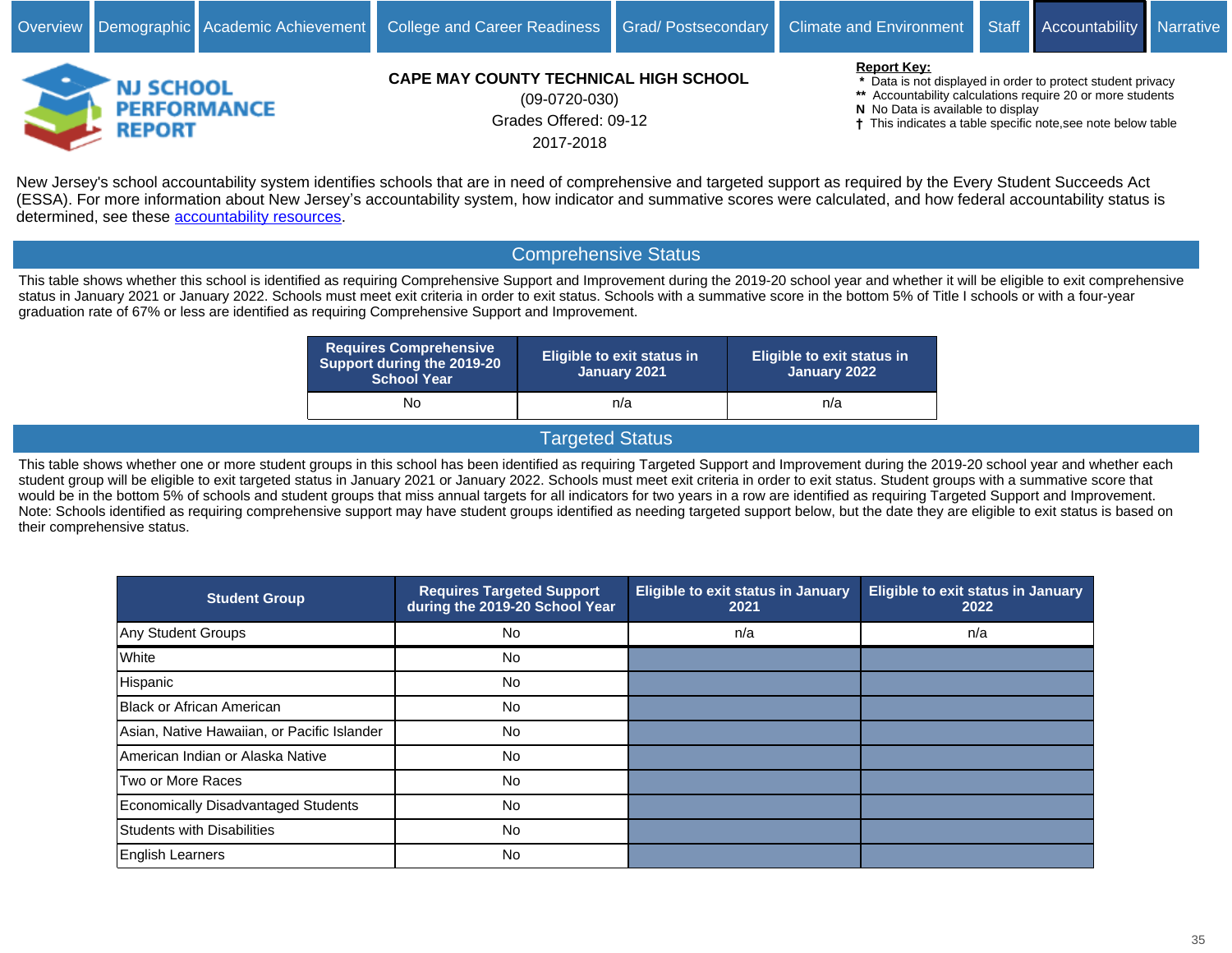

Grades Offered: 09-12 2017-2018 (09-0720-030)

#### **Report Key:**

 **\*** Data is not displayed in order to protect student privacy

- **\*\*** Accountability calculations require 20 or more students
- **N** No Data is available to display

This indicates a table specific note,see note below table

# Accountability Indicator Scores and Summative Rating - 2017-18 School Year

New Jersey has developed a school accountability system as required by the Every Student Succeeds Act (ESSA) to identify schools that are in need of Comprehensive Support and Improvement. This table shows the indicator scores for each indicator included in the accountability system and the weight that each indicator receives when calculating the overall Summative Score. The Summative Rating is the percentile rank of the Summative Score as compared to other schools across the state. Schools with a summative score in the bottom 5% of Title I schools or with a four-year graduation rate of 67% or less are identified as requiring Comprehensive Support and Improvement. For more information about New Jersey's accountability system and how these indicator scores were calculated, see these [accountability resources](https://www.state.nj.us/education/title1/accountability/progress/18/).

| <b>Accountability Indicator</b>                                                          | <b>Score</b> | Weight |
|------------------------------------------------------------------------------------------|--------------|--------|
| English Language Arts Proficiency                                                        | 17.77        | 17.5%  |
| Mathematics Proficiency                                                                  | 40.11        | 17.5%  |
| Graduation Rate - 4-Year                                                                 | 84.53        | 25.0%  |
| Graduation Rate - 5-Year                                                                 | 72.99        | 25.0%  |
| Progress Towards English Language Proficiency                                            | $***$        | $***$  |
| Chronic Absenteeism                                                                      | 52.59        | 15.0%  |
| <b>Summative Score:</b> Sum of all indicator scores multiplied by indicator weights      | 57.40        | n/a    |
| <b>Summative Rating: Percentile Rank of Summative Score</b>                              | 58.45        | n/a    |
| Requires Comprehensive Support: Summative Rating is less than or equal to 5th percentile | No.          | n/a    |
| Requires Comprehensive Support: 4-year Graduation Rate less than or equal to 67%         | <b>No</b>    | n/a    |

Weights indicated by this symbol were adjusted due to data availability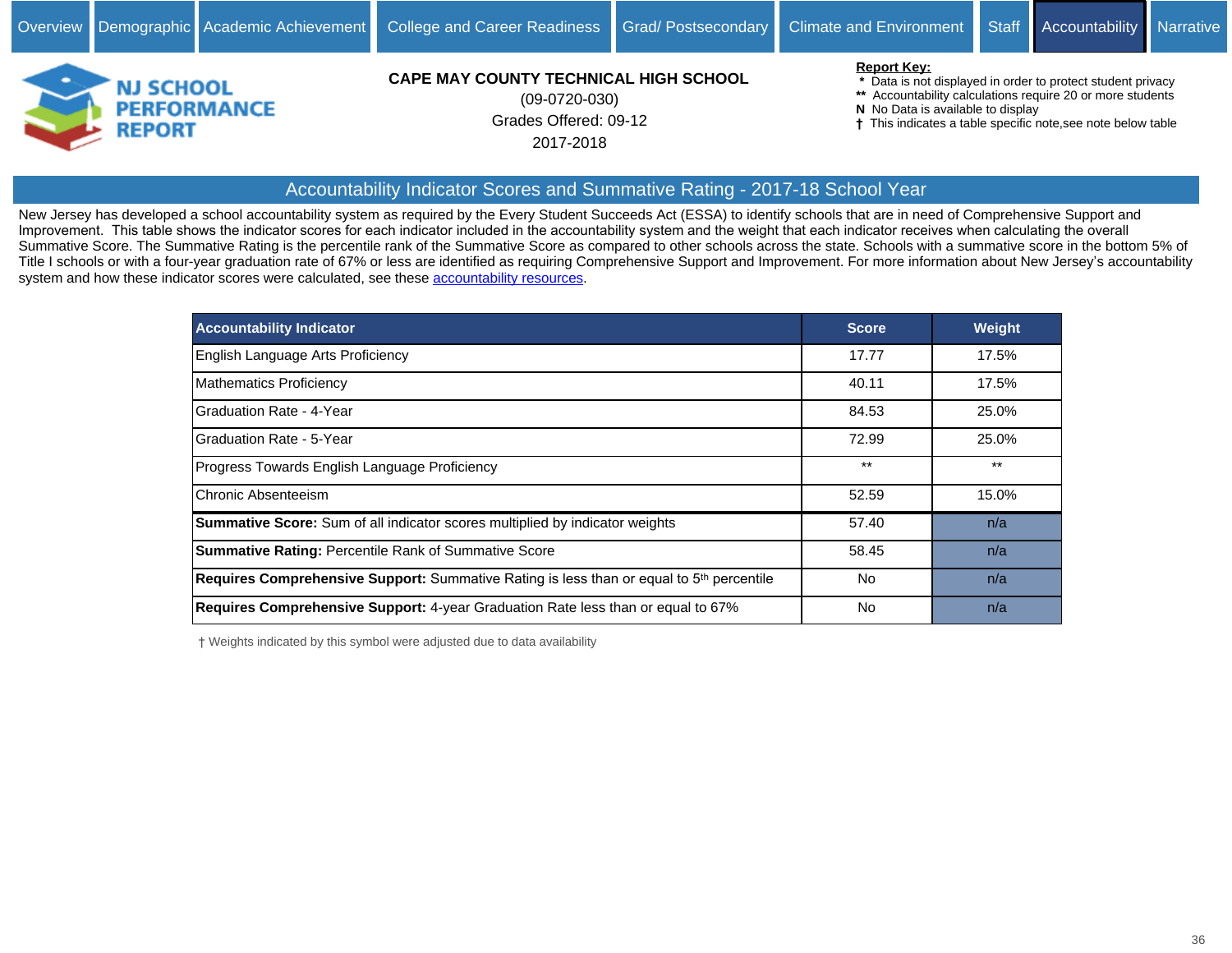

Grades Offered: 09-12 2017-2018 (09-0720-030)

#### **Report Key:**

 **\*** Data is not displayed in order to protect student privacy

- **\*\*** Accountability calculations require 20 or more students
- **N** No Data is available to display
- This indicates a table specific note,see note below table

# Accountability Summary by Student Group - 2017-18 School Year

New Jersey has developed a school accountability system as required by the Every Student Succeeds Act (ESSA) to identify schools that are in need of Targeted Support and Improvement. Any student group where the summative score would be in the bottom 5% of schools is identified for Targeted Support for a Low-Performing Student Group. Any student group that has missed annual targets for all indicators two years in a row is identified for Targeted Support for a Consistently Underperforming Student Group. In the table below, schools in which one or more student groups are identified for Targeted Sport will be noted in the Schoolwide row. Annual targets for proficiency and graduation rate were set based on a school or student group's performance in 2015-16. The target for chronic absenteeism is the state average for chronic absenteeism based on students enrolled in the grades served by the given school. For more details on accountability targets, see these [accountability resources](https://www.state.nj.us/education/title1/accountability/progress/18/).

| <b>Student Group</b>                           | <b>Summative</b><br><b>Score</b> | <b>Summative</b><br><b>Score Cut-</b><br>off for<br><b>Targeted</b><br><b>Support</b> | <b>Requires</b><br><b>Targeted</b><br>Support:<br><b>Low</b><br><b>Performing</b><br><b>Student</b><br><b>Group</b> | <b>ELA</b><br><b>Proficiency:</b><br><b>Met Annual</b><br><b>Target</b> | <b>Math</b><br><b>Proficiency:</b><br><b>Met Annual</b><br>Target | 4-Year<br><b>Graduation</b><br><b>Rate: Met</b><br>Annual<br><b>Target</b> | 5-Year<br><b>Graduation</b><br><b>Rate: Met</b><br><b>Annual</b><br><b>Target</b> | <b>Progress</b><br><b>Towards</b><br><b>English</b><br>Language<br><b>Proficiency:</b><br><b>Met Annual</b><br><b>Target</b> | <b>Chronic</b><br>Absenteeism:<br><b>Met State</b><br>Average | <b>Requires Targeted</b><br>Support:<br><b>Consistently</b><br>Underperforming<br><b>Student Group -</b><br>2017-18 |
|------------------------------------------------|----------------------------------|---------------------------------------------------------------------------------------|---------------------------------------------------------------------------------------------------------------------|-------------------------------------------------------------------------|-------------------------------------------------------------------|----------------------------------------------------------------------------|-----------------------------------------------------------------------------------|------------------------------------------------------------------------------------------------------------------------------|---------------------------------------------------------------|---------------------------------------------------------------------------------------------------------------------|
| Schoolwide                                     | n/a                              | n/a                                                                                   | No                                                                                                                  | Not Met                                                                 | Met Targett                                                       | Met Goal                                                                   | Met Goal                                                                          | N                                                                                                                            | Met                                                           | <b>No</b>                                                                                                           |
| White                                          | 45.04                            | 8.94                                                                                  | <b>No</b>                                                                                                           | Not Met                                                                 | Not Met                                                           | Met Goal                                                                   | Met Goal                                                                          | n/a                                                                                                                          | Met                                                           | <b>No</b>                                                                                                           |
| Hispanic                                       | $***$                            | $***$                                                                                 | No                                                                                                                  | Met Targett                                                             | <b>Met Target</b>                                                 | $***$                                                                      | $***$                                                                             | n/a                                                                                                                          | Met                                                           | <b>No</b>                                                                                                           |
| <b>Black or African American</b>               | $***$                            | $***$                                                                                 | No                                                                                                                  | $***$                                                                   | $***$                                                             | $***$                                                                      | $***$                                                                             | n/a                                                                                                                          | $***$                                                         | <b>No</b>                                                                                                           |
| Asian, Native Hawaiian, or Pacific<br>Islander | $***$                            | $***$                                                                                 | <b>No</b>                                                                                                           | $***$                                                                   | $**$                                                              | $***$                                                                      | $***$                                                                             | n/a                                                                                                                          | $***$                                                         | <b>No</b>                                                                                                           |
| American Indian or Alaska Native               | $***$                            | $**$                                                                                  | No                                                                                                                  | $***$                                                                   | $***$                                                             | $***$                                                                      | N                                                                                 | n/a                                                                                                                          | $***$                                                         | <b>No</b>                                                                                                           |
| Two or More Races                              | $***$                            | $***$                                                                                 | No                                                                                                                  | $***$                                                                   | $***$                                                             | N                                                                          | $***$                                                                             | n/a                                                                                                                          | $**$                                                          | <b>No</b>                                                                                                           |
| Economically Disadvantaged<br>Students         | 65.05                            | 8.94                                                                                  | <b>No</b>                                                                                                           | Not Met                                                                 | Met Targett                                                       | <b>Met Target</b>                                                          | <b>Met Goal</b>                                                                   | n/a                                                                                                                          | <b>Not Met</b>                                                | <b>No</b>                                                                                                           |
| <b>Students with Disabilities</b>              | 55.83                            | 8.94                                                                                  | <b>No</b>                                                                                                           | Not Met                                                                 | Not Met                                                           | N                                                                          | $***$                                                                             | n/a                                                                                                                          | Met                                                           | <b>No</b>                                                                                                           |
| <b>English Learners</b>                        | $***$                            | $***$                                                                                 | No                                                                                                                  | $***$                                                                   | $***$                                                             | N                                                                          | N                                                                                 | $***$                                                                                                                        | $***$                                                         | <b>No</b>                                                                                                           |

Target was met within a confidence interval (Proficiency) or within one standard deviation (Progress to English Language Proficiency).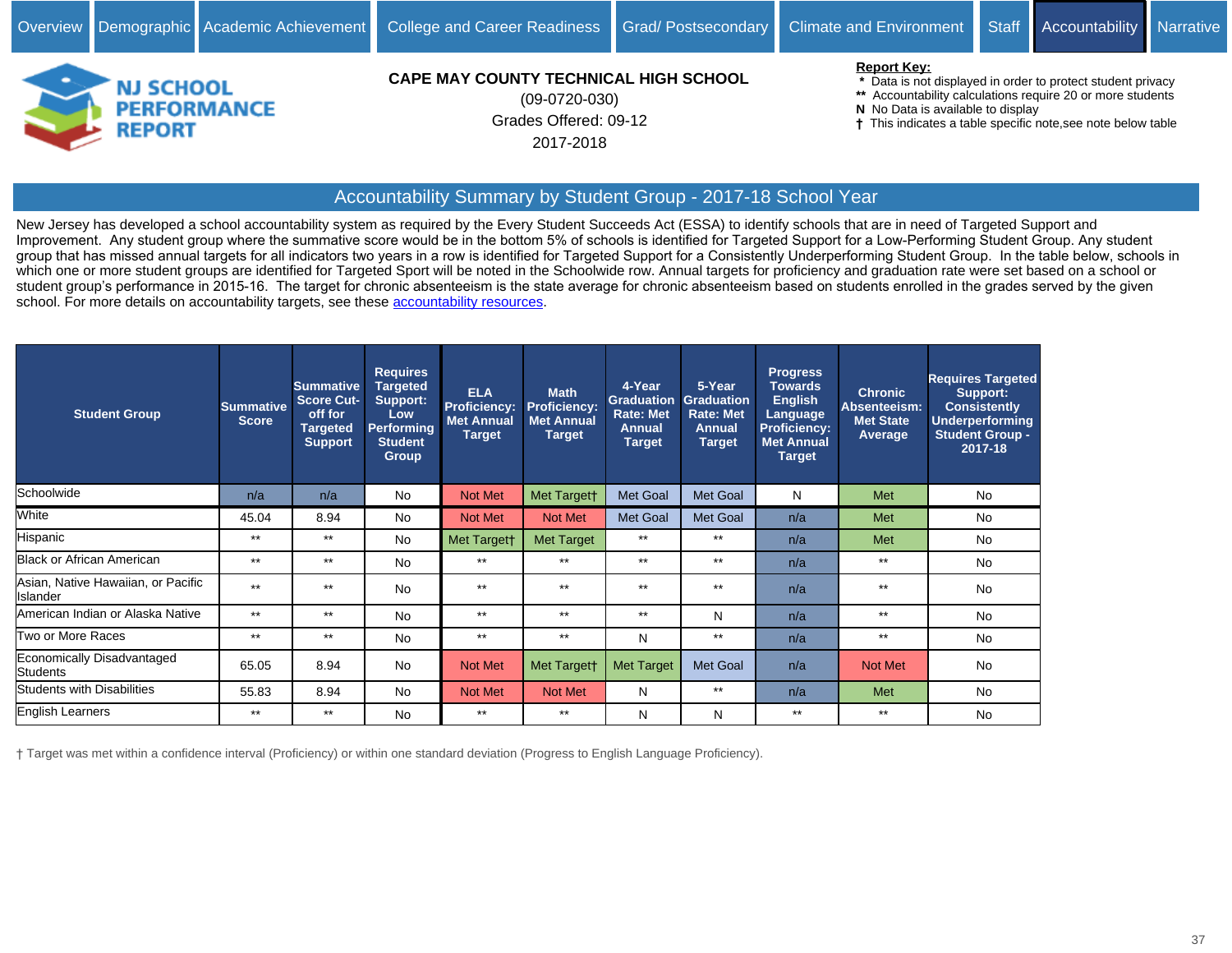

Overview Demographic Academic Achievement College and Career Readiness Grad/ Postsecondary Climate and Environment Staff Accountability Narrative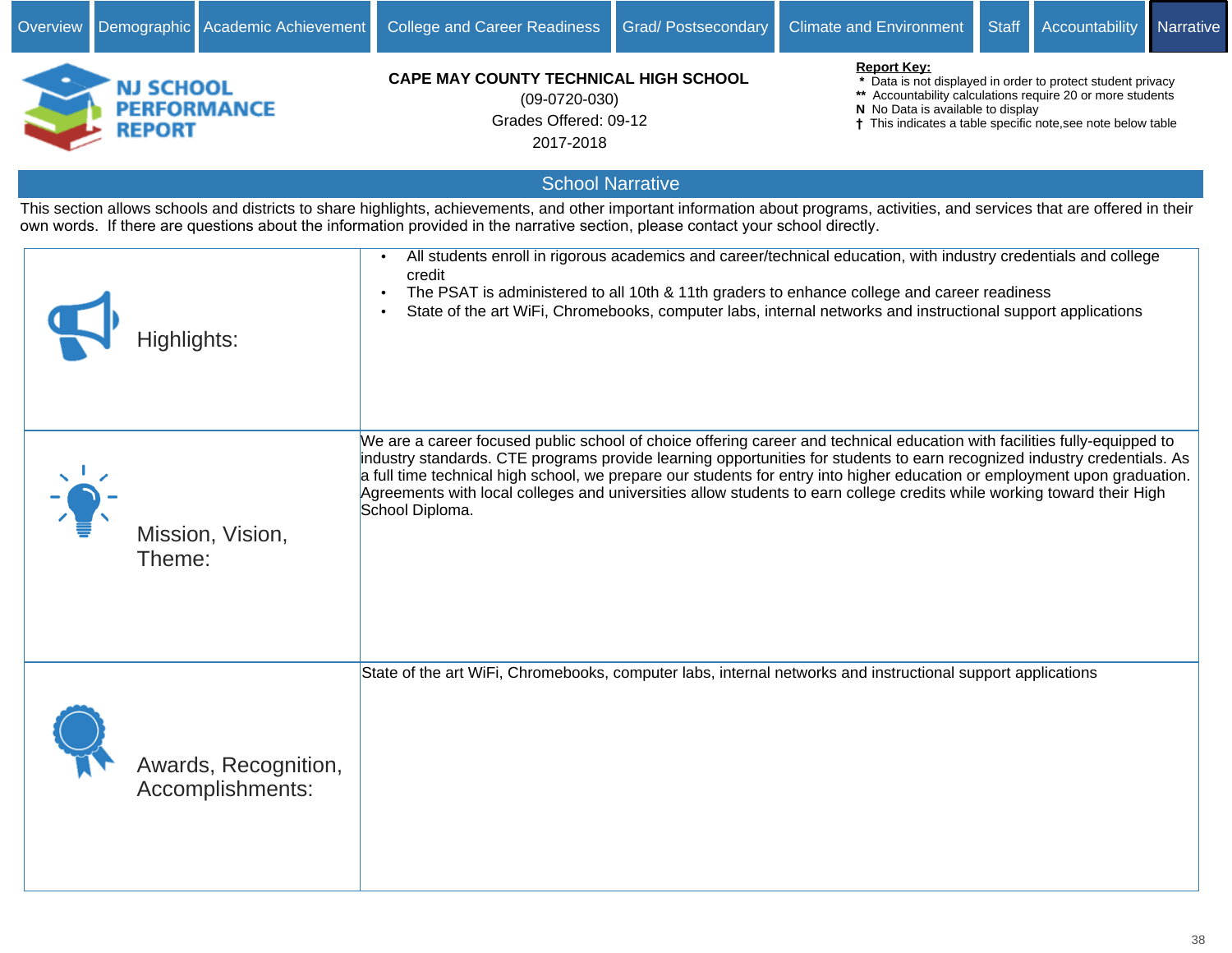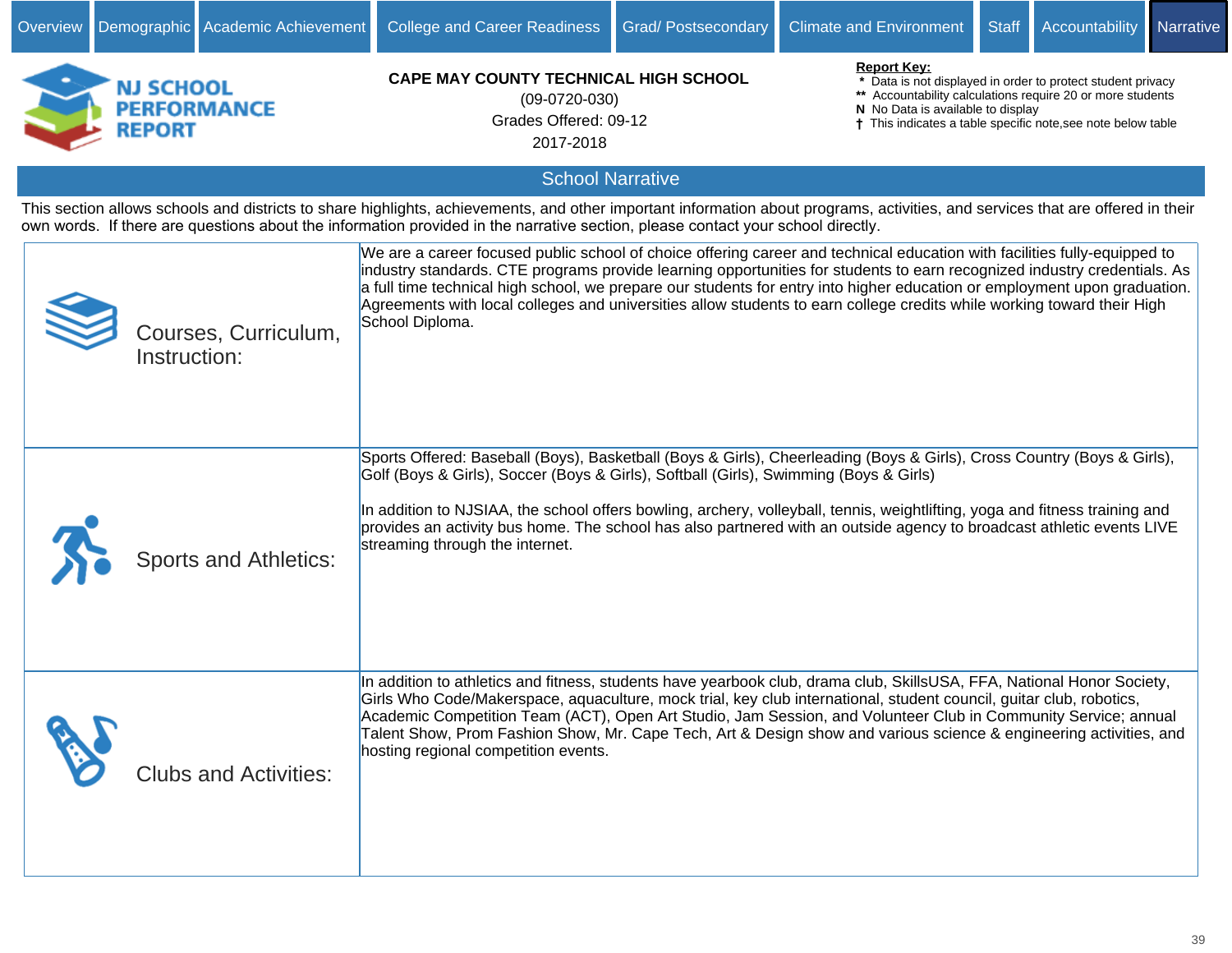| NJ SCHOOL<br><b>PERFORMANCE</b><br><b>REPORT</b>                                                                                                                                                                                                                                                                   | <b>CAPE MAY COUNTY TECHNICAL HIGH SCHOOL</b><br>$(09-0720-030)$<br>Grades Offered: 09-12<br>2017-2018                                                                                                                                                                                                                                                                                                                                                                                                                        | <b>Report Key:</b><br>* Data is not displayed in order to protect student privacy<br>** Accountability calculations require 20 or more students<br>N No Data is available to display<br>† This indicates a table specific note, see note below table |  |  |  |  |
|--------------------------------------------------------------------------------------------------------------------------------------------------------------------------------------------------------------------------------------------------------------------------------------------------------------------|------------------------------------------------------------------------------------------------------------------------------------------------------------------------------------------------------------------------------------------------------------------------------------------------------------------------------------------------------------------------------------------------------------------------------------------------------------------------------------------------------------------------------|------------------------------------------------------------------------------------------------------------------------------------------------------------------------------------------------------------------------------------------------------|--|--|--|--|
|                                                                                                                                                                                                                                                                                                                    | <b>School Narrative</b>                                                                                                                                                                                                                                                                                                                                                                                                                                                                                                      |                                                                                                                                                                                                                                                      |  |  |  |  |
| This section allows schools and districts to share highlights, achievements, and other important information about programs, activities, and services that are offered in their<br>own words. If there are questions about the information provided in the narrative section, please contact your school directly. |                                                                                                                                                                                                                                                                                                                                                                                                                                                                                                                              |                                                                                                                                                                                                                                                      |  |  |  |  |
| <b>Before and After</b><br><b>School Programs:</b>                                                                                                                                                                                                                                                                 | Free after-school tutoring is open to grades 9-12 full-time students in need of academic support, & a bus is provided.<br>Additional support is provided through digital academic skill-building software access from any internet connection.<br>Freshmen in need of academic support are enrolled in a summer program to develop skills in academics, technology &<br>interdisciplinary projects. The school hosts a two week summer enrichment with CTE connections for ages 9 to 14 in a<br>fee-based community program. |                                                                                                                                                                                                                                                      |  |  |  |  |
| <b>Staff and Professional</b><br>Learning:                                                                                                                                                                                                                                                                         | Professional learning teams of teachers work in interdisciplinary, inquiry-based project learning. Training includes access<br>to consortium workshops with job-embedded practice to support planning, preparation, instruction, learning environments<br>and professional practices. Teachers collaborate through integration of instructional technology & a co-teaching model to<br>support all learners. An Educational Technology Training Center is on site, with custom professional learning for staff.              |                                                                                                                                                                                                                                                      |  |  |  |  |
| Postsecondary<br>Information:                                                                                                                                                                                                                                                                                      | Of the 133 FT graduates in 2018, 100 were accepted to post-secondary schools; 18 planned to enter the military, with the<br>remainder to enter the workforce. College acceptances & scholarships represented over 21 different schools. The district<br>hosts post secondary credential programs for high school graduates. College credit agreements provide graduates with<br>credit, varied by institution. Graduates are afforded opportunities to enter apprenticeships or trade unions, such as<br>Ironworkers.        |                                                                                                                                                                                                                                                      |  |  |  |  |

Overview Demographic Academic Achievement College and Career Readiness Grad/ Postsecondary Climate and Environment Staff Accountability Narrative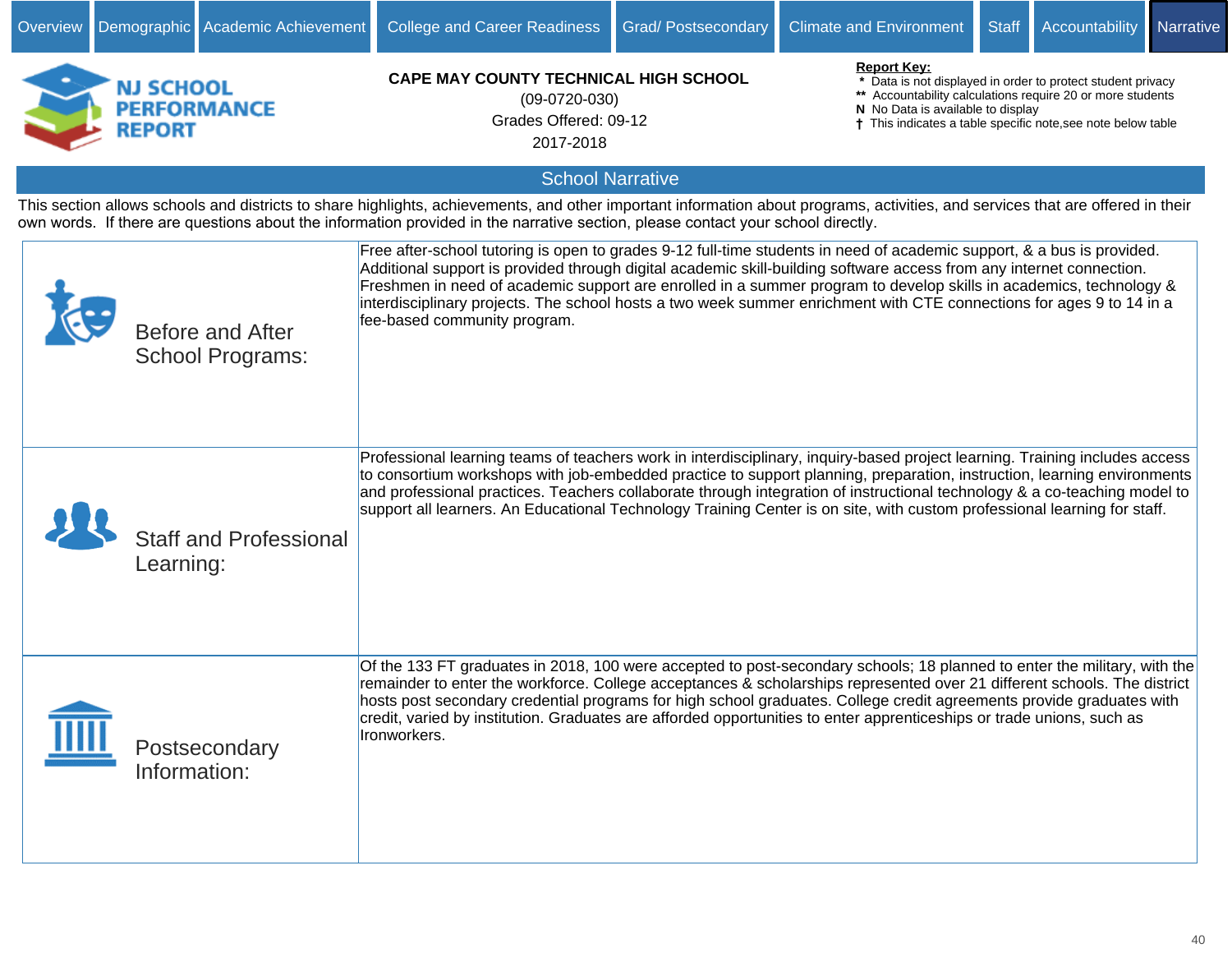| NJ SCHOOL<br><b>PERFORMANCE</b><br><b>REPORT</b>                                                                                                                                                                                                                                                                   | <b>CAPE MAY COUNTY TECHNICAL HIGH SCHOOL</b><br>$(09-0720-030)$<br>Grades Offered: 09-12<br>2017-2018                                                                                                                                                                                                                                                                                                                                                                                                                       | <b>Report Kev:</b><br>* Data is not displayed in order to protect student privacy<br>** Accountability calculations require 20 or more students<br>N No Data is available to display<br>† This indicates a table specific note, see note below table |  |  |  |  |
|--------------------------------------------------------------------------------------------------------------------------------------------------------------------------------------------------------------------------------------------------------------------------------------------------------------------|-----------------------------------------------------------------------------------------------------------------------------------------------------------------------------------------------------------------------------------------------------------------------------------------------------------------------------------------------------------------------------------------------------------------------------------------------------------------------------------------------------------------------------|------------------------------------------------------------------------------------------------------------------------------------------------------------------------------------------------------------------------------------------------------|--|--|--|--|
|                                                                                                                                                                                                                                                                                                                    | <b>School Narrative</b>                                                                                                                                                                                                                                                                                                                                                                                                                                                                                                     |                                                                                                                                                                                                                                                      |  |  |  |  |
| This section allows schools and districts to share highlights, achievements, and other important information about programs, activities, and services that are offered in their<br>own words. If there are questions about the information provided in the narrative section, please contact your school directly. |                                                                                                                                                                                                                                                                                                                                                                                                                                                                                                                             |                                                                                                                                                                                                                                                      |  |  |  |  |
| <b>Student Supports and</b><br>Services:                                                                                                                                                                                                                                                                           | The school has a child study team with a school psychologist & Learning Disabilities Teacher Consultant; and has an<br>Intervention & Referral Services team. In addition to after-school tutoring, the school uses co-teachers to support<br>learners. The school hosts School Based Youth Services to assist with student emotional, learning, behavioral & social<br>needs with on-site social workers and year-round activities. Peer Leaders provide upperclassmen conducting outreach<br>with all freshmen.           |                                                                                                                                                                                                                                                      |  |  |  |  |
| <b>Student Health and</b><br>Wellness:                                                                                                                                                                                                                                                                             | There is a nutritional breakfast program before the school day. Students participate in daily physical education classes.<br>The physical education program includes Presidential Physical Fitness, and hosts afterschool activities. Students can opt<br>into additional fitness programs. Activities are infused cross-content such as nature walks in science. School Based Youth<br>Services Ski/snowboard trips are offered. The school has a wellness committee for nutritional offerings & fitness<br>opportunities. |                                                                                                                                                                                                                                                      |  |  |  |  |
| Parent and Community guidance news update.<br>Involvement:                                                                                                                                                                                                                                                         | Advisory committees include businesses, parents, community & school partners for job shadowing, guest speakers,<br>employment, & curriculum input. An active parent group offers a safe, healthy after-prom promoting wellness. Parent<br>representatives serve on a number of school committees, and the school hosts orientation night, back to school night, job<br>fair, parent college info sessions, and open house annually. A Parent Portal is on the website, and it provides a daily                              |                                                                                                                                                                                                                                                      |  |  |  |  |

Overview Demographic Academic Achievement College and Career Readiness Grad/ Postsecondary Climate and Environment Staff Accountability Narrative